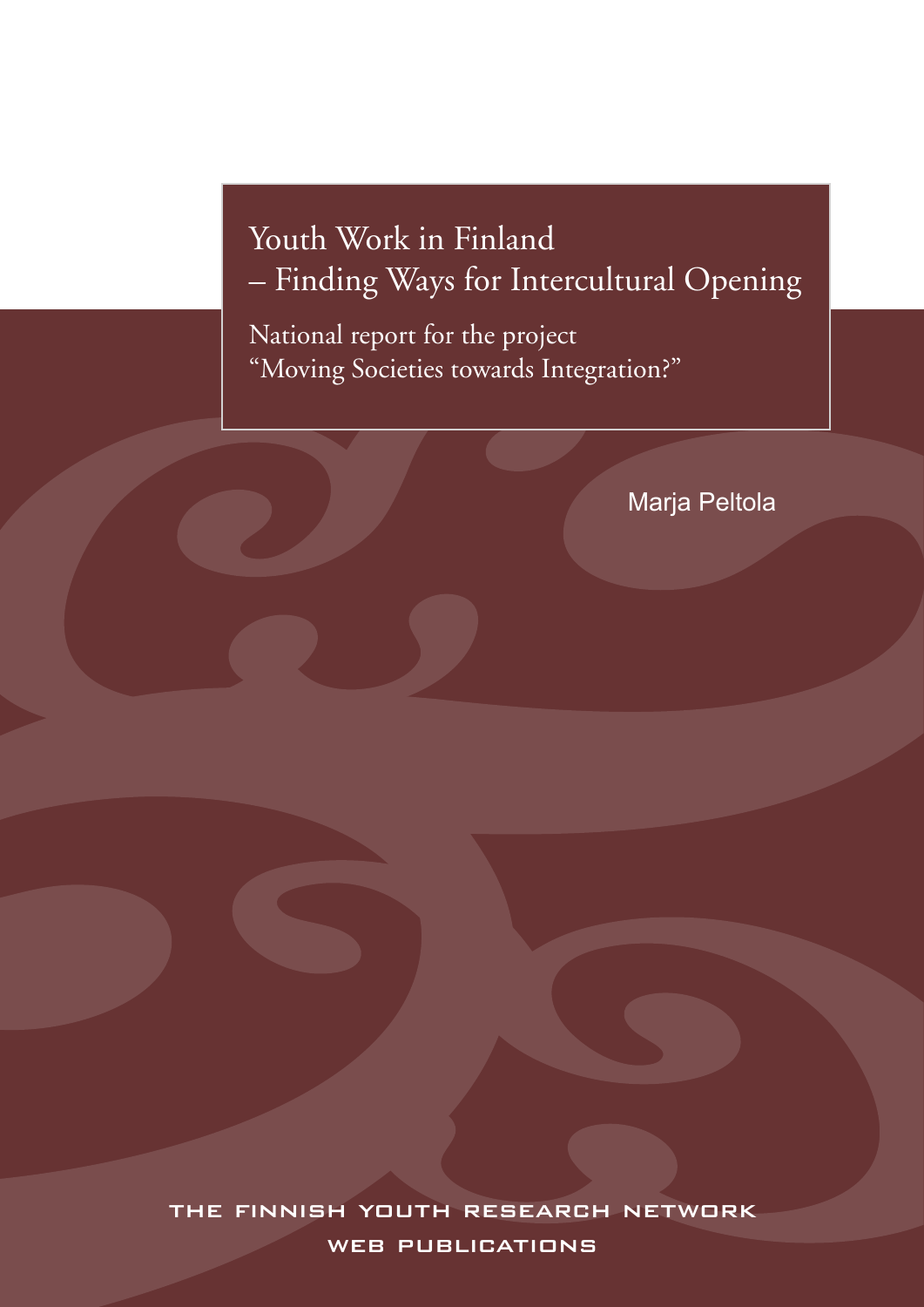# **YOuth Work in Finland**

# **– Finding Ways for Intercultural Opening**

**National report for the project "Moving Societies towards Integration?"**

*Marja Peltola* 

Finnish Youth Research Network Finnish Youth Research Society Web publications 38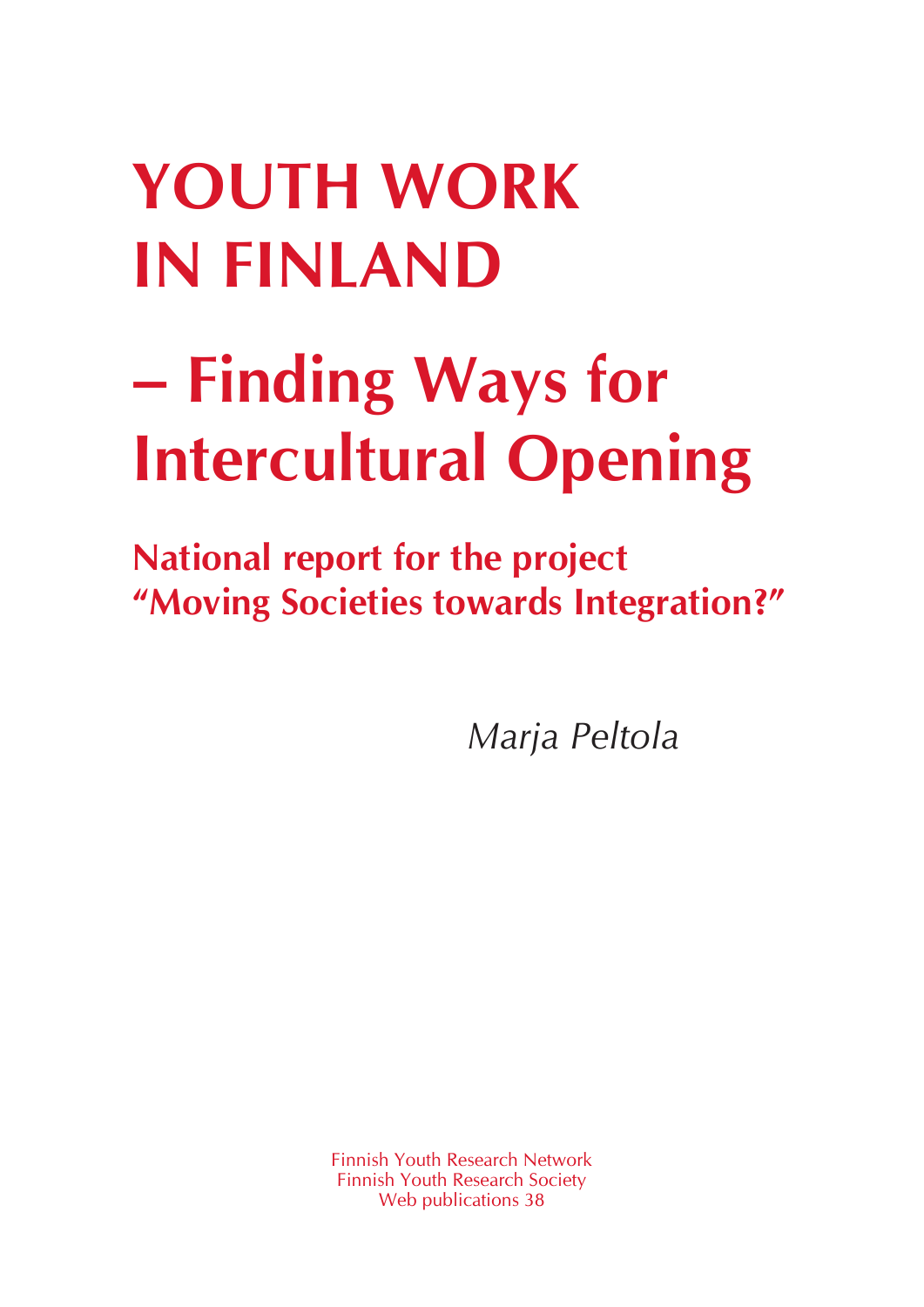© Youth Research Society and the author

Finnish Youth Research Society/Finnish Youth Network, web publications 38, 2010

Layout: Tanja Konttinen

ISBN: 978-952-5464-83-2 (PDF)

Finnish Youth Research Network Asemapäällikönkatu 1 FIN - 00520 Helsinki, FINLAND tel. +358 20 755 2653 fax. +358 20 755 2627 e-mail: verkosto@nuorisotutkimus.fi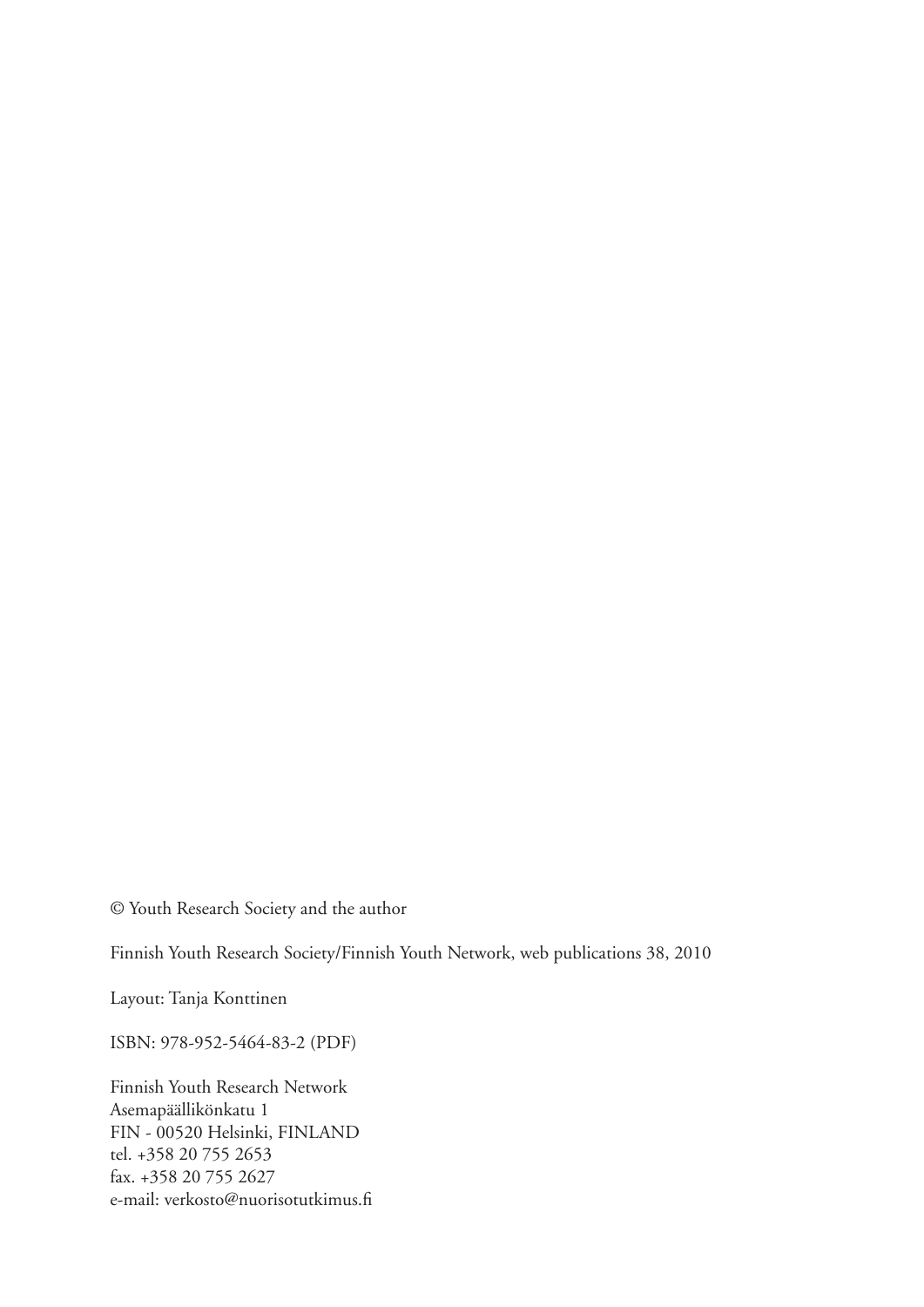# **Contents**

| Introduction: Why should youth work be examined?<br>$\overline{4}$ |                                                                                                                                                                                                                                                                                                                                                                                                                                                                                     |                                              |
|--------------------------------------------------------------------|-------------------------------------------------------------------------------------------------------------------------------------------------------------------------------------------------------------------------------------------------------------------------------------------------------------------------------------------------------------------------------------------------------------------------------------------------------------------------------------|----------------------------------------------|
| $\mathbf{1}$                                                       | What is youth work in Finland?                                                                                                                                                                                                                                                                                                                                                                                                                                                      | 5                                            |
| $\overline{2}$                                                     | <b>Actors and activities</b>                                                                                                                                                                                                                                                                                                                                                                                                                                                        | 6                                            |
| 3                                                                  | Intercultural opening in youth work<br>The Youth Department of City of Helsinki: some positive trends                                                                                                                                                                                                                                                                                                                                                                               | 8<br>10                                      |
| $\overline{\mathbf{4}}$                                            | Glimpses on the multicultural youth work: the empirical study<br>4.1 Defining the target group for the project "Moving Societies?"<br>4.2 Conducting the interviews – participants<br>4.3 Findings<br>Developing the diversity of workforce and intercultural trainings<br>Intercultural contents in the subarea<br>Views on diversity policies and state-of-the-art of implementation of<br>these policies<br>How young migrants perceive the intercultural opening of the subarea | 12<br>12<br>12<br>14<br>14<br>15<br>19<br>20 |
| 5                                                                  | "Integrative role" of the subarea and effects onto society as a whole<br>Short conclusions and suggestions for criteria for intercultural<br>opening of the youth work                                                                                                                                                                                                                                                                                                              | 22<br>25                                     |
| 6                                                                  | Case study: youth house activities at The Youth Department of<br>the City of Helsinki<br>6.1 Strategic work<br>6.2 Youth house activities: general points on intercultural contents<br>6.3 Targeted activities: promoting equality<br>6.4 Cooperation<br>6.5 Workforce<br>6.7 Conclusions                                                                                                                                                                                           | 27<br>27<br>28<br>29<br>30<br>31<br>32       |
| 7                                                                  | <b>Final interview round</b><br>7.1 Developing intercultural opening in youth activities<br>7.2 Views on criteria of intercultural opening<br>7.3 Hindrances in developing intercultural opening<br>7.4 Other notions and comments                                                                                                                                                                                                                                                  | 33<br>33<br>34<br>34<br>35                   |
|                                                                    | <b>References</b><br><b>Appendix</b>                                                                                                                                                                                                                                                                                                                                                                                                                                                |                                              |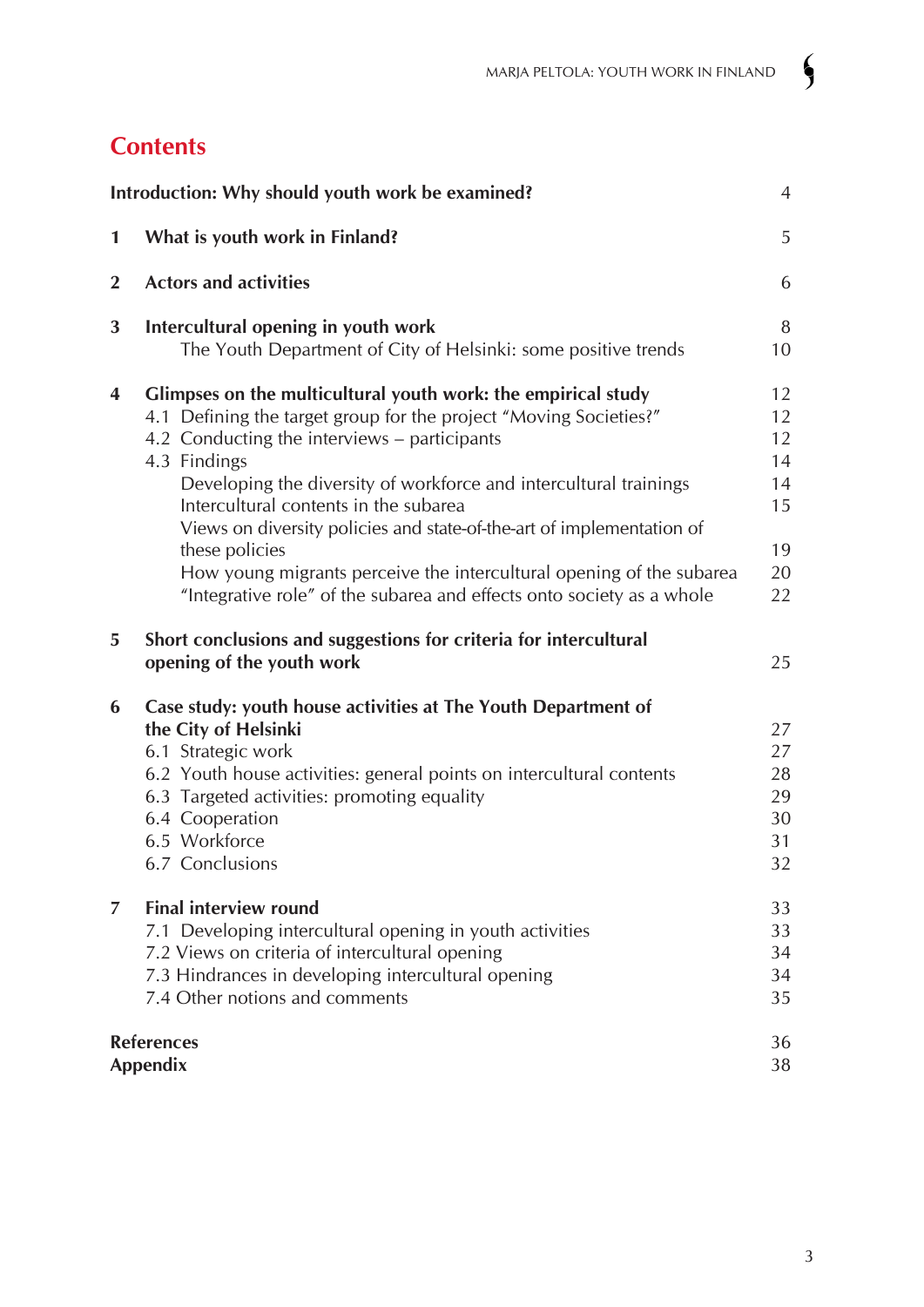# **Introduction: Why should youth work be examined?**

Youth work is about organizing leisure time activities for young people, supervised by (professional) adults but based on the interests and needs of the young people themselves. As a part of public youth services, youth work activities should be equally open for every young individual living in Finland. As one of the spheres for young people's peer contacts, it may ideally provide an arena for increased contacts with young people with different (ethnic) backgrounds and possibilities for educational purposes, such as advancing tolerance and anti-racism and encouraging encounters and friendships across cultural and ethnic boundaries. A previous study (Harinen 2005) has shown that youth work activities are important especially for those young people with migrant background, who have arrived in Finland rather recently. In this sense, youth work activities are far from being insignificant for the intercultural opening of the Finnish society as a whole.

In Finland, policies and practices related to immigrants and integration began to demand consideration in a relatively late phase<sup>1</sup>, due to which, the concrete experiences and practices in advancing intercultural openness are still relatively few, new and unestablished (Martikainen 2006, Martikainen, Sintonen & Pitkänen 2006.); (Honkasalo, Souto & Suurpää 2007, Kivijärvi, Harinen 2008). However, the challenges related to intercultural opening have gained ground in the discussions around youth work from late 1990s onwards, and are one of the burning questions of youth work today. Although questions related to multiculturalism have gathered growing attention in the Finnish youth research, the possibilities for equal access to different leisure time activities have not been addressed too much (Harinen et al. 2009, 11). It is therefore of great importance to examine the degree the youth work system as an institution is capable of opening up culturally in order to allow young people with different backgrounds to enter it and to provide them services that suit their needs.

<sup>1</sup> Until the turn of 1980's and 1990's, Finland was a country characterized not by immigration but emigration. Although the number of people with foreign origin has rapidly grown since then, it still remains among the lowest in Europe, foreign-speaking population making up approximately 3.3 per cent of the Finnish population. Biggest migrant groups are people of Swedish, Russian, Estonian and Somali origin. (Statistics Finland 2007.)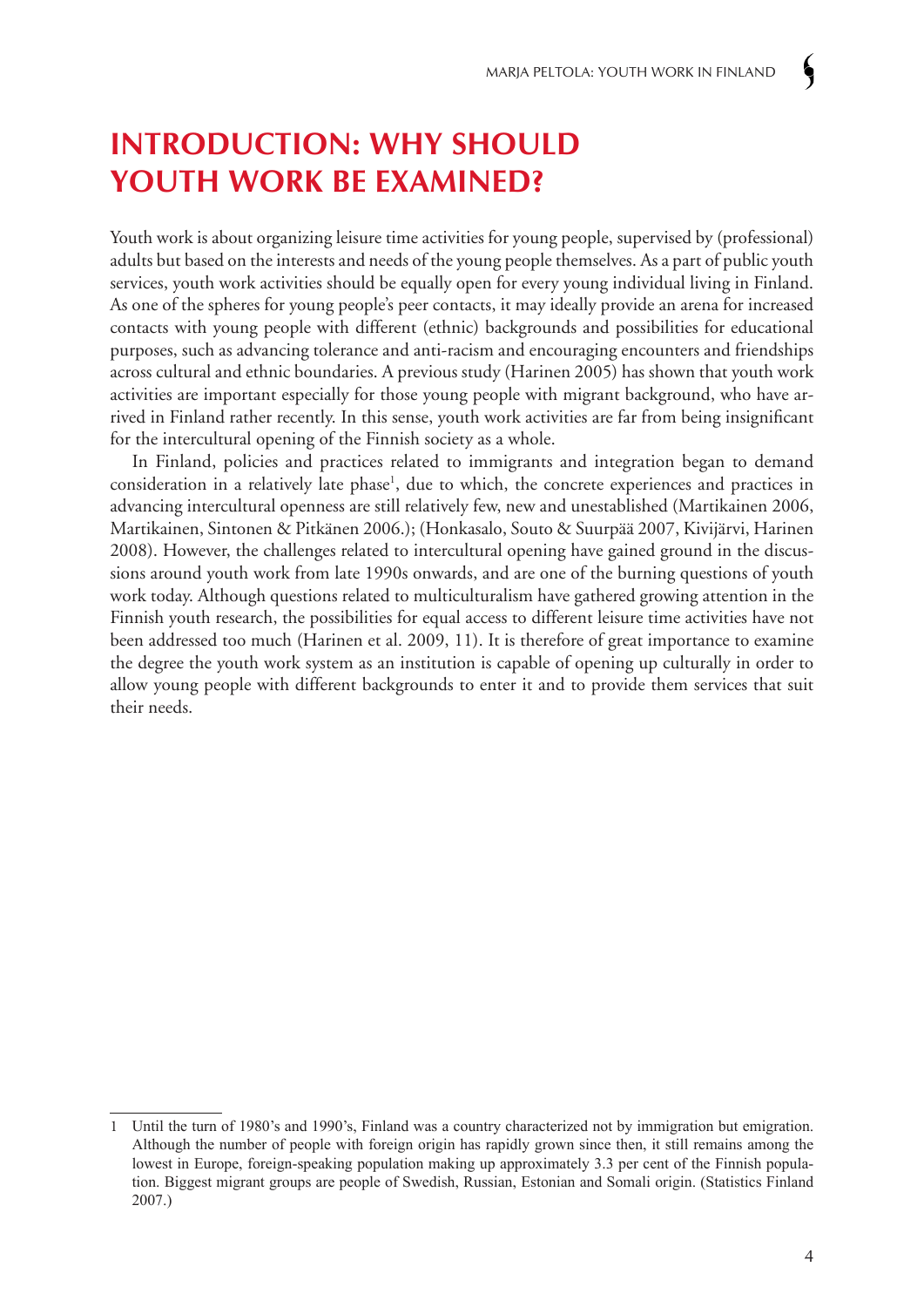# **1 What is youth work in Finland?**

Youth work in Finland is regulated by the Youth Act (27.1.2006/72). According to the current Youth Act, youth work should aim at "*supporting young people's growth and independence, promoting young people's active citizenship and empowerment, and improving their growth and living conditions"*. The central values for the youth work are communality, solidarity, equity and equality, multiculturalism and internationality, healthy life styles and respect of life and the environment. (Anonymous2006) Youth work is a formally specialised and independent field, separate from the school, social work and child welfare.

Youth work concerns young people's leisure time and is thus based on voluntariness, informal learning and practical orientation. It is, nevertheless, conscious, focused and structured action that aims at influencing the understanding, values, knowledge and action of young people. (Nieminen 2007).) It is aimed at promoting young people's mastery over their lives by supporting them in schooling, hobbies, leisure time and temperance, among other things. Youth workers' and young people's relationships should be based on interaction and dialogue, thus enabling young people to participate in planning and creating new forms of activities, not as clients but as independent actors. (Gretschel 2007, Kylmäkoski 2007) The value of independency of young people is generally respected in the Finnish youth work – young people and their peer groups have traditionally been the most important target group, while the cooperation with their families has been limited. Although youth work has largely empowering and supportive intentions, it is also a form of education, whose aims are defined by (adult) professionals. In practice, an important task of youth work has traditionally been, and still is, to direct and control the ways young people spend their leisure time (Horelli, Haikkola & Sotkasiira 2007). Youth work therefore is twofold by nature, as it contains both controlling/directive and emancipative/empowering elements.

Youth work is targeted to all young people (generally under the age of 18), it should be equally available for all and reach all the young people in need of such services. The barriers of participation are thus are tried to keep as low as possible. The realization of the principle of equal openness may nevertheless be questioned as availability of youth services depends on the size of the municipality (Silvennoinen & Nieminen(Silvennoinen, Nieminen 2002) 2002: 31) and seemingly gender neutral tradition of youth work activities has, according to critics, many times resulted in focusing more on the interests of boys while forgetting the girls (Näre 2007: 542). Resting on a myth of Finland as a homogeneous or even mono-cultural society, equality is traditionally understood as similar treatment in Finland, while the right to being different is less emphasised (Törrönen & Vauhkonen 2007: 38). In youth work this has traditionally meant understanding equal opportunities as not preventing anyone to participate, "keeping doors open for all" (Honkasalo, Souto & Suurpää 2007). This is problematic, as the existing differences, backgrounds and needs are obscured. With the growing amount of young people with multicultural background in Finland, there is also a growing need to acknowledge these differences in order to realize the truly equal opportunities.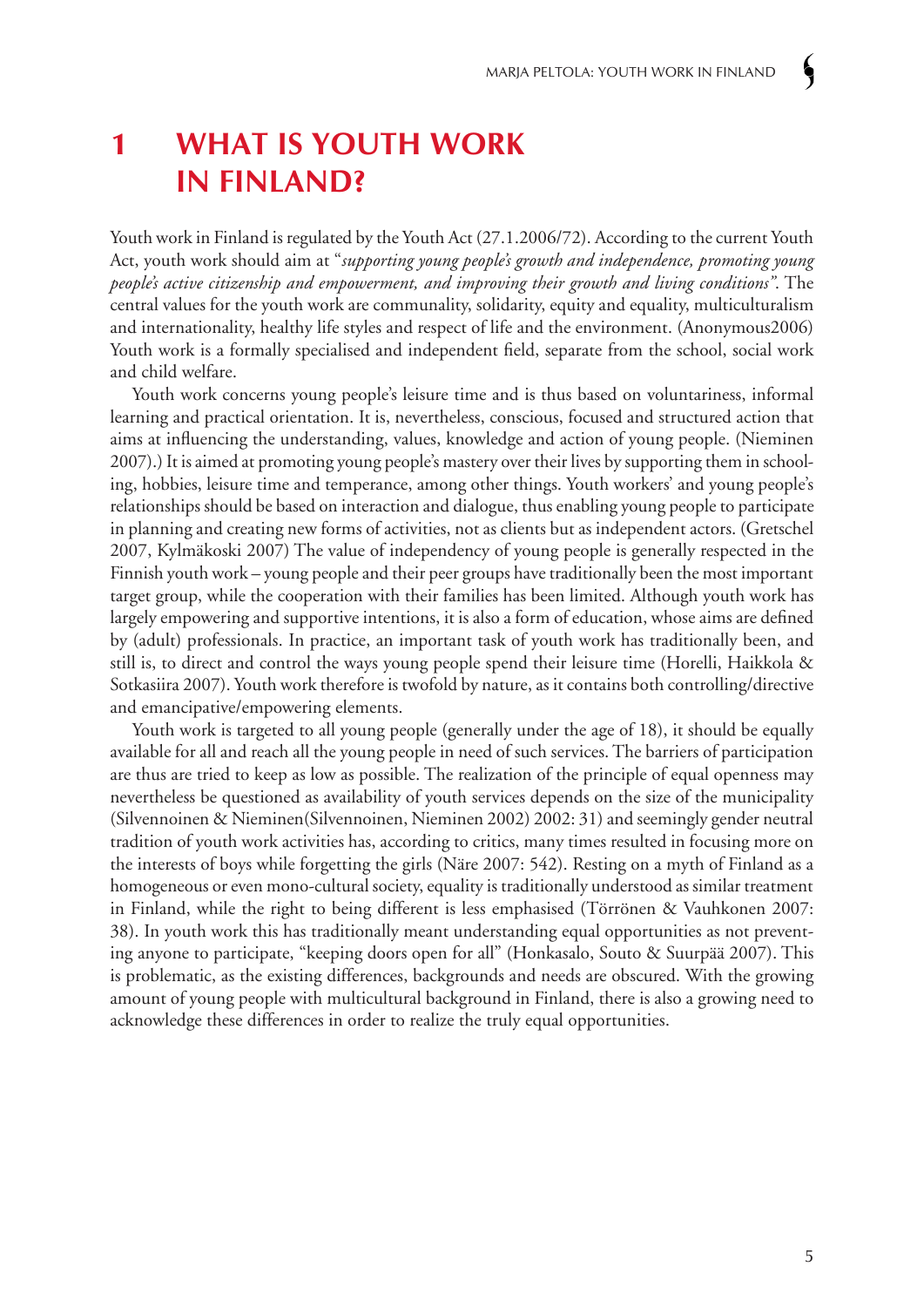# **2 Actors and activities**

The most important actors in the field of youth work are young people themselves. Their initiatives and independent activities are given a central role in the Youth Act (2006) and there are continuous efforts both in the structures and in the activities of youth work for realizing these rights and involving young people in the planning of the activities as much as possible. At the structural level, the Ministry of Education is in charge of developing the system of youth work as a whole. The political guidance system in Finland is rather strong and its central tools are the Youth Act and the Development Programme for Child and Youth Policy. The Ministry funds municipal youth work, national youth organizations and organizations doing youth work and is in charge of the occupational education of youth work professionals. (Aaltonen 2009): 37–39.) Municipalities are responsible for providing the youth services at the local level: organizing activities at youth houses and targeted youth work and funding local youth organizations. Congregations, national and local youth organizations and non-governmental organizations are working alongside with municipalities in organizing youth services<sup>2</sup>.

Municipalities' autonomy in organizing the youth work on their region is rather great. Especially in smaller municipalities, youth work may be in a disadvantaged position in terms of funding, as the state subsidies cover only a minor part of the expenditures. (Silvennoinen & Nieminen 2002; Cederlöf 2007: 26.) In the early 1990's, youth work undergone a profound change, as the revised Youth Work Act reduced state regulations and the deep recession resulted in municipalities cutting their expenses in youth work (Nieminen 1998): 29–30). The forms of youth work have nevertheless diversified from the late 1990s onwards along with a multiplicity of different projects, often set up as answers for certain local problematics (Silvennoinen, Nieminen 2002): 53–54). The newest Youth Act seeks to strengthen again the role and responsibilities of municipalities in organizing youth work (Aaltonen 2009): 13).

According to the Youth Act (2006), municipal youth work includes "*educational guidance of young people; facilities and hobby opportunities; information and advisory services; support to youth associations and other youth groups; sportive, cultural, international and multicultural youth activities; young people's environmental education; and, when needed, youth workshop services or other forms of activity suited to the local circumstances and needs"* . Central working areas in municipal youth work are "youth houses", which are designed for different activities according to young people's interests. At a youth house, young people can meet their friends and other young people, but also professional adults, who can provide support and guidance if needed. Almost all municipalities offer facilities for free socializing, listening to music, watching television, playing games, using computers etc. (Silvennoinen, Nieminen 2002): 45.) Each municipality in Finland has at least one youth house, altogether there are approximately 1100 youth houses in Finland (Aaltonen 2009: 115). Besides the free recreational activities, youth house activities include clubs and groups of different types. They can be targeted to all who are interested or to a certain group, such as girls, boys, certain ethnic group or immigrant youth, disabled young people, young people of certain age or young people at risk. (Nieminen 2007): 29–31.) Group activities offer possibilities for the meeting special needs of certain groups. In order to enable and advance the participation of young people, most youth houses organize regular "house meetings" where the future activities are discussed and planned with young people.

Although central, youth houses are by no means the only forms of youth work. The term of spe-

<sup>2</sup> The focus of this paper is in municipal youth work – the role of non-governmental organization and congregations is therefore not covered, notwithstanding their importance in the youth work field as a whole.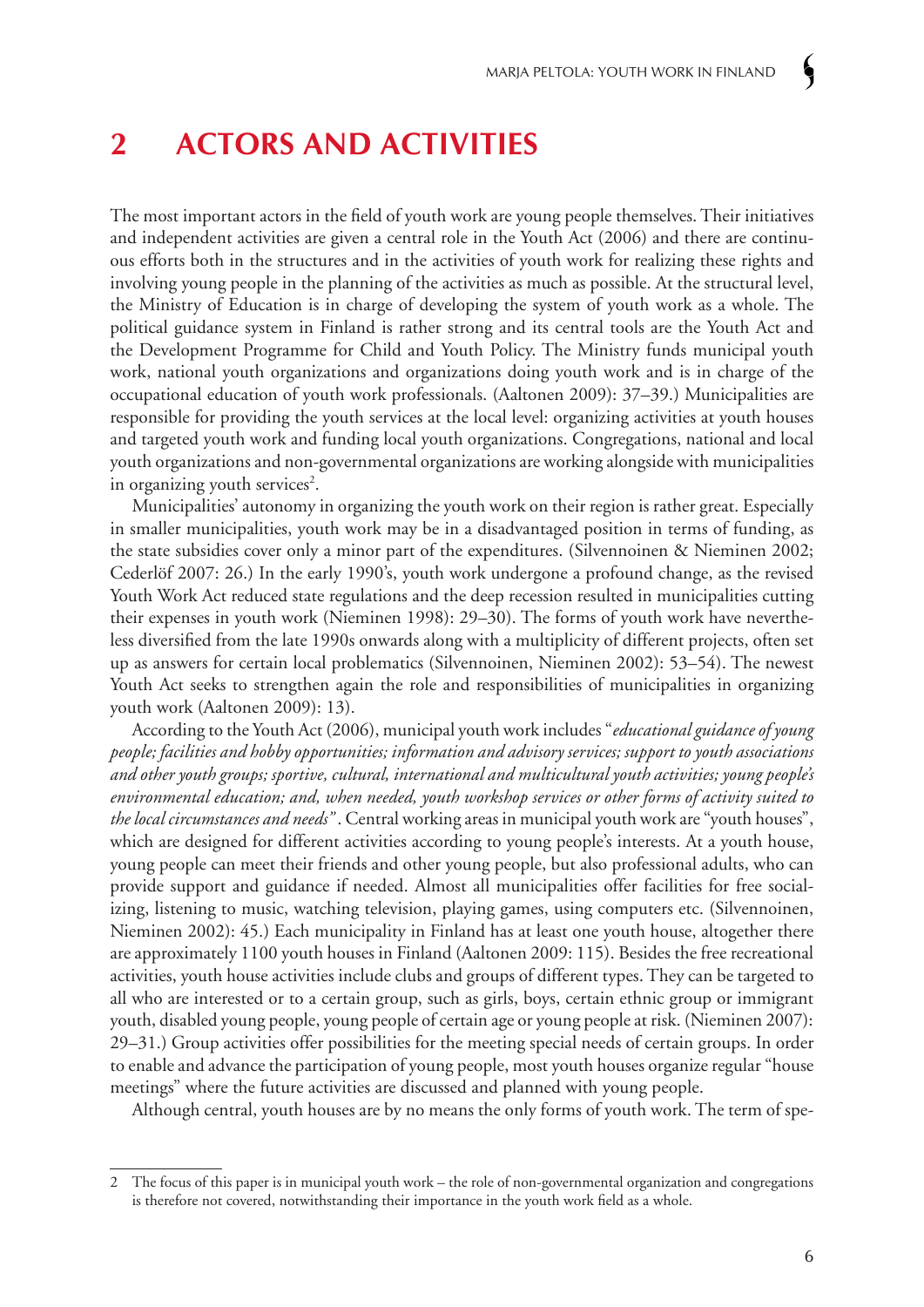cific youth work (or targeted youth work) refers to youth work services that are targeted to specific groups, whose social needs are considered greater than those of users of "open" youth work services (Coussée 2008): 5). These may include certain immigrant groups, unemployed or unschooled young people and young people at risk of marginalisation on some other grounds. Organizing specific youth work according to local needs is another responsibility of municipalities. Targeted youth work may be regular or based on the demands of specific local situations or it may be realized within a project. It may involve mobile or outreach work in order to reach the target group, discussing with the young people in question, offering them information on existing services, offering them support and help and intervening in their actions. (Cederlöf 2007, Huhtajärvi 2007): 448–449.) Like other forms of youth work, social youth work is based on voluntariness and trust (Huhtajärvi 2007), 446). As virtual environments gain ground among the leisure time environments of young people, youth work is in growing extent trying to extend its scope there as well (Nieminen 2007). Examples include a project "Netari", a "virtual youth house", where young people can discuss with professional youth workers (Merkikivi 2008) and anti-racist chats that are supervised by professionals.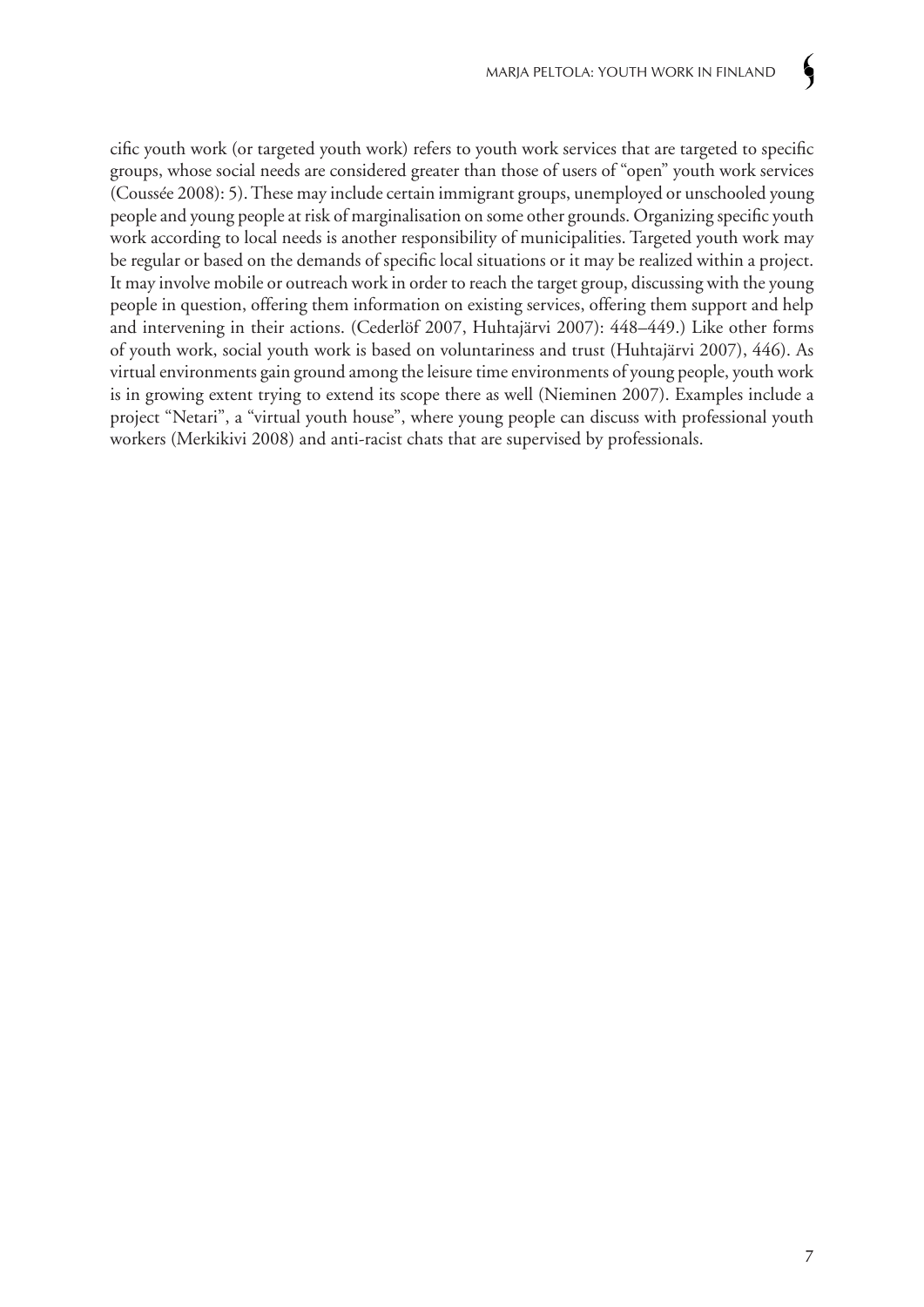# **3 Intercultural opening in youth work**

At the legal level, the need to see multiculturalism<sup>3</sup> or intercultural opening as an integral part of youth work can be considered relatively well acknowledged. Multiculturalism is spelled out one of the core values of youth work in the Youth Act and advancing it is responsibility of municipal youth work (Youth Act 2006). In the Act, multiculturalism means "advancing tolerance and supporting young people representing cultural minorities and their communities" (Aaltonen 2009): 25). Besides the Youth Act, issues of non-discrimination and diversity are directed by the Constitution Law and the Non-discrimination Act. The prohibition of discrimination, stated in the Constitution, is specified in the Non-discrimination Act, which obliges authorities to advance equality in a systematic and focused manner in all their actions. (Cortés Téllez 2009): 131–132.)

According to Cederlöf (2007: 39–40), intercultural opening is advanced in youth work in a more conscious manner than before and it takes forms of advancing tolerance and supporting and guiding social contacts and relations between young people from different ethnic backgrounds. Among possible ways for realizing intercultural opening in the municipal youth work, Cortéz Téllez (Cortés Téllez 2009: 130–131) names planning youth work from the viewpoint of young people with migrant background, lowering barriers of minority young people's participation by giving information on activities in multiple languages, making sure that youth workers have the relevant skills, giving training in related issues, allocating a part of youth houses' hours for specific migrant groups and taking minority young people into consideration when formulating youth work's plans and strategies. However, while advancing intercultural opening is a legislative responsibility, defining its contents at the practical level more specifically is left to the municipalities. Absence of binding regulations means that the emphasis of intercultural opening in youth work varies from a municipality to another, and this far, sporadicity seems to be the main flaw in developing good practices of multicultural youth work. (Honkasalo, Souto & Suurpää 2007) Additionally, multicultural youth work has been criticized of being too often defined and planned by somebody else than the young people with multicultural backgrounds and only seldom hearing their voice when discussing the aims and contents of youth work (Honkasalo, Souto 2007: 115–116).

In researches on multicultural youth work (Honkasalo, Souto & Suurpää 2007, Kivijärvi, Harinen 2008, Honkasalo 2007), it is stressed that intercultural opening should not be considered as a separate sector in youth work, but a phenomenon that demands consideration in the work community as a whole and at all levels of the institution and that challenges customary ways of thinking about youth work. Multicultural youth work is often defined as youth work done with young people representing different ethnic backgrounds. This brings about the risk of not seeing intercultural opening as a challenge for the youth work as a whole, but touching only those working on the areas with many immigrants. A wider understanding of intercultural opening of youth work is necessary; one that covers anti-racist ethos in youth work at all levels, advancing intercultural opening in the work communities and reassessment of work methods and underlying assumptions and attitudes. (Honkasalo, Souto & Suurpää 2007: 12–15.) Intercultural opening in the youth work has also brought about a discussion on relations of educational and recreational elements: it has been brought up that organizing and enabling activities is not enough, but contemplation on what kind of activities or environments enable influencing the attitudes of Finnish young people and enhance the minority young people's possibilities to participate is also necessary. (Ibid.: 17–20.)

<sup>3</sup> In Finland, the term "multiculturalism" is generally used when discussed about the need for intercultural opening.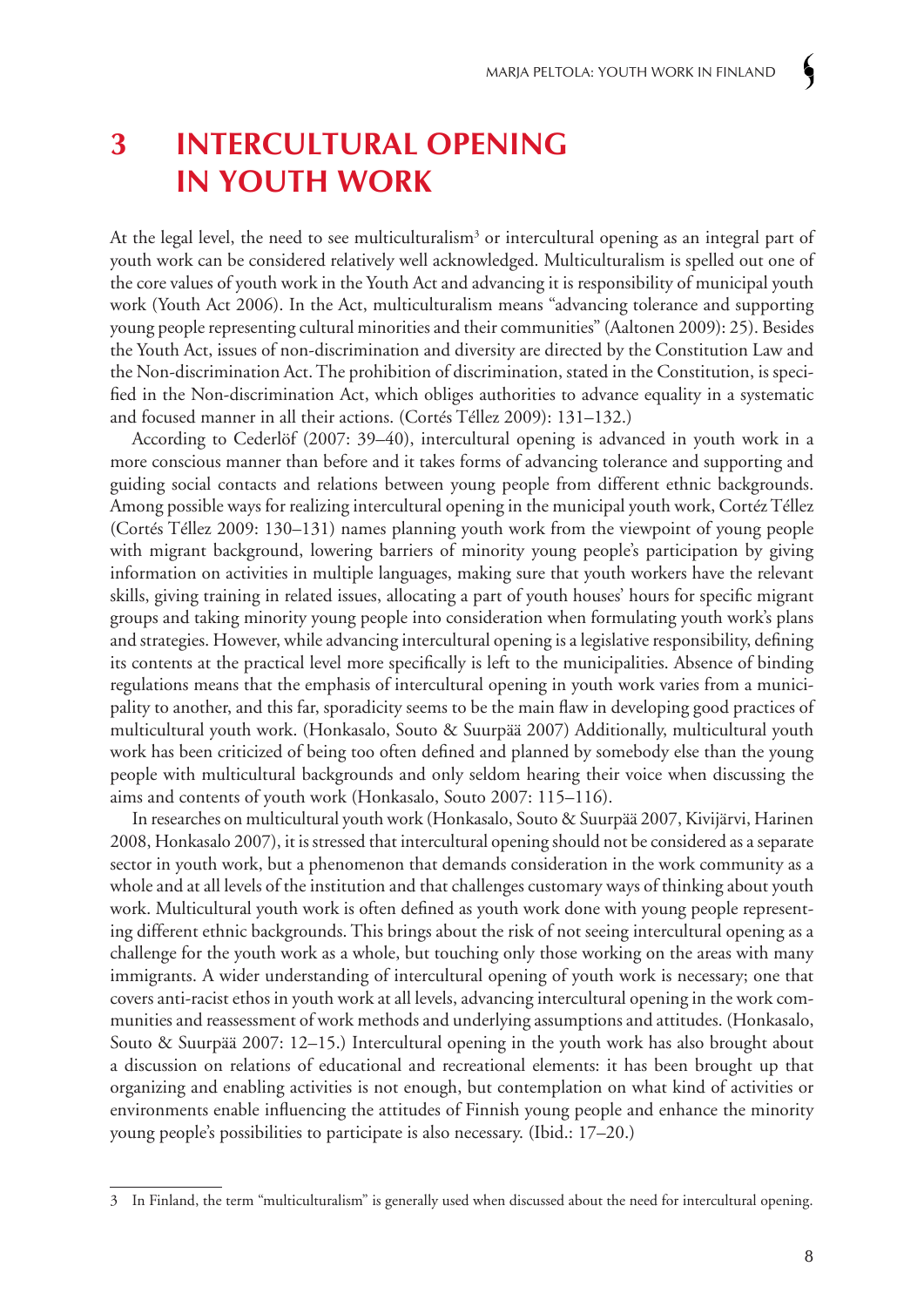The support of administrative level is of great significance in advancing intercultural opening, as it communicates that it is a shared value. Strategic work at the administrative level can provide concrete tools for intercultural opening and help allocating resources for advancing it in practice. Strategic work also sends the message that intercultural opening is considered important and the administrative level is committed in advancing it as well. (Honkasalo, Souto & Suurpää 2007, 12–15.) Unfortunately, only three percent of all municipalities and four out of ten bigger cities have a strategy for advancing intercultural opening. Not having one is typically explained by not having many immigrants living in the municipality, considering young immigrants being "well adjusted" to the normal youth work, considering the strategies "just papers" or not having time and other resources for preparing a strategy. (Honkasalo, Souto & Suurpää 2007, Kivijärvi, Harinen 2008)

Advancing intercultural opening demands constant evaluating and self-evaluating in the field of youth work, training and updating of the knowledge-base of youth workers. One in four municipalities has provided youth workers with training in intercultural issues and they are also brought up in some extent in the education of youth workers. However, the possibilities to update know-how in multicultural issues can be considered relatively scarce. (Kivijärvi, Harinen 2008: 28–29.) Merely stating the need for intercultural opening is not enough; resources and tools for advancing it are also needed. According to Honkasalo, Souto and Suurpää (Honkasalo, Souto & Suurpää 2007), youth workers need support and tools for intervening in and preventing racist attitudes and actions; if no directions or strategies exist for fighting racism, it is up to individual youth worker's interests and capabilities whether or not to intervene in discriminative or racist practices and attitudes. Unfortunately, in many municipalities, advancing intercultural opening is not considered a key value of youth work: more than one in three municipalities report that there are no multicultural young people attending to the youth activities, nearly two-thirds think special attention on needs of ethnic groups is not necessary in their municipality and only very seldom have municipalities employed people with special task of advancing intercultural opening (Kivijärvi, Harinen 2008).

Honkasalo, Souto and Suurpää (Honkasalo, Souto & Suurpää 2007: 31) state that in advancing intercultural opening in the youth work, the practical work is lagging behind the legislation, as youth workers in the field are relatively ill aware of the obligations set by the legislation. The fundamental challenge of advancing intercultural opening in youth work lies in the difficulties of mainstreaming the ideas and ideals. The questions of intercultural opening are easily left to be a responsibility of those who are interested or those who are appointed to it, and not considered a shared challenge. While many hard-working individuals are interested in advancing these issues, their work load becomes far too big and intercultural opening is not developed as an all-encompassing principle. (Honkasalo, Souto & Suurpää 2007, Kivijärvi, Harinen 2008)

At the level of attitudes, Herranen and Kivijärvi (Herranen, Kivijärvi 2009) write that Finnishness, as a homogeneous attribute, remains at the core of youth house activities and memberships, creating a severe obstacle for cross-cultural and multicultural group belongings. Honkasalo and her colleagues (2007) have found out an interesting contradiction between the ways of thinking of young people and the adults working with them: while the young people (with multicultural background) make claims for acknowledging existing racism and adopting active anti-racist mind-set in youth activities, the youth workers and workers of administrative level are not willing to discuss about racism, but prefer using the concept of tolerance, as a more "positive" approach (Honkasalo, Souto & Suurpää 2007, Kivijärvi, Harinen 2008). For many young people with minority background, negative attitudes and different mechanisms of exclusion leave only limited access to different activities (Keskisalo & Perho 2001, Rastas 2007), but many professionals working with young people seem to be surprisingly reluctant to or ill-equipped in even recognizing racism as an existing phenomenon.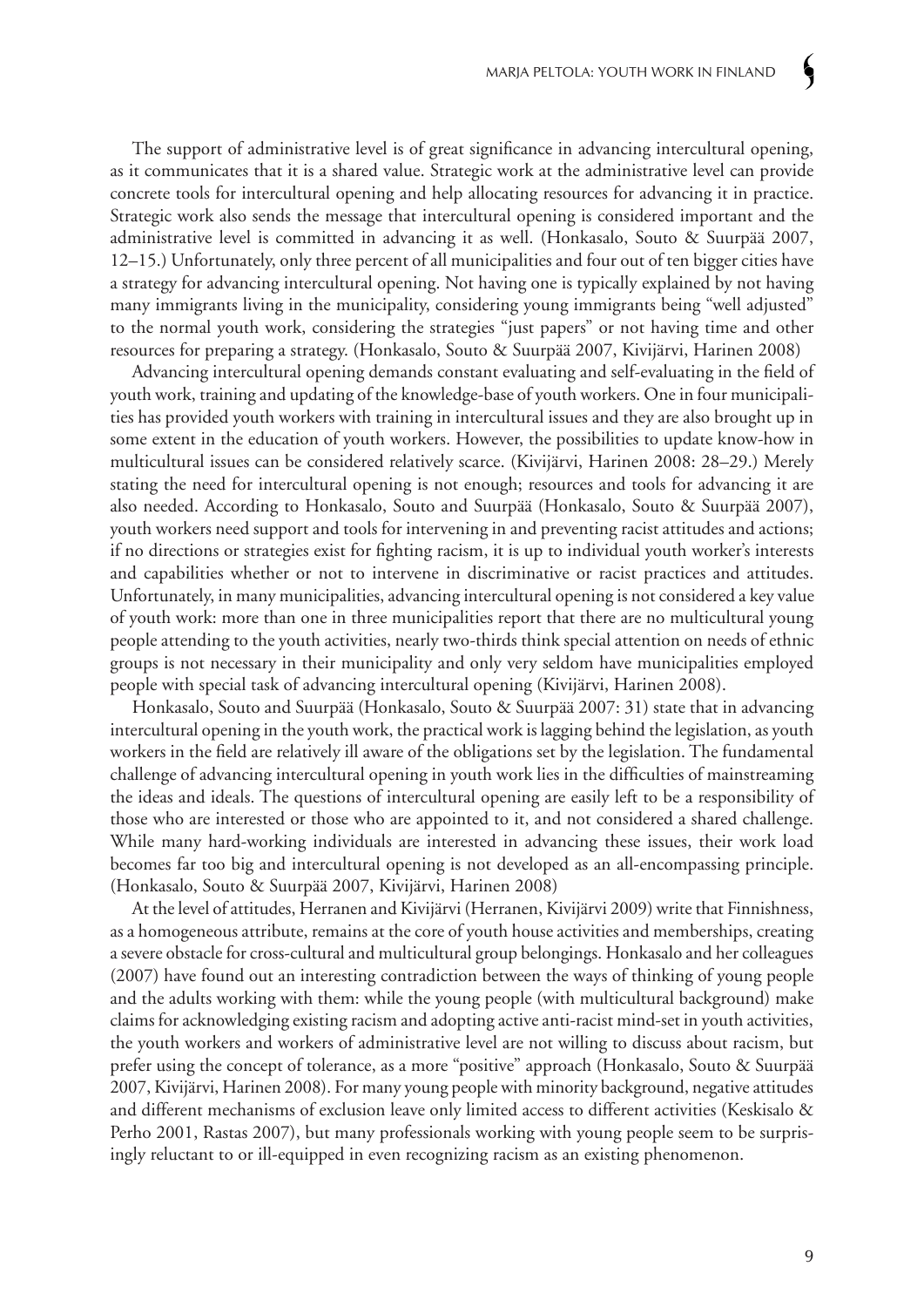#### **The Youth Department of City of Helsinki: some positive trends**

Helsinki and other big cities are in a very different situation if compared with small municipalities in Finland, as they have a strong administrative level, which means more resources in terms of strategic planning, coordination, training and other aspects related to advancing intercultural openness. The empirical analysis is restricted to Helsinki due to time and other resources, and this restriction does not suggest youth work in Helsinki being the most advanced in terms of intercultural openness in Finland, but good practices in advancing intercultural openness are most probably being developed in other parts of Finland as well. However, as the capital, Helsinki has a relatively big percentage of immigrant population<sup>4</sup> and alongside with that, rather strong tradition in acknowledging multicultural issues in youth work. Policies of intercultural opening can therefore be considered relatively advanced, if compared with many other municipalities in Finland.

The youth work in Helsinki is administered by the Youth Department of the City of Helsinki, a rather strong body with altogether 400 employees (youth workers in the field included) and 54 youth houses. The Youth Department has two full-time and one part-time employees with the special task of administrating and coordinating the issues related to intercultural opening. The Youth Department has recently prepared a new program for advancing multiculturalism in its field, with mainstreaming as its base line. According to the program, all youth services should be assessed and developed with the viewpoints of equality and multiculturalism in mind. Following the Non-discrimination Act, the need of specialised services and /or positive discrimination is also acknowledged in the programme, in order to guarantee true equality of possibilities to participate. (The Youth Department of the City of Helsinki 2009.)

In the programme, the role of The Youth Department as an organization and a work community is also taken under examination. The Youth Department follows the directions of recruitment of the City of Helsinki, stating its goal to have a percentage of employees with migrant background equalling with their percentage in the population as a whole. The system of apprenticeships, with a quota for people with migrant background, supports this goal. With the system of intercultural mediators, the organization's multicultural know-how is increased and the position of employees with migrant or minority background is strengthened. An intercultural mediator is a trained employee of the Youth Department, who has migrant or minority background and who acts as an informant concerning his/her cultural background(s) and mediates between representatives of Finnish and his/ her culture. Intercultural mediators are utilized in situations that require sensitivity and information on different cultures and backgrounds, usually at the youth houses. Mediating may be consultative or conflict-solving and primarily it is preventive by nature. Developing the system of intercultural mediators was from the start done on the initiative of and in cooperation with employees with minority background. The system aims at spreading the expertise of the employees with minority background to broader scope, giving them an opportunity to develop themselves as employees and giving them recognition as significant experts of their work communities and the Youth Department. It also seeks to develop the Youth Department into a flexible and multicultural organization. Special attention is paid to the well-being of intercultural mediators at work by training and supporting them and making sure they do not need to work alone in the challenging situations. (The Youth Department of the City of Helsinki 2009.)

Alongside with releasing the updated programme for advancing multiculturalism, special attention will be paid in training the youth workers and other employees to be familiar with it. The

<sup>4</sup> The share of foreign-speaking population in Helsinki is approximately 9,9 % (The Youth Department of Helsinki 2009).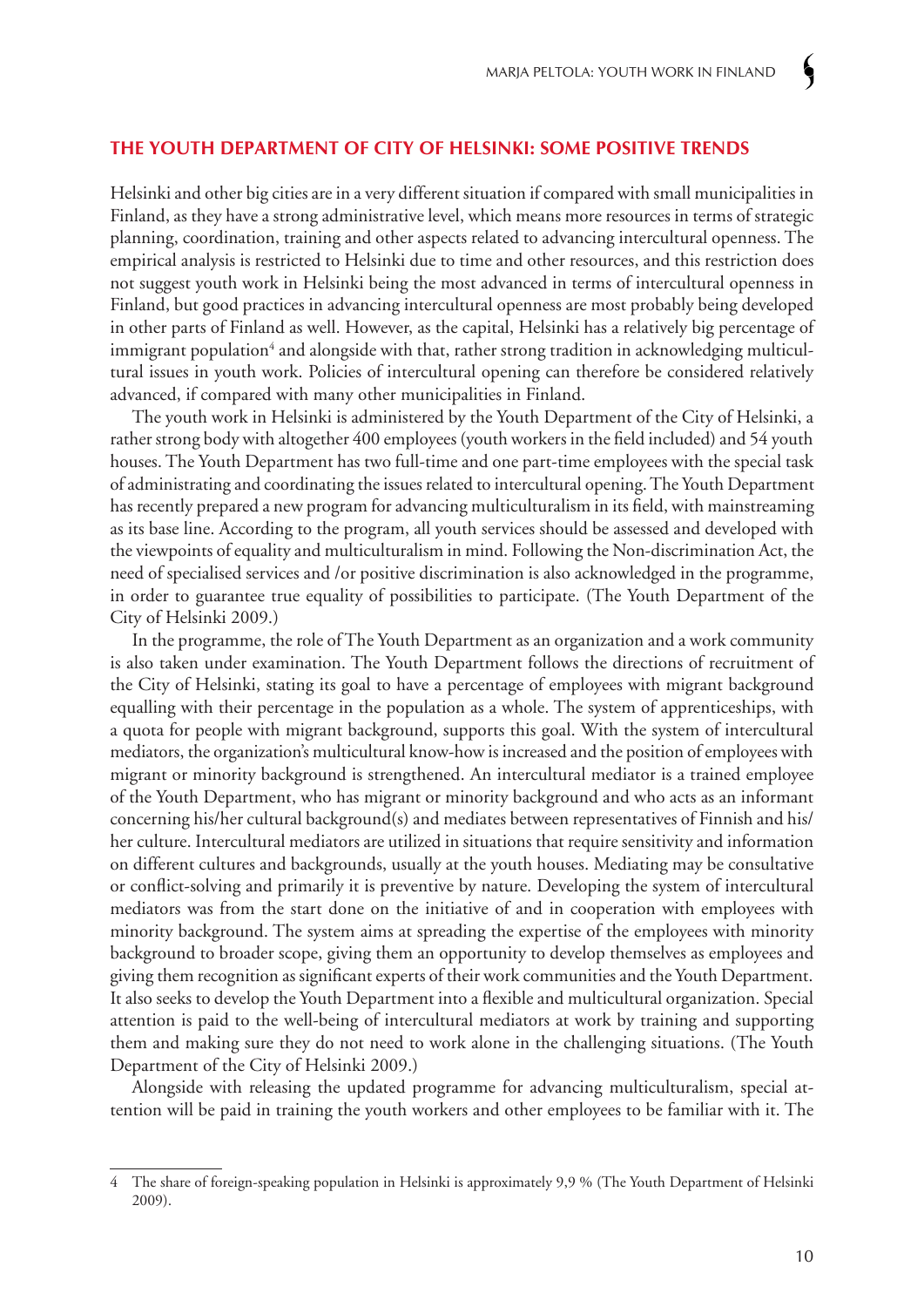programme brings up the need for advancing local level working communities' multicultural competence by giving training in culture-related issues, recognizing and dealing with one's own feelings and attitudes, working as a part of a multicultural community and recognizing and intervening in racist or prejudiced behaviour of Finnish young people. Job-shadowing at the various youth houses in Helsinki is also offered as an additional means for youth workers to develop his/her expertise in youth work. It means that a youth worker attends to the everyday work of another work community for a week and observes the environment and work methods used there. One of the themes of job-shadowing is multiculturalism, with a special attention on observing what multiculturalism means and how it is approached in the observed work community. (The Youth Department of City of Helsinki 2009.)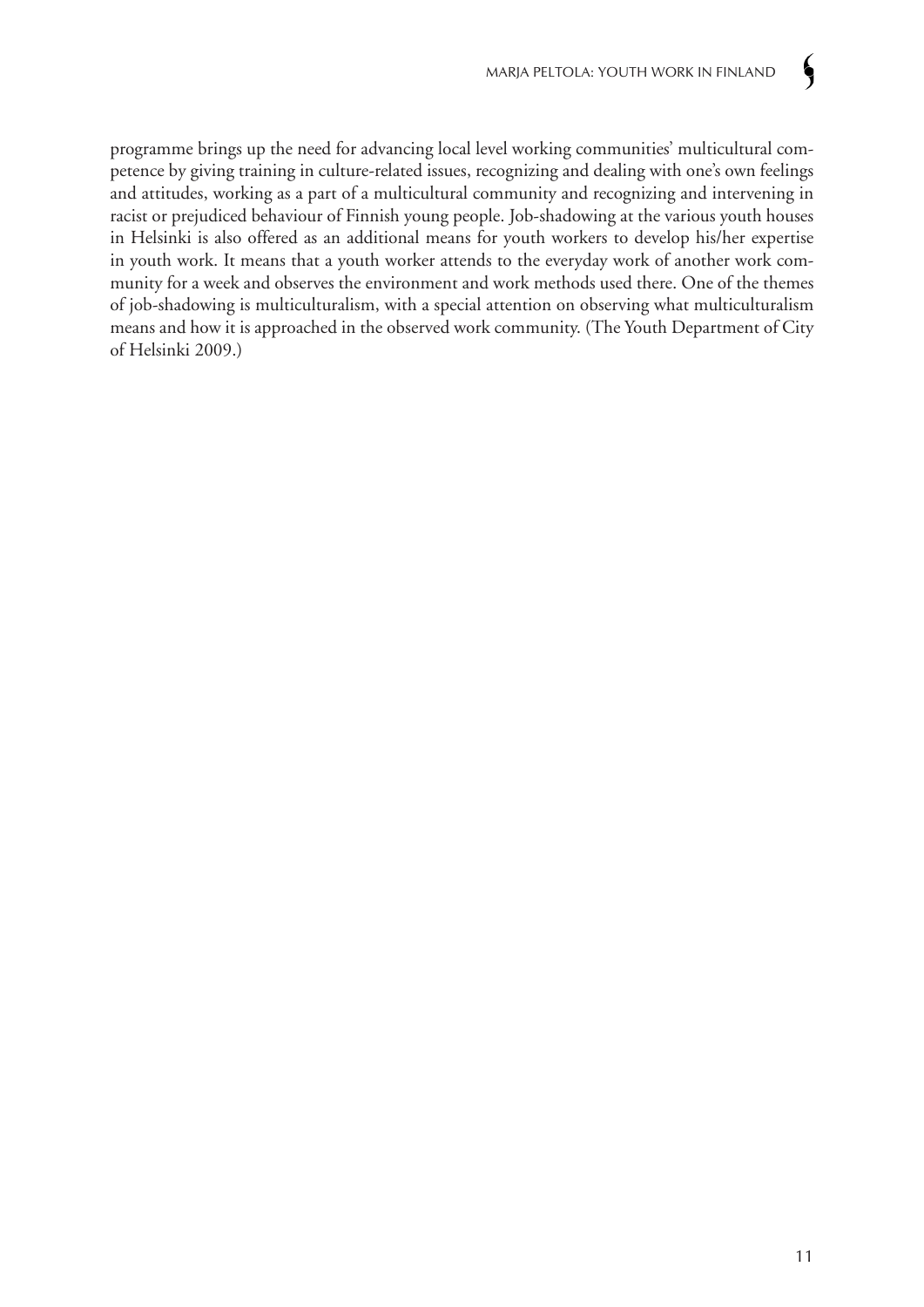# **4 Glimpses on the multicultural youth work: the empirical study**

## **4.1 Defining the target group for the project "Moving Societies?"**

The target group in Finland is young immigrants and young immigrant descendants approximately 12–18 years of age. The age scale is determined by the age of young people attending to activities of municipal youth work – the youth house activities are addressed to young people under the age of 18. (In targeted youth work the age scale may be wider and cover also young adults up to 29 years of age.) Following the definitions of the projects' target group, the young people are third country nationals or their descendants, although young people who have attained Finnish citizenship are not excluded.

## **4.2 Conducting the interviews – participants**

In order to gain different insights on youth work activities, group and individual interviews with youth work practitioners, young visitors with migrant background at the youth houses and representatives of migrant organizations working with young people were conducted. Additional interviews with different experts on the field of youth work and youth activities provided also important background information (see appendix on the interviewed experts).

The interviews with youth work practitioners covered one group interview with four youth workers and two individual interviews<sup>5</sup>. All of the interviewees were doing practical youth work with young people; they represented three different youth houses and one multicultural meeting point in Helsinki. All participants worked at youth houses that had visitors with migrant and multicultural backgrounds<sup>6</sup>. All but one of the interviewees had finished the studies on the field of youth work; they had from three to nine years of working history in the field of youth work. Gender distribution of the participants was somewhat biased, as five of the interviewees were male and only one female, although majority of the youth workers are women. Three of the interviewees were with migrant background themselves, three were of Finnish origin; the share of interviewees with migrant background thus was high if compared with their share of employees of the Youth Department of the City of Helsinki in general.

The interviews of young people were conducted at two different youth houses in Helsinki. The interviews with young people were conducted in pairs, as it was considered a way to guarantee every participant the chance to freely express his or her opinions (if compared with a bigger group inter-

<sup>5</sup> As the data gathering took place in the late spring 2009 and the youth houses in general close their doors during the summer, organizing group interviews with youth workers was considered rather challenging. Therefore two individual interviews were done, as they were easier to organize.

<sup>6</sup> The visitors of the multicultural meeting point were almost exclusively with migrant or multicultural backgrounds. At the youth houses, the participants estimated the share of visitors with migrant or multicultural background varying from 20 per cent to 35 per cent.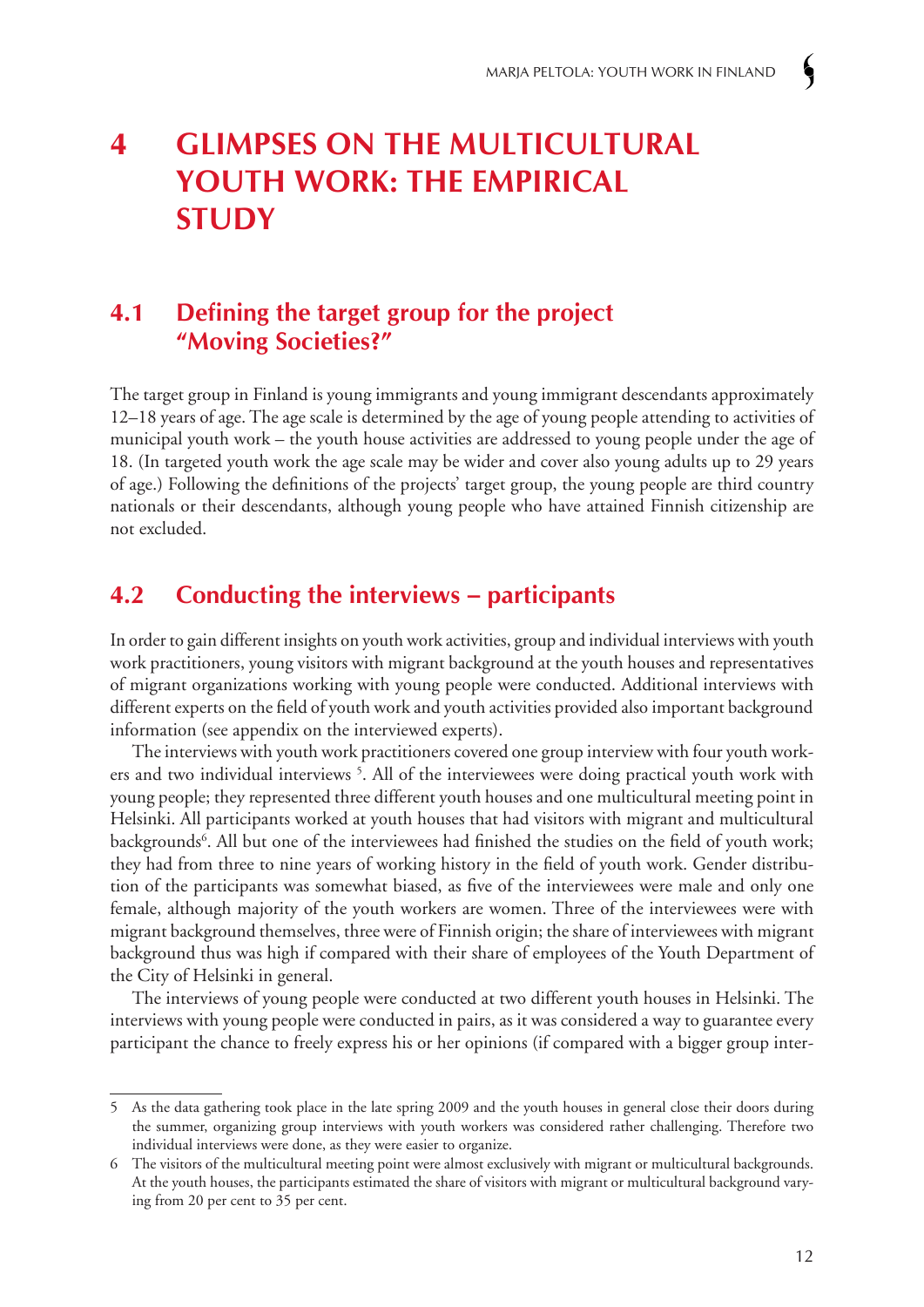view). The participants were from 14 to 18 years old and they were with Gambian (1), Albanian (1) and Somali (4) backgrounds. One of them was born in Finland, the others had lived in Finland from 8 to 17 years. As majority of the youth house visitors tend to be male, only one of the interviewees was girl, five were boys. All except one of the interviewees reported they visited at the youth house or some youth house several times in a week; they can therefore be considered as active users of youth services. The interviews with the young people were considered rather challenging. As the participants were recruited during their leisure time activities, quite some of the visitors were keener in hanging out with their friends than attending to an interview. There were also signs of being tired of questions and researchers: among the replies to the request for an interview were "*I have attended this research already",* "*I am not a multicultural youth"* and "*I have been interrogated so much*". Additional challenge was that the young interviewees were not too familiar with concepts of multiculturalism or intercultural openness/opening, and although the concepts were tried to open and explain, it was not always the case that conversations kept on track of the topic (see also Honkasalo, Harinen & Anttila 2007).

The immigrant representatives were employees, active members and leader figures of the following organizations:

**Alliance ry**, one of the biggest organizations working with Russian-speaking young people; activities include Russian-language gatherings, trainings, conferences, festivals, summer camps etc. The interview was conducted with the presence of the executive director of the organization, one active member and the secretary, who also acted as an interpreter.

**AEY, Afro-European Youth ry**, organizes activities for young people with heterogeneous African backgrounds in order to support young people in preserving their culture of origin and in integrating into the Finnish society. The interview was conducted with the presence of three active members of the organization.

**Kanava nuoret ry**, a well-established organization working mostly with young people of Somali origin and their families. The activities range from open activities to camps and targeted activities for vulnerable youth. One interview was conducted with the executive director of the organization, one with an active member and group leader of youth groups.

**Kassandra ry**, a multicultural organization providing girls and women of different backgrounds (both Finnish and migrants) with possibilities to express themselves through arts. Kassandra organizes clubs, courses and short and long-term workshops in theatre, dance, visual arts etc. The interviewee was one of the teachers in the performing arts.

While some interviewees knew remarkably well the municipal youth work and were doing close cooperation with it, others were more distant to it. With the migrant representatives, the discussions on youth work and youth leisure time were generally on more general level about challenges of young people with migrant background, when seeking to participate in leisure time activities in the Finnish society. The viewpoints of organization representatives were varied; common denominators were a bit more critical views on youth work activities, stressing the importance of own cultural background and its preservation and a more important role given to immigrant communities, especially families and civic organizations.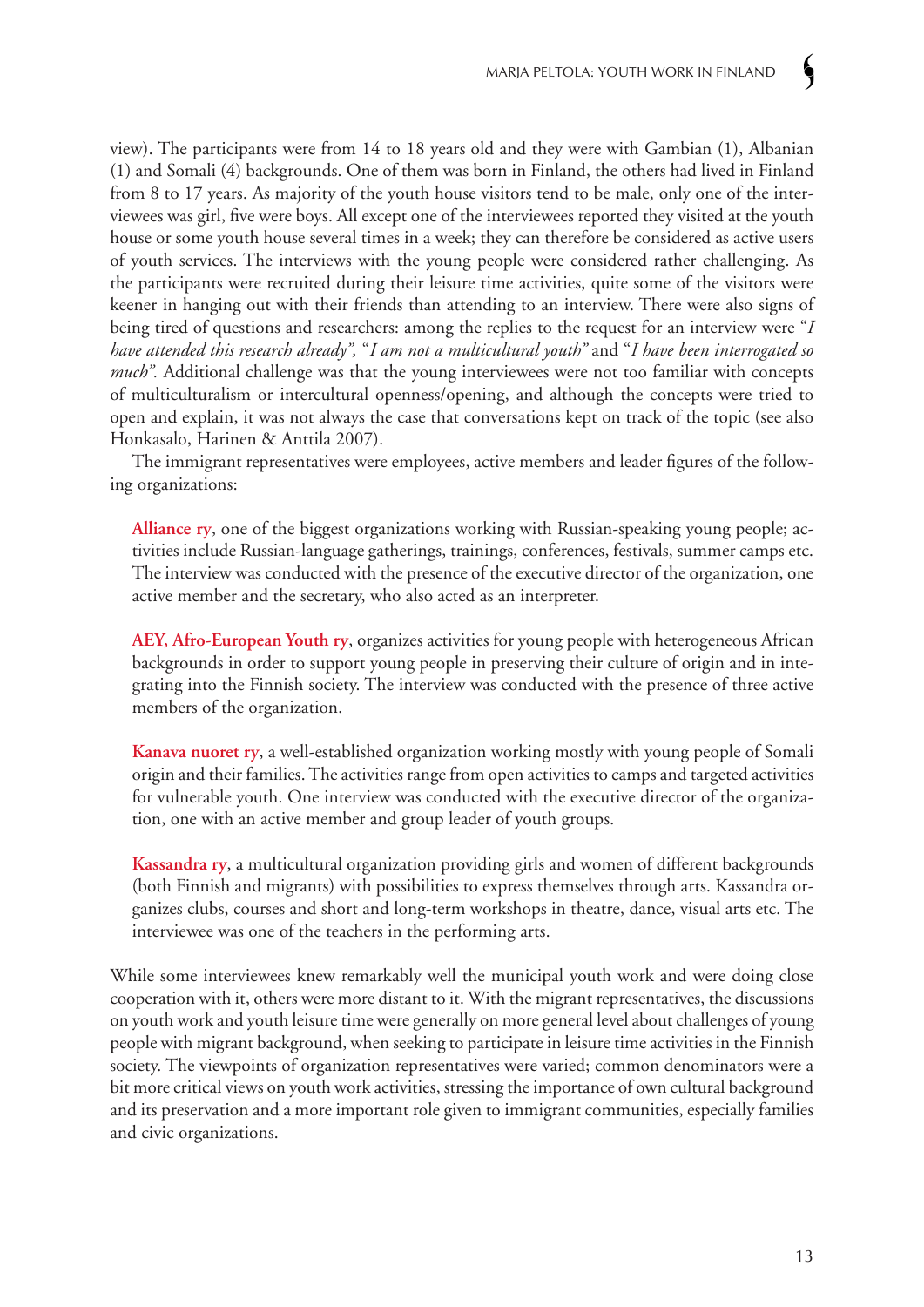# **4.3 Findings**

### **Developing the diversity of workforce and intercultural trainings**

The share of employees with migrant and minority background in the youth houses has grown slowly but steadily, and the Youth Department aims at increasing the number to be equivalent to their share in the population by means of apprenticeship contracts, among others. However, the employees with migrant/minority backgrounds are often working with temporary or short-time contracts, which is a problem undermining their position (Honkasalo et al. 2007). The interviewed Finnish youth workers all had one or more colleagues with migrant or minority background, which was considered as a huge advantage: firstly, they considered it increasing their personal intercultural competence as they were able to ask and discuss if something about the particular culture and its habits was unclear for them; secondly, it helped breaking possible prejudiced attitudes among Finnish young people by increasing diversity at the youth house; thirdly, it helped young people with migrant background to "fit in" and gave them a positive role model with minority background and fourthly, it brought in alternative ways to think and work. They hoped that the share of employees with migrant background would further increase in future, because:

*Youth worker [female, Finnish background]:* What I have seen here, during all these years, the influence of [a colleague with migrant background] has been [great] in breaking the prejudices. And the barriers. We should have them [more]. The more we have people of different ages, different genders, different cultures, the better. So that young people could find, those, encounters, in different things.

The representatives of immigrant organizations also considered The Youth Department's policies in employing more people with immigrant or minority background as highly advantageous for the attempts to attract more visitors with migrant background. Although the presence of a migrant worker at a youth house as such is no guarantee of intercultural opening, it may help by sending a message, that people with diverse backgrounds are accepted and appreciated in the youth house. Having a migrant employee may also help in creating an atmosphere of trust between the youth house and migrant families:

*NGO representative [male, Somali background]:* I remember that, first, immigrant families had, like, a sort of barrier to get into youth houses. They didn't know what happens there, why people go there in general, is this meant for the Finnish kids of the area, and so forth. […] And the good strategy of the Youth Department was that they started recruiting a lot of immigrants, like to work at the youth houses. It was, like, an encouraging thing for those families, to see, that a national of their own country is there, or some other multicultural worker. It creates trust, for these families.

The youth workers with migrant background saw that their cultural background might work as an additional tool for their work. Nevertheless, they also knew the flip sides of being minority representatives in work communities: although majority of Finnish youth workers reported to be tolerant, covert racism and prejudiced attitudes still lived among some of them.

*Youth worker [male, Somali background]:* You notice it in working groups, who has prejudices and who doesn't. Even though they don't say it aloud. People are not stupid. You can tell about the jokes they tell. […] But it hurts the young people more than adults. We adults are like this, we don't care so much, but the next generation…

The same interviewee also thought that attitudes among youth workers influenced the way the young people with migrant background sought their ways to certain youth houses and avoided the others.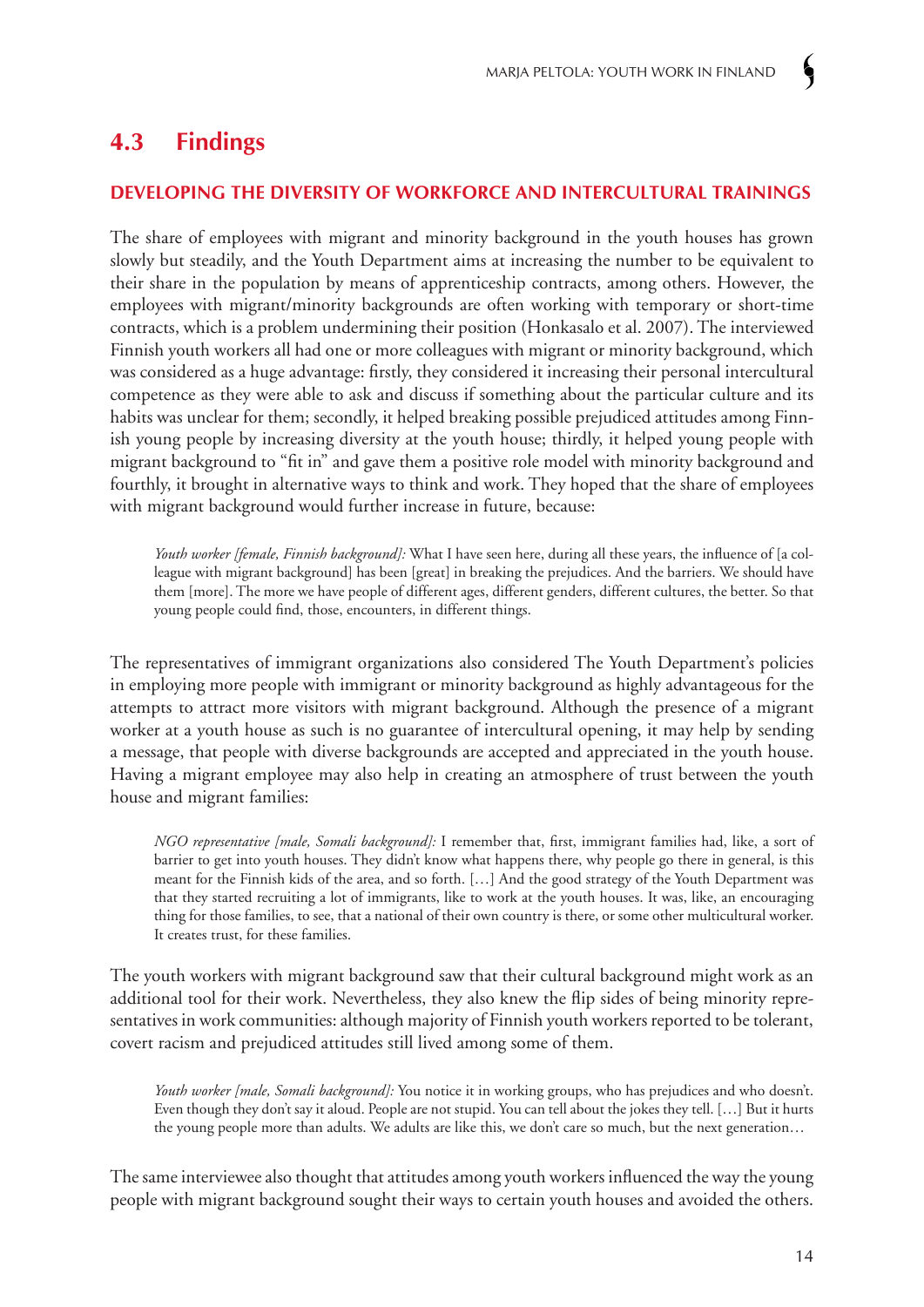The share of visitors with migrant and minority background varies significantly across different youth houses in Helsinki, from close to zero up to almost 50 per cent. While this is partly due to different population structures, people with migrant background being concentrated on certain areas, it is highly possible that the attitude environment at the youth houses has an influence on concentration as well. The young migrants, who were interviewed at two separate youth houses with high share of migrant visitors, reported that atmosphere at these houses was relaxed and tolerant, and that they wouldn't visit there were the youth workers showing signs of prejudiced thinking. However, the young interviewees' experiences applied only to the certain youth houses.

The Youth Department organizes trainings with varying contents and lengths on topic in order to increase awareness on intercultural issues and to root out prejudices and negative attitudes. All the interviewed youth workers had attended at least in some of these and considered them mostly positive and useful, although some questioned the possibilities of learning such a "hands-on" work in special trainings: "*I've been thinking, that, I have learned the most important things about different cultures here in this work, through these young people"* (youth worker, female, Finnish background). Another problem with the trainings was that, since participating in these is voluntary, only those people who are interested in advancing multiculturalism attended them.

*Youth worker [male, Somali background]:* I think [the trainings] are necessary, but, in general, those who apply for them are those who are interested. [laughs] Like, how to get those most prejudiced people with us? You can't make them! […] I can almost say that I always meet the same people.

The representatives of migrant organizations had different experiences on encounters with Finnish youth workers and other employees of The Youth Department, as all the organizations cooperated with it in some extent. The cooperation with the Youth Department was considered working well in general, and the youth workers being helpful and friendly. They considered however the Finnish youth workers being heterogeneous in their attitudes, some of them being more open and less prejudiced than others. In some cases the organization had even preferred to quit cooperation due to negative attitudes of certain individuals. The tolerant and cooperative attitudes towards migrant organizations' work were thus not a generalized principle, but a quality of certain individuals. The representatives of migrant organizations thus emphasized the need for continuous trainings of the work force of The Youth Department. The anti-racist mind set and capability to work in a multicultural environment was considered a true responsibility of youth workers and the organizations employing them:

*NGO representative [male, Somali background]:* Any employee who works in Helsinki, even though s/he is in the youth house where there are only Finnish people around, or in the area. S/he has to be able to work with other people as well. Like, this, multiculturalism, it is a forceful thing, it's something that cannot be ignored anymore. [...] They do have to be able to work in a multicultural way. Mere naivety is not enough anymore.

#### **Intercultural contents in the subarea**

When the youth workers were asked about the intercultural opening of youth work, it was the growing number of visitors with migrant background that was the first thing in their minds. The growing amount of people with migrant background in the Finnish society had meant an increase in the share of visitors with different backgrounds at the work places of the interviewees. As often is the case, discussions on intercultural opening therefore easily slipped in the narrow view on intercultural opening of youth work as youth work done with young migrants. When asked, what it meant in practice that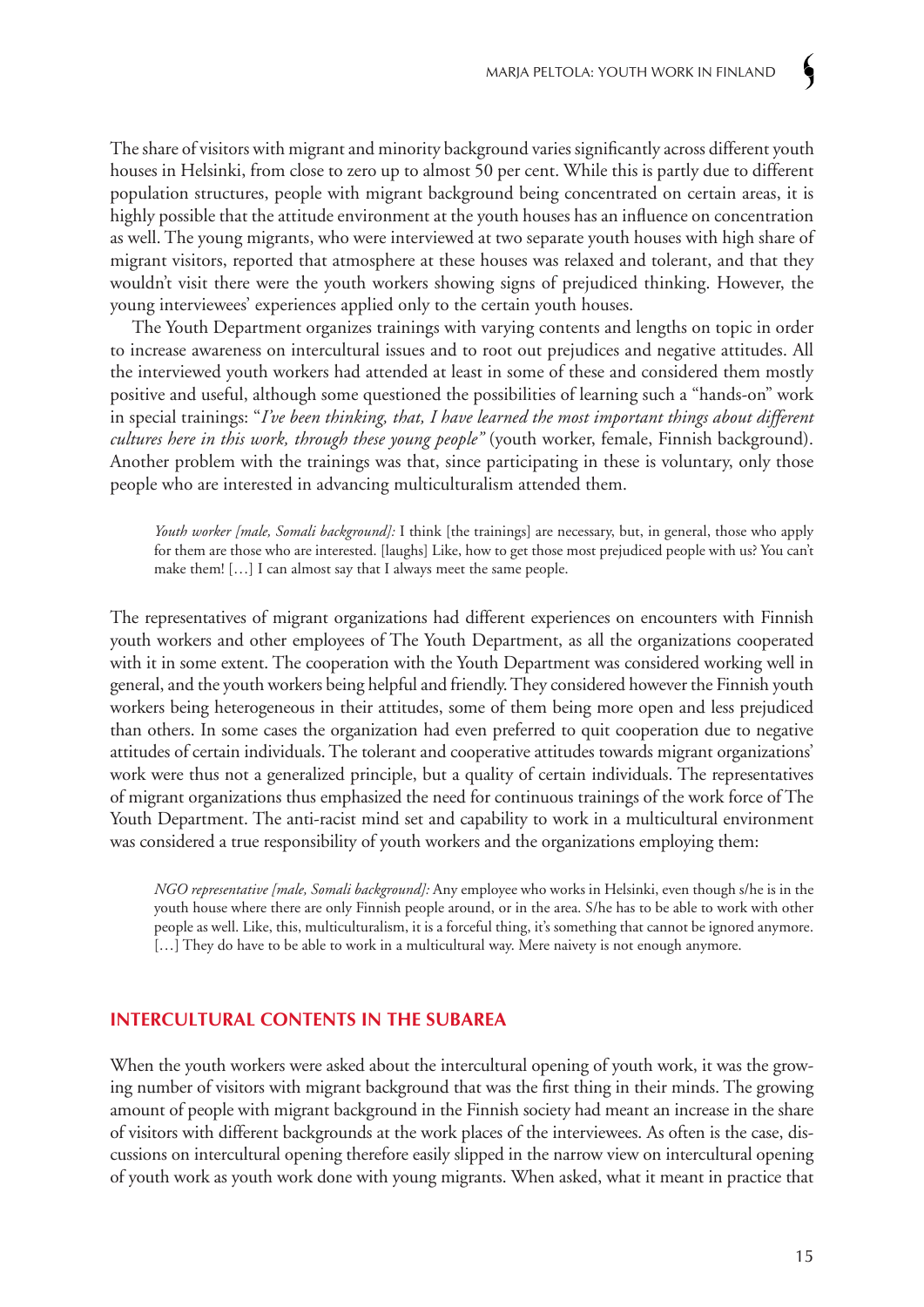the visitors were with varying ethnic backgrounds, some very concrete issues were brought up, such as communication difficulties and differences in diet. However, for the youth workers, the general principle when working with young people with migrant background was to treat them in the same way as everybody else. They emphasized that young people with migrant/minority background were, after all, "*just same kind of young people like, Finnish young people. Like… [with] the same problems and difficulties, but also the same successes and like this*."(*youth worker, male, Finnish background*). In fact, they considered giving special attention or behaving differently as a risk of categorizing the young people or putting them in an unequal position. While categorizing young people may indeed be considered negative, claiming all young people being "the same" may be dangerous and disadvantageous as well, as ignoring the real differences in resources, information, cultural views etc. may result in assimilative practices and additional barriers for migrant young people's participation. Despite the discourse that emphasized the basic similarities in all young people regardless of ethnic background, in a more "between-the-lines" level, immigrant background was also articulated as a source of vulnerability, resulting in increased need for support, especially if combined with other challenges:

*Youth worker [female, Finnish background]:* With some young people [with migrant background] you can see, that, if they have a family crisis, they need even more… like, they already are immigrants, and then additionally they have family crises. Then they need more help.

Youth workers with migrant background tended to have a more multifaceted view on the special challenges of young migrants that had to be taken into consideration when working. According to them, different ethnic backgrounds did demand consideration and they considered it a responsibility of a youth worker to acknowledge them. However, acknowledging did not mean doing things for the migrant young people or making their path easier.

*Youth worker [male, Afghan background]:* You should take [different ethnic backgrounds] in consideration. If you don't, then… little by little, the young people don't have the courage to come to the youth house. They think "ok, I'm not part of that group" […] It is the responsibility of the youth worker, to give him/her more attention.

In regards to the question whether the differences between the young people should be acknowledged or blot out, the criticism by the representatives of migrant organizations was telling. According to them, despite the Finnish youth workers' tendency to claim that they treat everybody in the same way, the distinction between the Finnish people and "the others" or "the immigrants" still prevailed. The youth house activities were criticized of working on "the Finnish logics", therefore also being targeted mainly to Finnish young people.

However, the representatives of organizations generally had relatively positive stance towards municipal youth work and youth house activities. Majority of the interviewees were conscious of municipal youth work being keen to recruit more young people with immigrant background in their activities and thought this was a positive development. Nevertheless, the openness of youth work services was generally reduced in that the access to youth houses or other services was not restricted. Although nobody is prevented to step in the youth house, gaining the actual (social) membership in the house may be more problematic for the young people with migrant background, especially for those who do not master the Finnish language: *"Of course, you are welcome to walk in and, do something, but until certain time, […] for example, if you're not so good in Finnish, it starts being… tight.* (male interviewee with Russian background). Mere access tells little about developing the contents of the activities in the direction that would attract young people with immigrant background that would take into consideration the special needs of the young people with immigrant background and their immediate social networks.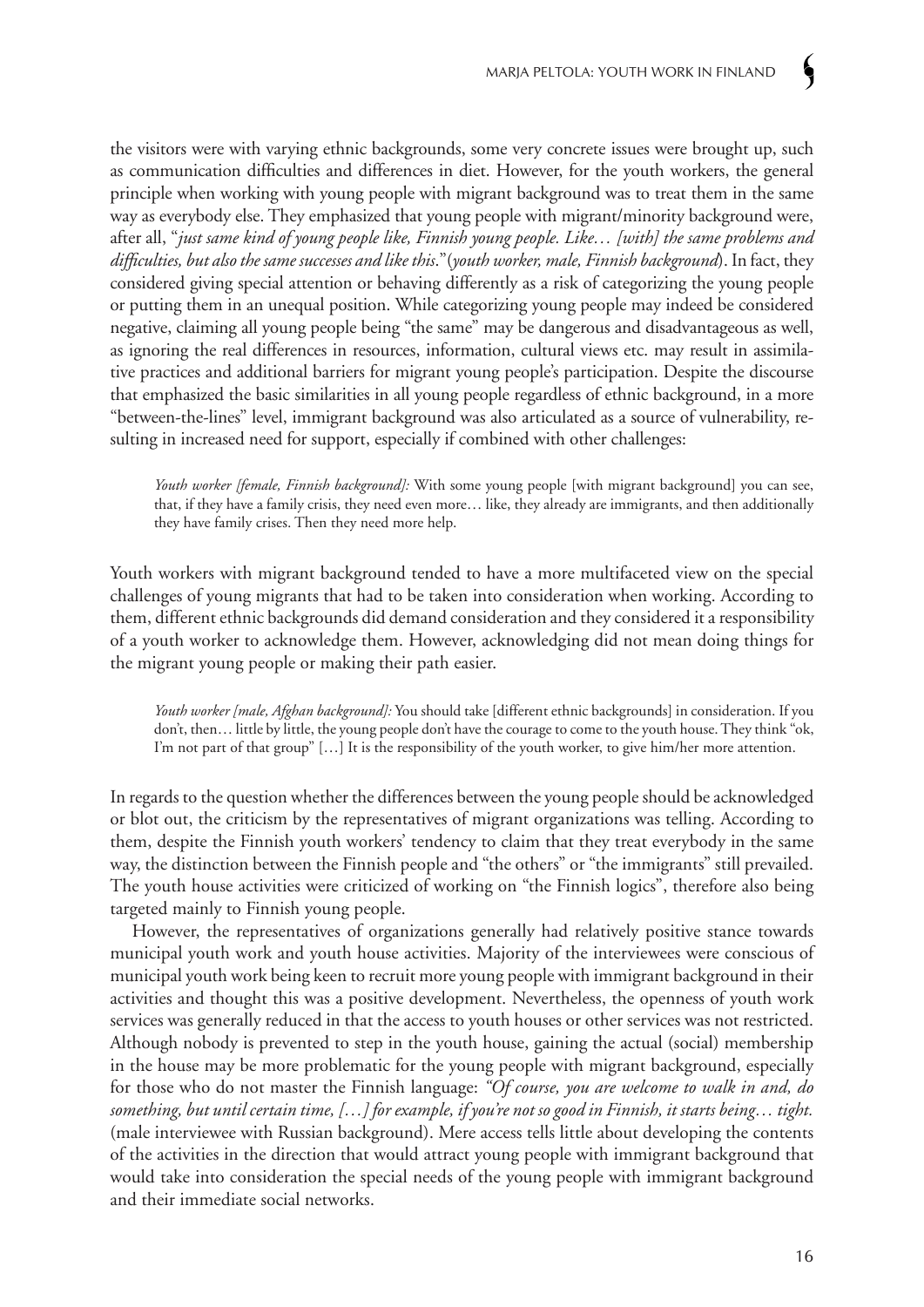*Interviewer*: What do you think, do [the youth houses] offer good services for young people with immigrant background?

*NGO representative [male, Somali background]:* Well, they do try to. So, I believe, and I know, that all the time they are trying to do, trying to develop it, so that, immigrants would be there with them. But it's a bit difficult, because you should also see… that young immigrants, many young people, they have different culture and different, you know, thoughts. And also, do they offer what the parents want, too? It's another thing. That, of course, the thing about youth houses is that, they are offered with the Finnish tradition.

As a majority of those organizing youth activities are Finns themselves, they do not have the knowledge of alternative ways for organizing activities and even do not understand that someone may have different understanding. Unlike in the interviews with the young migrants and youth workers, the representatives of migrant organizations brought up as an equally important issue with increasing the contacts between migrant and Finnish young people the preserving the culture of origin and its characteristics. As an interviewee with Russian background stated: *"[To] integrate is a better option than just to assimilate".* In addition, as the excerpt above shows, many representatives of migrant organizations brought up that in the youth house activities it is easily ignored that the role of family is often stronger in the lives of young migrants than it is for the Finnish youth; if the parents do not know what youth work is, or if they do not feel safe letting their children to participate in the activities, the possibilities of their children to participate in youth activities are also limited.

The Finnish youth activities were also criticized of lack of gender sensitivity. A representative of organization working with young people with Somali origin brought up Muslim girls' more sheltered and regulated position in their family that was ignored in the Finnish youth work when, for example, organizing sports activities for girls and boys together:

*NGO representative [male, Somali background]:* In our culture, girls are brought up to be, like, [to be] mothers, and a mother has a central role in the family. On those grounds, we are trying to organize quite a lot of activities to girls. […] They have their own sports hours, like, in order to offer a form of sports that the parents can approve. […] Other places cannot organize the same, the activities for Muslim women, so that their parents could approve it. They put everybody in the same place.

In accordance of their wish to treat everybody "in the same way", regardless of ethnic background, the interviewed youth workers were skeptical towards organizing activities separately for young people with certain ethnic backgrounds, as they interpreted it as a categorizing and unequal. In addition, separated activities were considered as countering the integrative dimension of youth work.

*Youth worker 4 [male, Russian background]:* Well we don't have that. And we explain it by, that we don't want to ca-, at least I don't want to categorize those young people. Then like, adjusting to Finland and to the Finnish society, it doesn't support that. […] According to my logics, that's like China Town.

Youth worker2 [male, Finnish background]: I don't see the idea either, that, if you are a Somali, you have your own club, if you are Estonian, you have your own club. Like, it doesn't advance adjusting to the Finnish society

The youth workers' opinions were backed up by the interviews with young migrants, who did not express wishes of targeted groups, and, when asked explicitly, remained skeptical towards them: "*There wouldn't be any point. Nobody would visit those" [18-year old boy with Somali background]*. However, not all targeted activities were considered categorizing and negative; the groups targeted for girls were considered as a positive means for "*supporting the girls' growth to womanhood*". Also, if planned and realized carefully, positive experiences in other targeted groups were possible: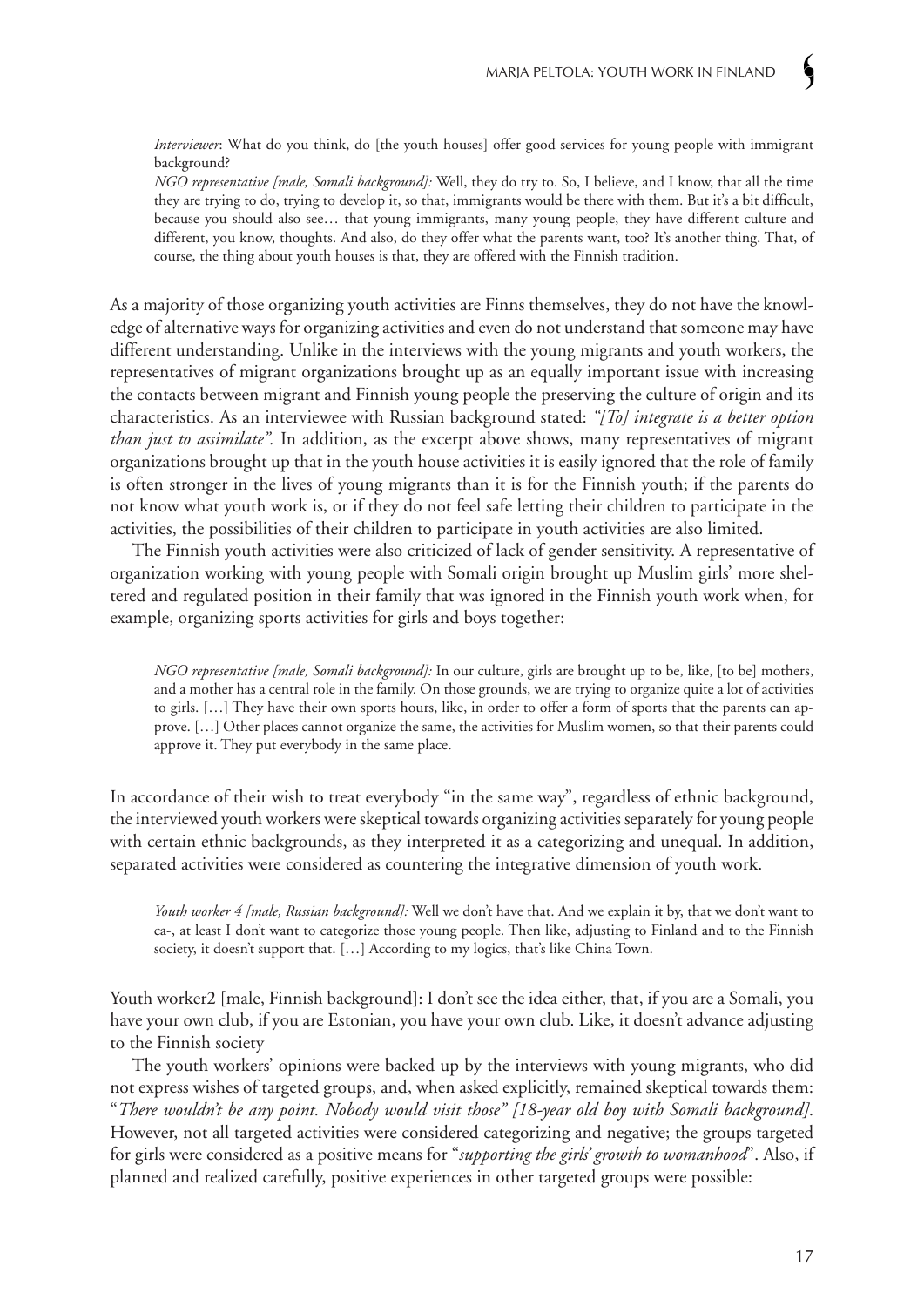*Youth worker [female, Finnish background]:* I was in worker exchange last week in another unit, and they had this, like a group for boys with different ethnic backgrounds. It was really well thought, and they and, as workers, a Finnish man and a Somali man. And that way they got, like, encounters and, broke some preconceptions. Like, I thought it was good.

When speaking about the openness of the youth houses, the interviewees stated that the activities were equally open for all young people, regardless of their ethnic background. Nevertheless, they acknowledged that the visitors almost without exceptions familiarized themselves with the youth house with the help of their friends: stepping in to an unfamiliar youth house with no friends demanded an enormous amount of courage of any young person. In the interviews with young migrants, having friends at the youth house actually appeared as a prerequisite for coming to the youth house for the first time. As creating social contacts and networks takes time it seems likely that especially newly arrived young migrants may lack social resources that would enable and facilitate their access to a youth house. Therefore the openness of youth houses may be considered limited at least at certain level.

The representatives of migrant organizations were more skeptical toward the equal openness of youth houses. Presence of racism and prejudices in the Finnish society was especially strongly stressed by the representatives of Afro European Youth (AEY ry), who brought it up as one of the most important negative phenomenon influencing young people with migrant background in multiple institutions and levels. They brought up that unequal treatment on basis of ethnic background is taking place in schools, in hobbies and in leisure time activities, often initiated by adults of Finnish origin: parents, teachers and other professionals. Even when outright racism is not taking place, the earlier experiences and awareness of the possibility of facing racist attitudes has a negative influence on the participation of the young people with migrant background, as they are always forced to think about and assess this possibility:

*Interviewer* Do you think it is equally easy for young people with immigrant background to participate [to youth activities], if you compare with, like, Finnish young people?

*NGO representative [male, Somali background]:* No, it's not. Because, like, many young people have to see, whether or not there are foreigners, like, for example, if go play something, it's quite a big challenge just to go straight to a team. […] When they're 15, 16, they start to look at people, like, that one is slightly racist, and like this. Like, do you have the courage to go?

In the interviews with youth workers, anti-racist educative work with Finnish young people was discussed as well. If and when conflicts between young people occurred, it was the responsibility of the youth workers to intervene in them. The interviewees however emphasized that in general, the young visitors with different backgrounds were getting along well. The strength of the youth work activities is that the youth workers have everyday interaction with the young visitors and they are able to intervene when they observe bullying, bad language usage or other negative activities. According to one of the interviewed youth workers, their role is one of a "side educator":

*Interviewer:* And in what extent you are trying to do, like, to influence these attitudes? *Youth worker 3 [female, Finnish background]:* All the time. In this everyday life, just by grasping these issues. *Youth worker 2 [male, Finnish background]:* The same here. Every day, in the everyday life. For both sides. *Youth worker 3 [female, Finnish]:* It's like, if you think, we are like the educators, just as any parent, it is in the everyday life, there when we sit down and have a talk, or then all the time, on the side when doing something. We are there, a sort of side educators.

One of the clearly positive practices reported by the youth workers and young migrants alike was the "house meetings", regular meetings for discussions between the youth workers and young visitors on youth house rules and planning and developing the youth house activities. The idea of "house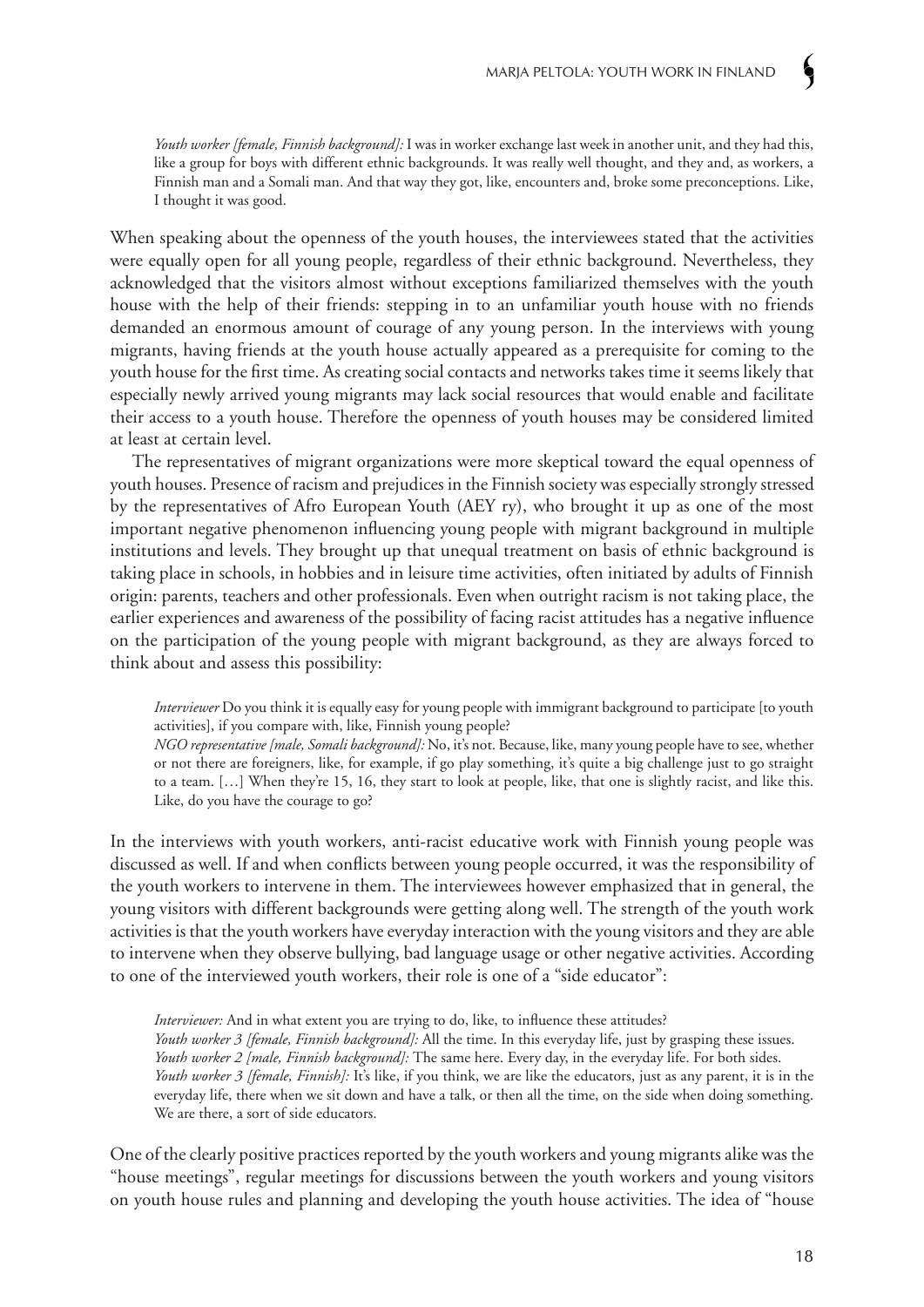meetings" is to get the young people involved in planning and organizing the youth house activities. According to an interviewed youth worker, this is important, because it makes the rules more meaningful for the young people, and it is easier for them to commit to them.

*Youth worker [male, Afghan background]:* We have our rules, and we have the house meetings, where we have discussed about them, and the young people themselves have decided, like, "if somebody swears two times, s/he have to take a break for 15 minutes". [...] It is, it's useful. For one thing, they have the knowledge, they know the rules. Because they have been involved. And secondly, they think, they belong in the house.

The visitors are free to bring up suggestions outside the house meetings as well, but organizing the meetings guarantee that there is a regular time and place for discussions, planning and feed-back that the visitors are aware of. All except one of the young interviewees reported that they attended to the house meetings, at least if they "happened to be around". The young people also considered as positive opportunities to bring up suggestions and opinions about the activities:

*Interviewer: Do you think it's a good thing to organize those [house meetings]?*

*Young interviewee [male, 16, Somali background]:* I think it is. They decide everything, like, what you'd like to do, if somebody says let's cook, then we'll cook, and like this. […] On free time, no one cares to say these kinds of things, like… I want this or that. You don't even come to think about it.

As one of the criticism towards multicultural youth work is that it is typically planned by somebody else than the young people with migrant background (Honkasalo & Souto 2007), it seems that properly working house meetings might be one tool for advancing the possibilities to hearing young migrants' say as well.

#### **Views on diversity policies and state-of-the-art of implementation of these policies**

The most important legislative pieces in regards to intercultural opening of youth work are the Youth Act that states multiculturalism as a central value of youth work; the Constitution Law that prohibits discrimination and the Non-discrimination Act that obliges authorities to advance equality in a systematic and focused manner in all their actions. This legislative frame was not too familiar for the interviewees. The representatives of migrant organizations were aware that certain anti-discrimination legislation existed; however, they were not familiar with its contents and remained sceptical towards the implementation of the legislation. Repeated view was that the authorities, whose task it is to put the legislation into action, did not care their responsibility too much, which was why the government and politicians were hoped to be more effective in guaranteeing the implementation of the legislation in practice.

*NGO representative [male, Somali background]:* In Finland, in legislation, I think we have [tools], for that. […] But, people necessarily don't know too much about what the legislation says. Like, sometimes, some people call other people with the n-word, and then they say, "this is open to interpretations". I think this is really embarrassing. […] For 20 years, we've had anti-racist work in Finland. Now we have to have the results. […] The politicians must intervene in this issue. Like, so much more.

Besides the wider legislative framework, in Helsinki, the municipal youth work is guided by The Youth Department's own programme for advancing multiculturalism and equality. The programme has been recently thoroughly revised, a lot of effort has been put in this programme and it is extensive and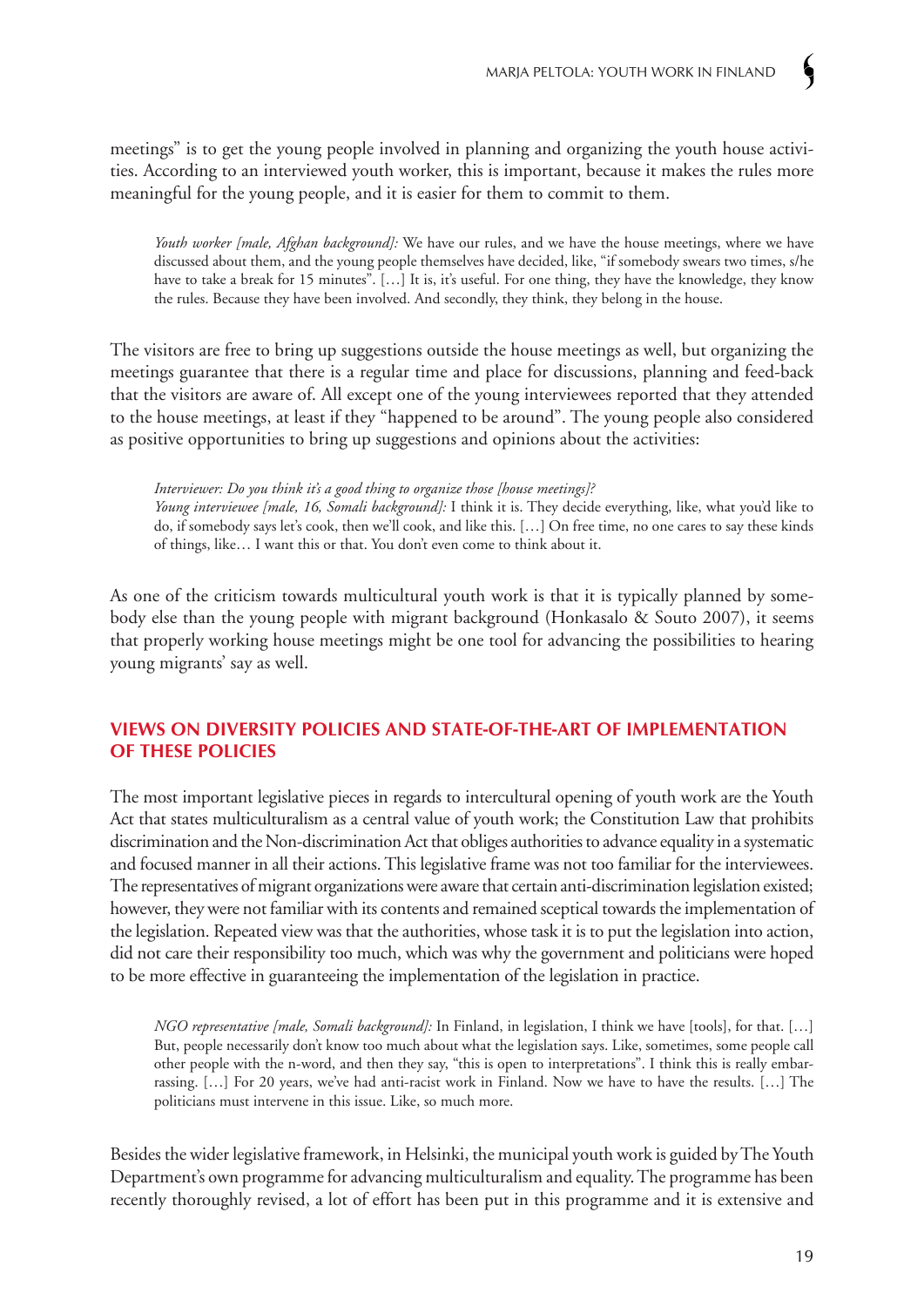based on various hearings of migrant organizations and other experts. Two of the interviewed youth workers had been involved in the process of revising the programme, and all the other interviewed youth workers were aware of such programme and certain other strategies of The Youth Department. The contents of the programme can be considered rather extensive and advanced, as it covers the level of principles in youth work, the contents of youth work (f ex positive discrimination, anti-racist work, gender sensitivity, cooperation with parents and communities) and the developing of the work force. The interviewed youth workers expressed contentment about The Youth Department having such a programme; its contents were also considered principally being of good quality.

However, the interviewed youth workers remained doubtful about usefulness of such official papers, for two main reasons. Firstly, the Finnish youth workers considered youth work very "hands-on" work; and while being in throes of daily activities, it is not so easy to think about official strategies. They thought that "*the most important learning takes place here, in this work and through these young people"*.

*Youth worker [female, Finnish background]:* Well, the strategy papers come from up there to down here, but the thing is that how much you have time to read them and internalize them, in the midst of all this, that's different. *Youth worker [male, Finnish background]:* Yeah, and these strategies… I'm starting to feel it's like a swear work, that strategy. Everything has a strategy, and then it's once read through somewhere. […] In principle, it's good that you have defined goals and measures. But it doesn't go every time like this.

Secondly, an important question of implementation of the program still remained. An interviewed youth worker, with migrant background himself, thought that having programs is positive as such and it is a prerequisite for developing youth work; however, he thought that at least until the moment of the interview, it was too poorly put into action. According to him, the multicultural youth work was too much concentrated on young immigrants and too little concentrated on influencing the attitude environment at the youth houses:

*Youth worker [male, Somali background]:* We have the program, but how it is put into action among the staff, that's a different thing. […] On the paper, the plan is quite good. It's good. But how do we take it into practice? [...] Many times we have these, mm... downplaying cultures and all. Like, that, "we need to teach these immigrants to adapt into Finland, in the Finnish rules." But never have they asked what Finnish people need. Never we talk about that. It is a two-way thing.

As a positive response for criticism of this kind, it can be stated that educative actions, anti-racism and attitudes in the working communities are given a central role in the new program of the Youth Department of City of Helsinki.

#### **How young migrants perceive the intercultural opening of the subarea**

By and large, the interviewed young migrants were rather content with both the contents and the degree of intercultural openness of the particular youth houses they visited. In general, the opinions they were willing to bring up remained at a quite concrete level and were not very critical towards the youth house services. They reported they liked the youth houses, especially because they could hang out there with their friends. Having an indoor place for socializing with friends and making new friends thus seemed to be the most important reason for the young interviewees to visit youth houses. Friends and social relations were also the reason the young people had in first place decided to step in to a youth house: most commonly they had a friend or friends who already were familiar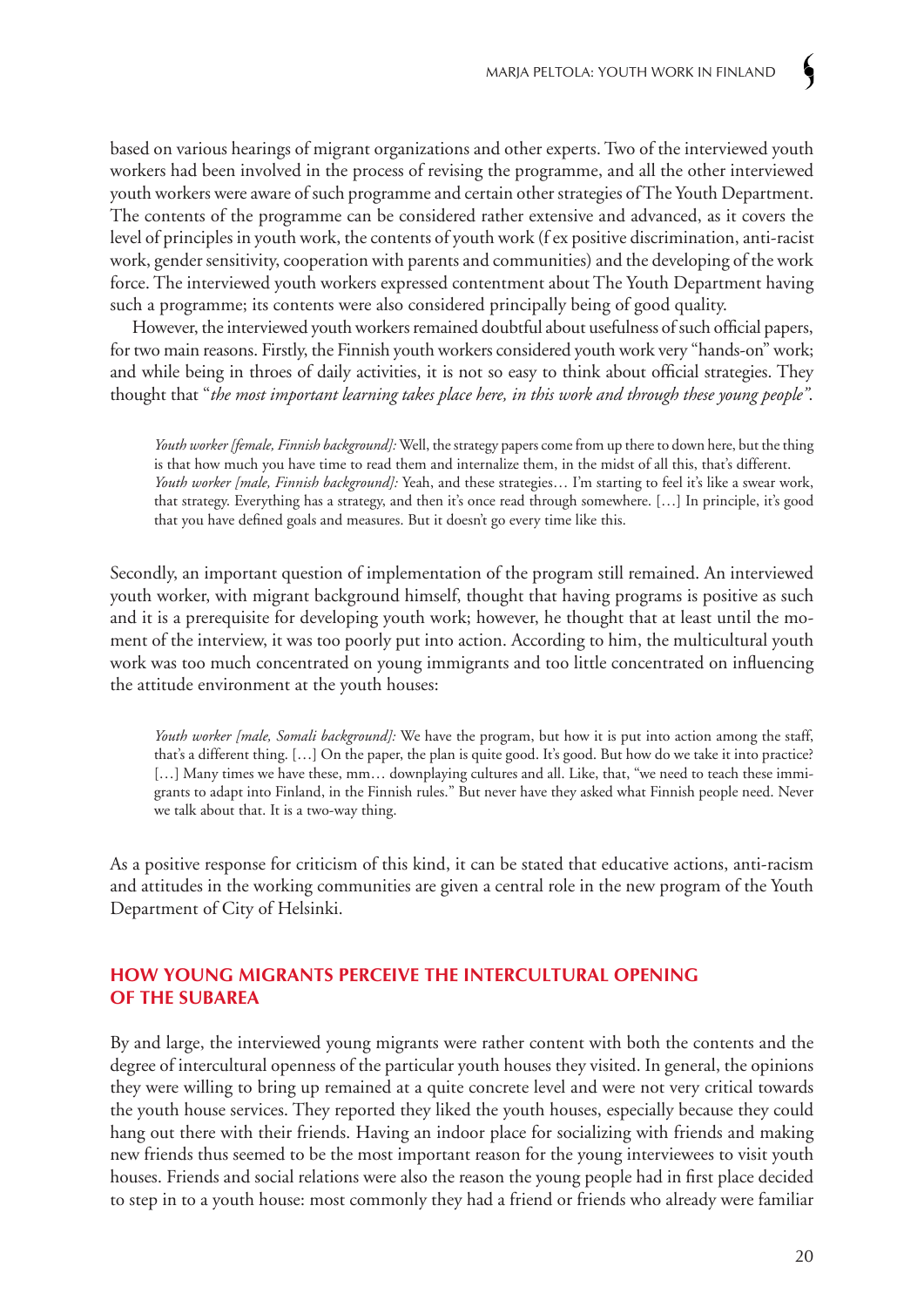with youth house activities, who they could join when first coming to visit the youth house. After familiarizing oneself with the youth house and people visiting there, the young people reported making new friendships, which motivated them to continue visiting there.

*MP*: How you come to find this [youth house]? *Young interviewee [female, 14, Gambian background]:* Through my friends. These who had been [here] earlier. *MP*: And then, like, why did you start coming here again? *YI:* Well my friends come here, that's why. And then you get to know new people here, so...

Therefore it was not so much the efforts of the Youth Department or youth houses themselves that initiated and encouraged young people to visit the youth houses, but the networks of the young people themselves. That the youth houses are a place for socializing is hardly surprising, but the fact that young people seldom enter the services without a friend means also that they need to have certain amount of pre-existing social resources and networks, which at least newly arrived immigrant easily lack. While being also a place for making new contacts, the existing friends at the youth house also had influence on how it was possible to make new friends in the youth house activities.

*MP*: Do you get to know people easily here? *Young interviewee [male, 16, Somali background]:* Well yeah, easier than… here it is quite good. *MP*: Like, easier than elsewhere or...? *YI:* Well… I don't know, in my case it has been like that, but… it is… Yes, it's easy here, if you have a friend and he knows [the people in the youth house], then, it's pretty easy to get to know everybody.

In both youth houses, where I interviewed young people, a relatively high share of visitors was with migrant or other multicultural background. All the interviewees considered this as a positive thing. Diversity was considered positive as such, but it also helped the young people with migrant background to "fit in". As a 16-year old boy with a Somali background expressed it: "*Yeah, I think it's a great thing. Like, you don't need to feel yourself as an outsider. Or anything like.*" The young interviewees also reported that social relations and friendships were created and maintained over ethnic boundaries as well, the youth house was a place to socialize with young people with diverse backgrounds. The relatively high share of migrant and minority visitors tell about these particular youth houses having succeeded in creating an atmosphere that is, at very least, not hostile towards those with different backgrounds. The young interviewees did not report any racist or prejudiced attitudes or actions at the youth house and explained the relatively tolerant atmosphere by the high share of visitors with migrant background: "*So many foreigners visit here, that nobody bothers to start something like that."* (a boy, 16, with Somali background). A non-discriminatory atmosphere was considered also a prerequisite for the young visitors to visit the place.

Although important, spending time and socializing were not the sole purposes of visiting youth houses. Youth house activities were also considered to be more positive or constructive than some other forms of youth leisure time, such as hanging out in the streets. An 18-year old interviewee with a Somali background points out the controlling element of youth work, preventing them from "doing stupidities":

#### *MP*: Why you are visiting here?

*Young interviewee [male, 18, Somali background]:* Well, if we weren't , we'd probably be outside right now, boozing every Friday. We'd do everything, I think… the list of crimes would be longer than this. Many are still like that. […] That is the reason these things are organized, that young people wouldn't be… behind the crimes. Or in front of them, let's say. We are behind of them.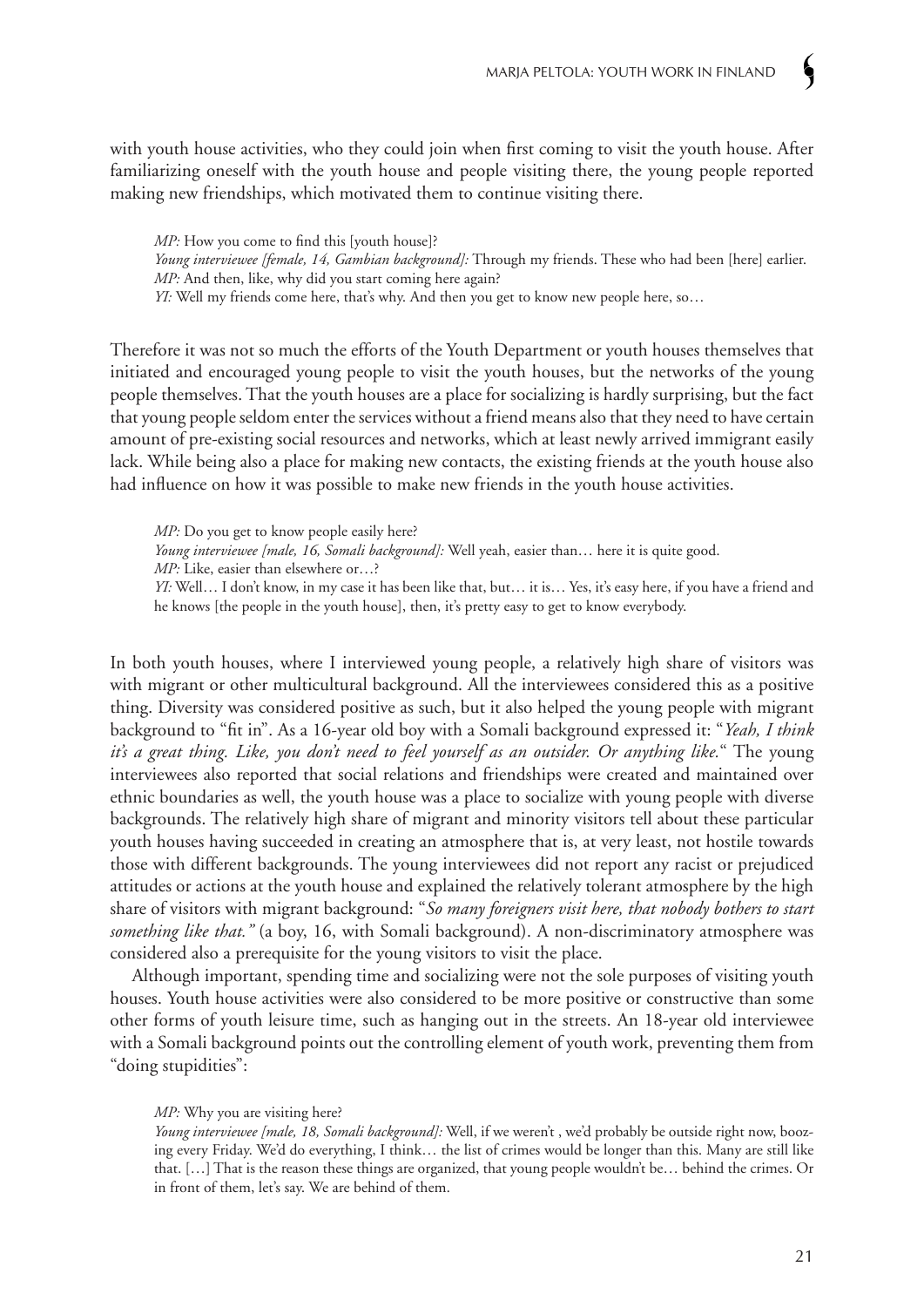Although the young people's own social relationships were strongly emphasized, when discussing about what makes a good youth house, the youth workers were also given quite an important role. Youth workers were played a part in creating and maintaining the relaxed atmosphere – they also had special role if and when conflicts occurred. Among qualities of a good youth worker were mentioned "being laid-back but not too laid-back", understanding humor, attentiveness and versatility. The youth workers of the two youth houses got good grades – also other youth workers on the same area were named.

The young interviewees knew the youth services quite well: they often named many other youth houses on the area and the majority of them also knew about other activities provided by the Youth Department, especially the festivals and special events. Generally however, the young interviewees were regularly visiting only one youth house, the one that was familiar to them and where their friends also visited. Although they did know about events and other activities, they did not necessarily visit them. An 18-year-old boy with a Somali background reported that he did not feel like going except if somebody specifically asked him:

Well I haven't visited those places, but, if somebody asked me I would go. But, I don't, like, that I hear about something and run there straight away. I do not visit such places that much. If nobody asks me, like other young people or the workers, but in other case, I hardly go.

The youth house can be considered as a place the young people visit because it is familiar, safe and they feel they belong there, and its positive qualities are not that much about the environment but the atmosphere. Although the young people know about other possibilities for leisure time activities, they prefer to stick to the one youth house familiar to them, instead of changing place according to interesting activities. It is a positive thing that a youth house can provide an environment where young people feel safe and comfortable in their everyday life. However, in order to widen their circles to other environments as well, the young people need not only information but also encouragement.

#### **"Integrative role" of the subarea and effects onto society as a whole**

The integrative role of youth work in the Finnish society is based on its possibilities to offer places, spaces and activities that bring together young people with different backgrounds, increase the contacts and enable friendships between them. As youth work includes, or should include, an educative dimension, it also offers possibilities for influencing the attitudes among the Finnish young people by everyday interventions and discussions, therefore ideally contributing to developing the Finnish society to be more open, tolerant and anti-racist. However, in case proper tools for mainstreaming the ideas of intercultural opening in youth work are not found and put to use, this potential may remain largely latent.

The socializing function of youth work was especially important for the young people visiting the youth houses (see the subchapter before), but it was also brought up by the interviewed youth workers. Besides having value as such, enabling and widening social networks of young people and finding like-minded peers give them a sense of belonging, a sense of meaningful activities and resources in form of information.

*Youth worker [male, Somali background]:* The more we get young people to use services, or we give the information for them, the better. Because lack of networks is one problem. […] But my goal here is to, like, well, that they would find a friend with similar interests. Similar goals, so that they can support each other, peer support and all these.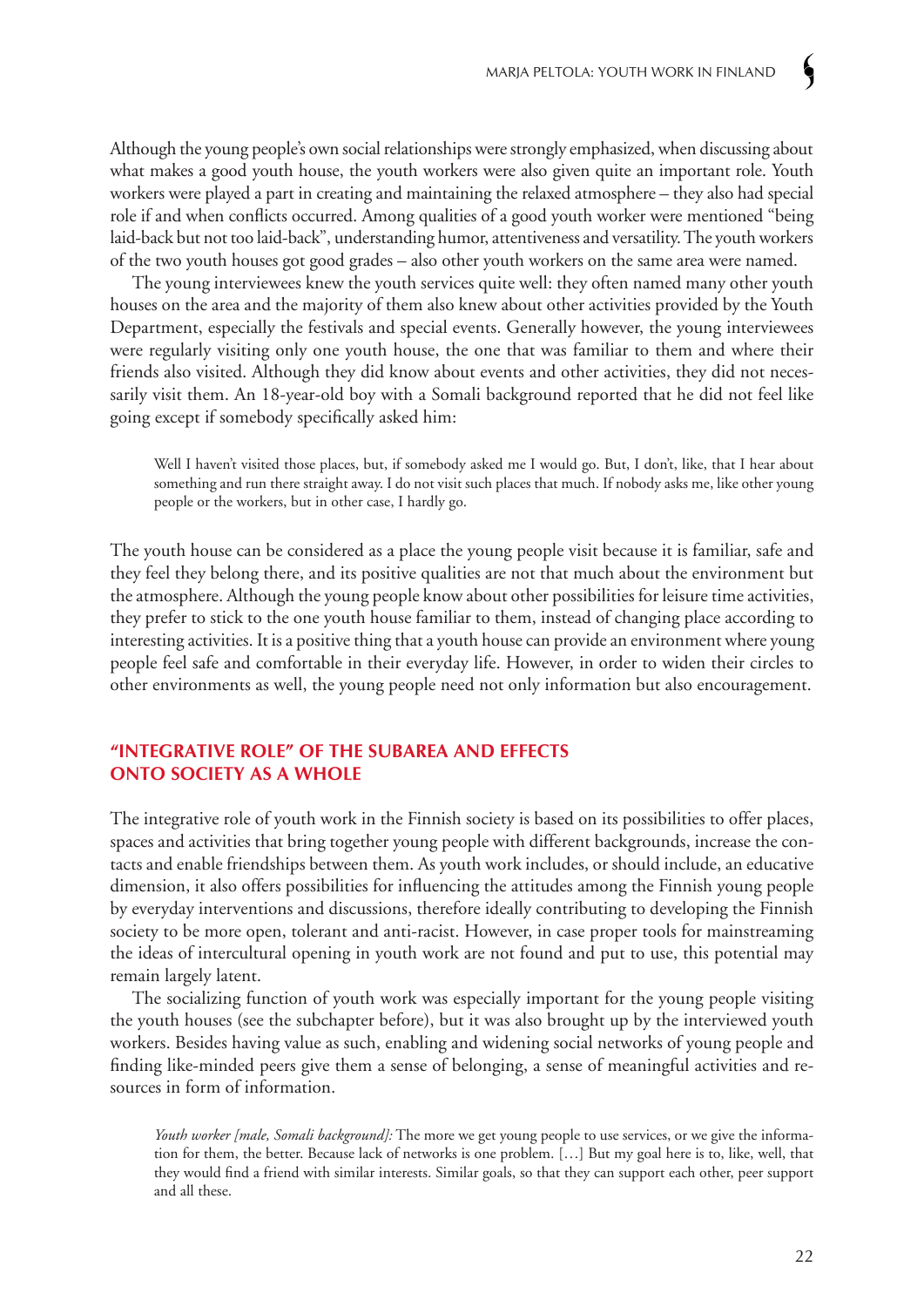The representatives of migrant organizations also emphasized the positive influences of friendships across ethnic boundaries. The young people were considered learning best from each other; the task of adults was to make sure that their interests were channeled in positive directions.

*NGO representative [male, Somali background]:* Those kinds of activities where young people automatically accept each other. They automatically learn a lot from each other. So, they create interaction, a dialogue. And after that, approving, friendships. And we need to support these circles of friends that have different nationalities. Only thing is that, they need help, if they are on the wrong side, they only need to be straightened. […] It is an ideal situation, when you see different people, doing things together.

According to the interviewed youth workers, their task was to act as responsible and safe adults, who enabled the contacts between the young visitors. If there was a young person, who lacked friendship networks or was insecure, it was the youth workers who were able to support them, to encourage them in finding their place in the social circles of the youth house. The ultimate goal was, nevertheless, to get the young individuals to find their own (peer) networks:

*Youth worker [male, Finnish background]:* Like, those things help so much the integration, that s/he finds one safe person, close to whom they can walk for the first half a year, or something. Before they have the courage like, really, set out.

However, what is interesting is that the interviewed youth workers largely lacked means for advancing contacts between young people with different backgrounds; it was considered that these contacts should come "in a natural way" and that they were not to be "forced". Here the voluntary nature of youth work activities became clearly visible, as the youth workers thought that at the youth house, the young visitors should be able to choose their company, because it was their free time. The situation was considered being different in schools, where the young people necessarily came into contact with other young people with different backgrounds. Consequently, the youth workers did not assume the responsibility to advancing multiple social contacts, but actually it was left for schools.

*Youth worker [male, Somali background]:* I think it's important [to get people with different backgrounds together]. But it needs to be natural. Like, we cannot force them. It needs to be natural, and I think it's going to be through school, like that. In the school, they become friends and then they come here.

Leaving the responsibility to advance contacts across ethnic borders to schools is problematic. The contacts are not necessarily developed there and even if they are, there is no guarantee for them to continuing at the youth house. According to Perho and Keskisalo (2001) youth houses are also places of exclusions and hierarchies. In their study on multicultural youth work, Honkasalo and her colleagues (2007, 51–52) found functionality, "doing thing together" and perseverance of youth workers to be among the best tools for advancing friendships across ethnic boundaries.

Besides encouraging and enabling the contacts between the young people, another task of youth work, also having integrative effects was to act as an extra network to ensure the well-being of young people. Were the young people having problems in the school or with their families, the familiar youth workers had the chance to offer their help. If the young people lacked information on services or support provided by the society, they were also able to guide in finding the right place to seek for help. However, it was emphasized that also giving and getting help was taking place only on the terms of young people in need: as youth work is based on voluntariness, also support and help may be offered only if the receiver is willing to receive them.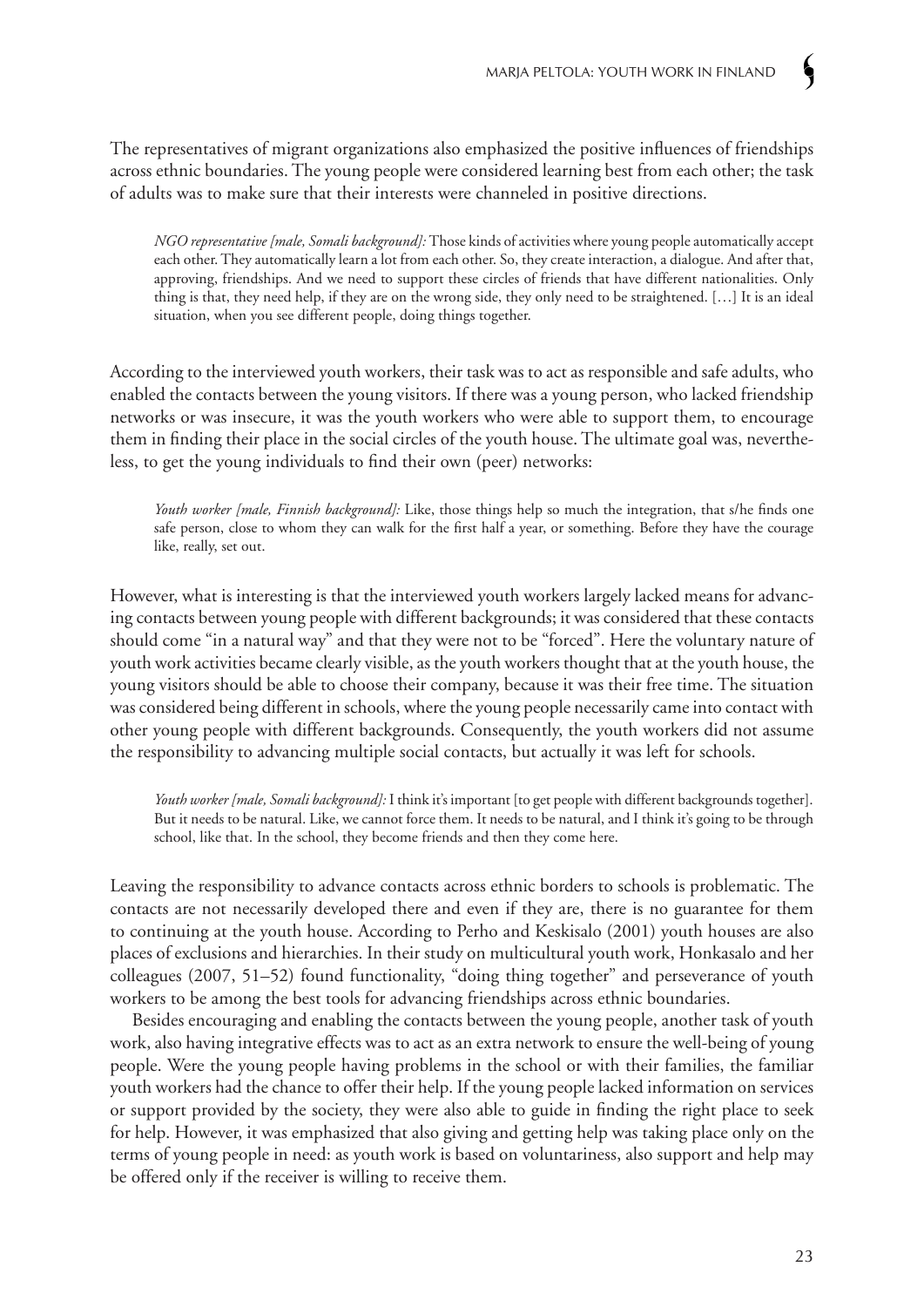# **5 Short conclusions and suggestions** *FOR CRITERIA FOR INTERCULTURAL*  **opening of the youth work**

The interview data suggests that while there are attempts to develop youth work to be more interculturally open sphere, many challenges and draw-backs still remain. The relative contentment of young migrants with the youth work services tell that they have sought their ways to those places that have succeeded in developing their activities and atmosphere in a more tolerant, open and multicultural direction. Especially involving young people themselves in decision-making in youth house activities may enhance the possibilities to develop the activities according to special needs of young migrants. However, Finnishness seems to remain at the core of youth work activities and the supposed equality of the service rests on "treating everybody in the same way" rather than recognizing the different needs and resources. Additionally, working for intercultural opening seems to rest on shoulders of some rather than all, which brings sporadicity in the work. The idea of intercultural opening yet needs to be mainstreamed at all levels of youth work, and competences of youth workers in advancing anti-racism, positive dialogue and social contacts between different young people should be guaranteed. More extensive cooperation especially with immigrant communities (families and organizations) would be highly beneficial.

Suggestions for criteria for "good practices" in developing intercultural openness in youth work:

- Recruiting more employees with migrant/minority background (additional means positive discrimination, apprenticeships) and securing their position as equal employees.
- The system of cultural interpreters as a means for supporting work communities in multicultural work, enhancing their intercultural know-how and strengthening the position of employees with migrant/minority background.
- Continuous training of the work force that needs to be motivating and "hands-on" enough. Finding ways to train also those people who do not consider advancing intercultural opening as their main interest. Trainings should give youth workers tools for youth workers for assessing their own attitudes, recognizing and intervening racism among young people and developing their working methods to be culturally sensitive. Trainings should be extended to the employees of administrative level as well.
- Enhancing vertical communication inside the organization: knowledge on legislative framework, strategies and their implementation in practice should be properly communicated to the field – employees on the field should be offered opportunities for participating discussions, strategymaking etc. communication on the administrative level. Enhancing horizontal communication inside the organization: exchange of experiences of good practices between different units. Enhancing communication with the cross-professional field working with young people.
- Maintaining and developing practices and structures that encourage young people to participate in planning and decision-making of youth work activities. Creating an anti-racist and open atmosphere in order to enable open discussions about cultures, differences, prejudices and racism.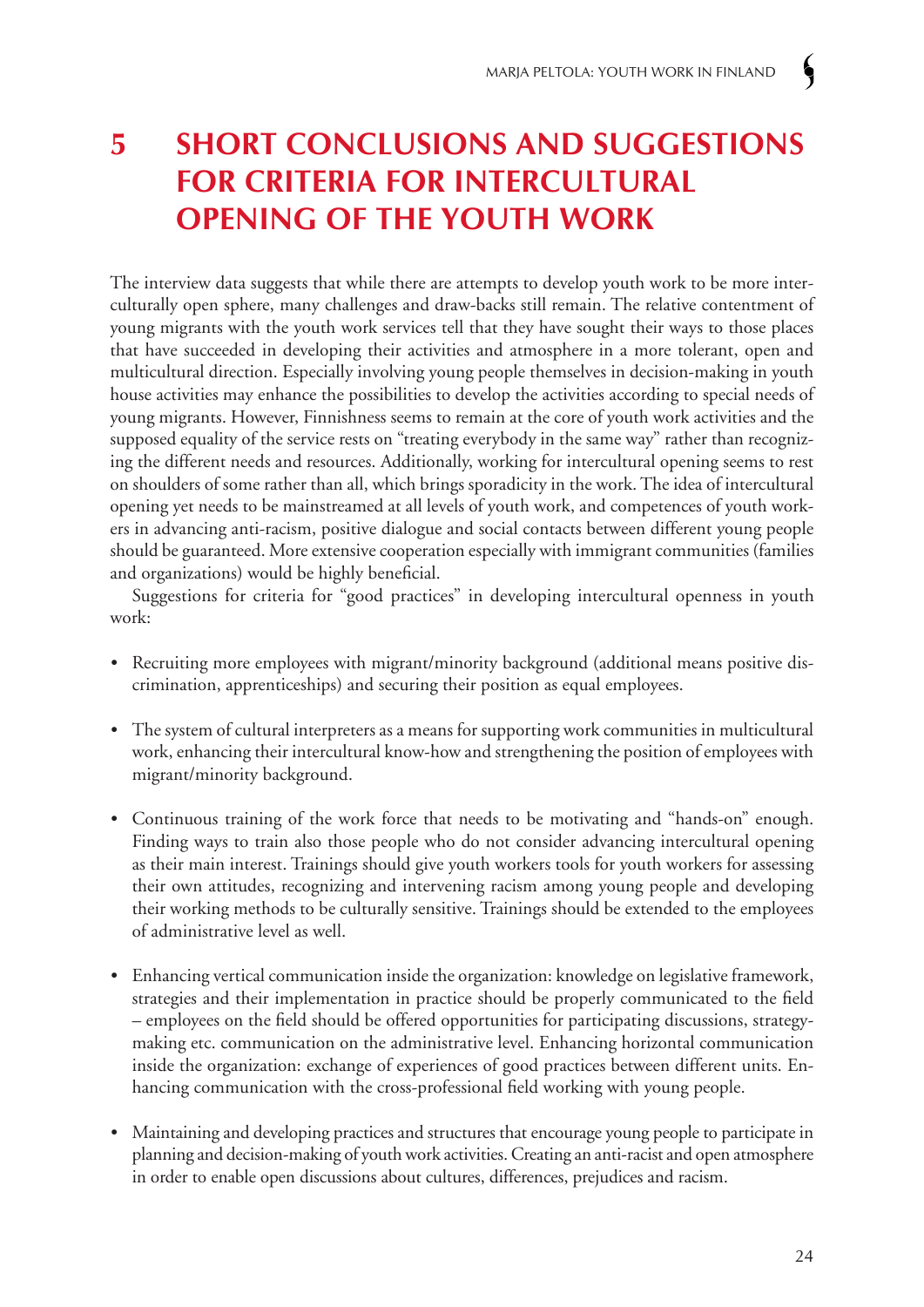- Increasing cooperation with families and immigrant organizations in order to build trust and increase knowledge on youth work inside immigrant communities to ensure the possibilities of participation of young people with migrant background.
- Finding effective ways to spread information youth work activities (in several languages) and reaching out to encourage the participation of the young people who do not have social contacts to youth houses.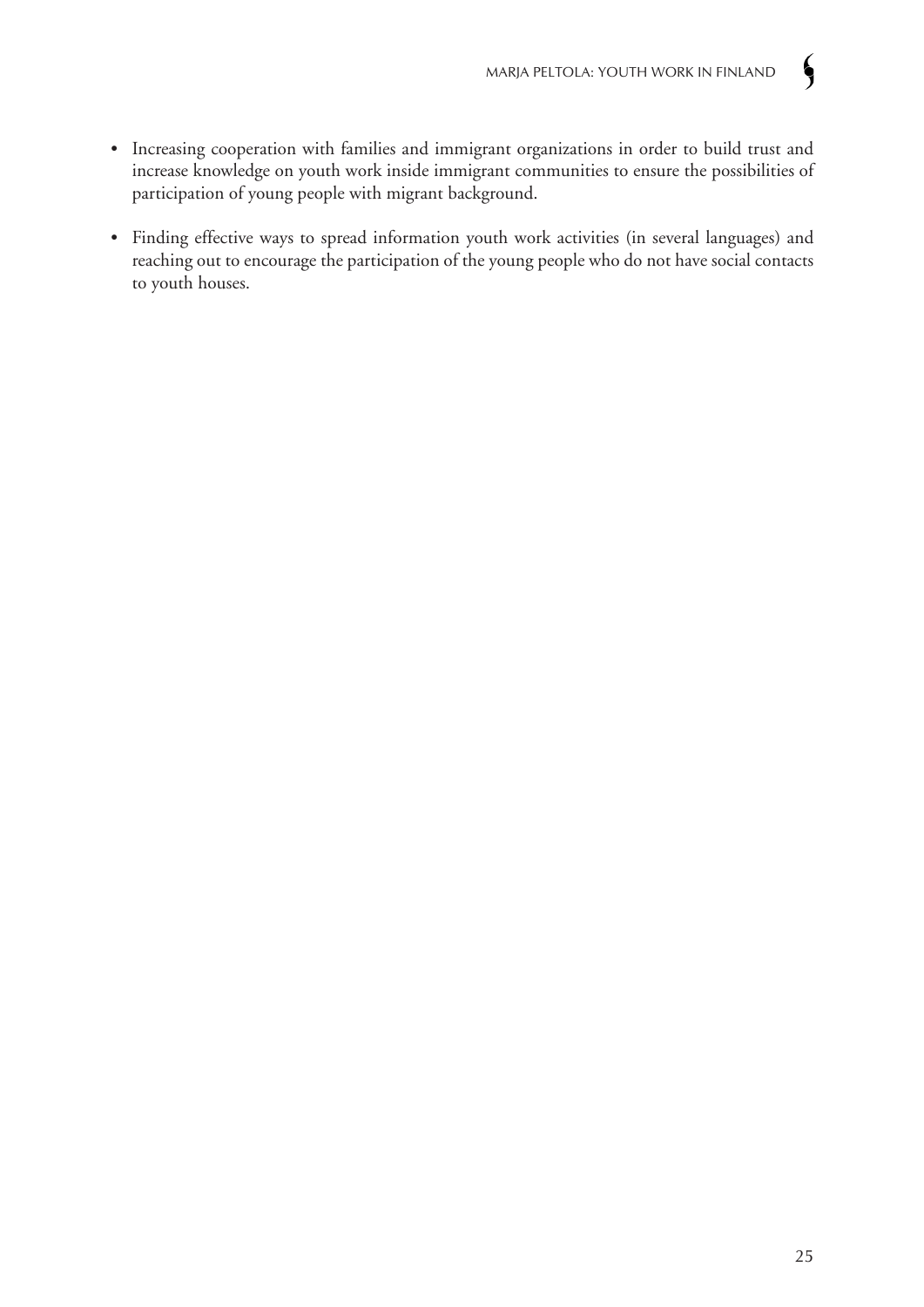# **6 Case study: youth house activities at The Youth Department of the City of Helsinki**

As the national report and the first interview round hinted that there has been some positive developments taking place in the youth work practices regarding to intercultural opening in the Helsinki region, a closer look at these services was taken in the case study. In order to delimit the broad field, the youth house activities organized by The Youth Department of the City of Helsinki were chosen to be the target of observations. This is, however, not to say that other actors on the field in the Helsinki region are not developing practices for intercultural opening, but a necessary decision for research purposes.

The Youth Department of the City of Helsinki is the municipal, administrative body responsible for coordinating and organizing youth activities in Helsinki. It currently has approximately 400 employees and 54 youth houses. In the Finnish context, Helsinki has a longer tradition in acknowledging intercultural issues in youth work than most of the other municipalities, due to its position as a capital city that has attracted a relatively big percent of the migrant population. As a youth worker put it: "*Helsinki is so much ahead of the other parts of Finland. But of course it would be alarming if it wasn't."* 

The case study is concentrated on the youth house activities organized by The Youth Department of the City of Helsinki. Observations have been carried out at four youth houses and young people and youth workers with different responsibilities at these houses participated in informal interviews (see appendix on more detailed information). Multi-sited observations were considered reasonable, as youth work activities are highly dispersed. In order to gain understanding on organizing and developing youth work at more general level, and cooperation at different levels, participant observation was also done in a national meeting for professionals doing youth work. Discussions with the coordinator of the multicultural issues at The Youth Department have also served as information on the big picture. Written material, such as the multicultural programme for The Youth Department, presentations on projects developing workforce and outputs of the above-mentioned meeting supplements the observation data by illustrating the strategic developments taking place at The Youth Department.

### **6.1 Strategic work**

In 2009, The Youth Department produced a renewed "*Multicultural Programme for The Youth Department of City of Helsinki 2009–2012*", which is a strategic tool for assessing and developing practices advancing intercultural opening in the services provided by the department. The programme can be considered extensive and various directions have been involved in the process of preparing it, such as the personnel of The Youth Department, migrant and youth organizations, different governmental bodies and authorities and researchers. During the autumn 2009 and spring 2010, a lot of effort is put also in communicating the contents of the programme to the level of youth workers by giving training on it in each unit.

The Programme deals with issues of intercultural opening at multiple levels: in workforce, in youth house activities and at the levels of attitudes (of both youth workers and young visitors). The need to mainstream the thoughts of intercultural opening is its central message. It promotes cultural sensitivity as an all-encompassing principle, but also offers concrete tools for advancing it. A group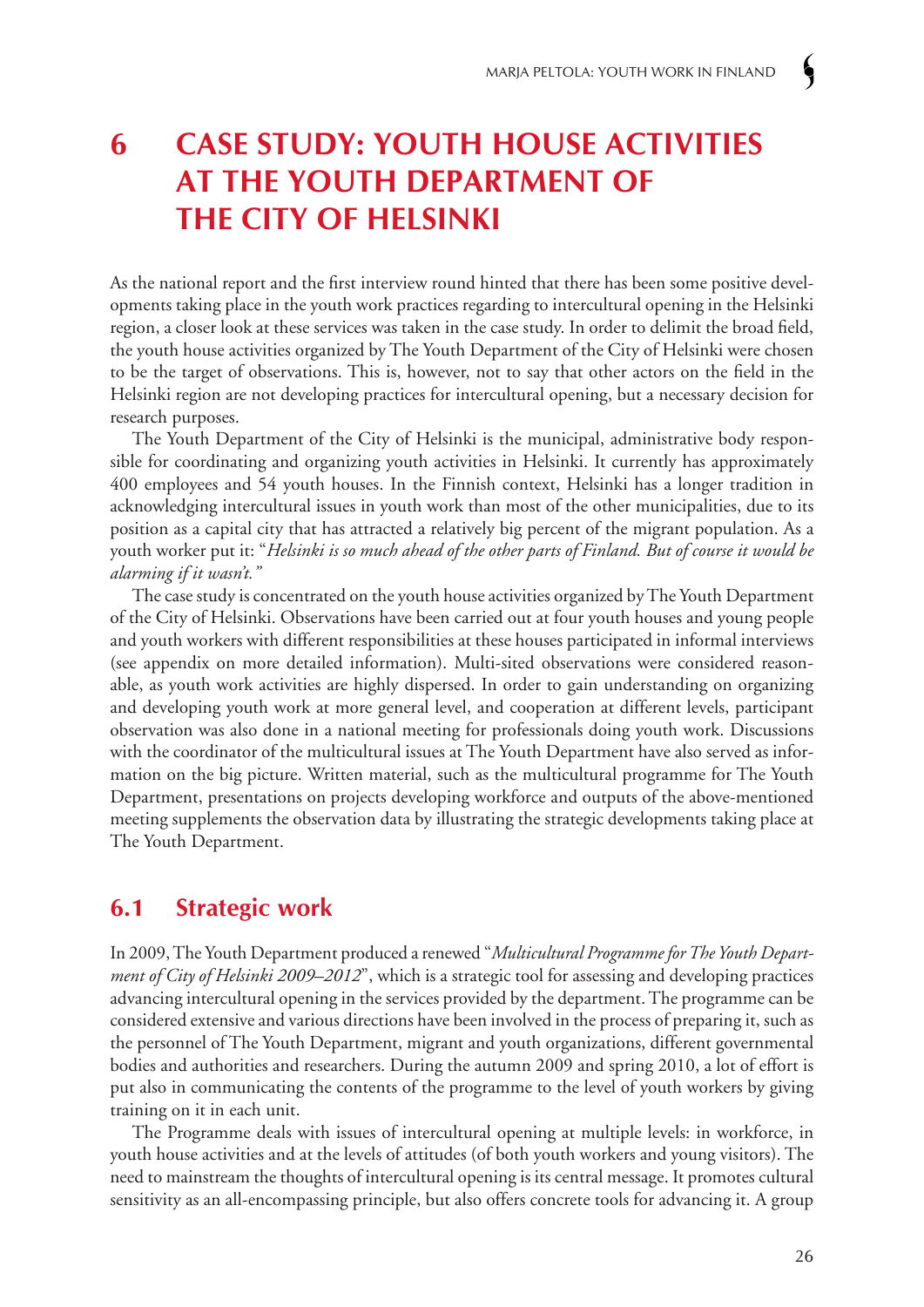for multiculturalism (at the administrative level) is responsible for conducting and evaluating the measures stated in The Programme and preparing yearly a plan for the measures, their execution and budgeting.

# **6.2 Youth house activities: general points on intercultural contents**

When doing multicultural youth work, the youth workers need to create an open atmosphere for positive interaction over (ethnic and cultural) borders and be sensitive for the individual needs of each visitor; a young people with migrant/minority background may demand more attention or encouragement. Observations at the youth houses confirmed youth work activities being situational and ever changing. During one evening, a youth house may turn from a sleepy "living room" where only a couple of young people watch television, play or discuss into a hectic meeting place of tens of young people. Changing situations set different demands on the youth workers' duties as well: while at times, a vast majority of a youth worker's energy seems to go into simply controlling the situations, during more calm moments, more individual attention and discussions with young visitors are possible. One challenge is, thus, that how the youth workers can, in their daily reality with tens of young visitors, both take care of the group as a whole and be attentive to individuals and their special needs. For an outsider, the concrete work of a youth worker may look simply sitting on a couch or playing ping pong. However, as more than one youth worker pointed out, there is a deeper idea behind these seemingly simple things: doing ordinary things, being actively present for the young visitors is important in communicating that the young people and their well-being matter, that the youth worker, as a reliable adult, is available if and when any of the young individuals need support, help or company. Playing ping pong (as an example) is a *tool* for giving a young visitor a moment of more individualized attention: through shared activities a youth worker can create more relaxed and confidential bond with the young visitor, which is a prerequisite for deeper discussions and guidance. According to the observations, also during the busy moments, the youth workers tried to give the young visitors short moments of more individualized attention; if nothing more, at least asking how is it going or how was school today. This way they communicate to the young people that they are not overlooked as individuals, that they matter.

As thinking about the official guidelines and strategies may be challenging in the midst of the hectic everyday life of the youth houses, it is especially important the each youth worker had internalized the principle of intercultural opening and they were advanced systematically in all the activities and communication. Giving training in recognizing and developing one's own attitudes is therefore one of the crucial prerequisites for intercultural opening. It is also of great importance that the youth workers systematically intervene if racist language, symbols (that are common in certain subcultures) or acts are met at a youth house. Anti-racism and tolerance should be generalized principles at the youth house activities and advancing them also among the Finnish visitors is the responsibility of the youth worker.

Youth worker is working in the intersection of enabling independent activities of the young people and educating and guiding them in a focused manner. One of the youth workers argued that his work had changed, during his career, all the time away from simply enabling the activities towards more conscious educational purposes, which he thought was positive. Educational approach is crucial when working with multicultural group, as it is the only way to unravel and question prejudiced or racist attitudes among the young people and to build anti-racist and open atmosphere. If youth house activities are based only on the independent activities of the young people, they face the risk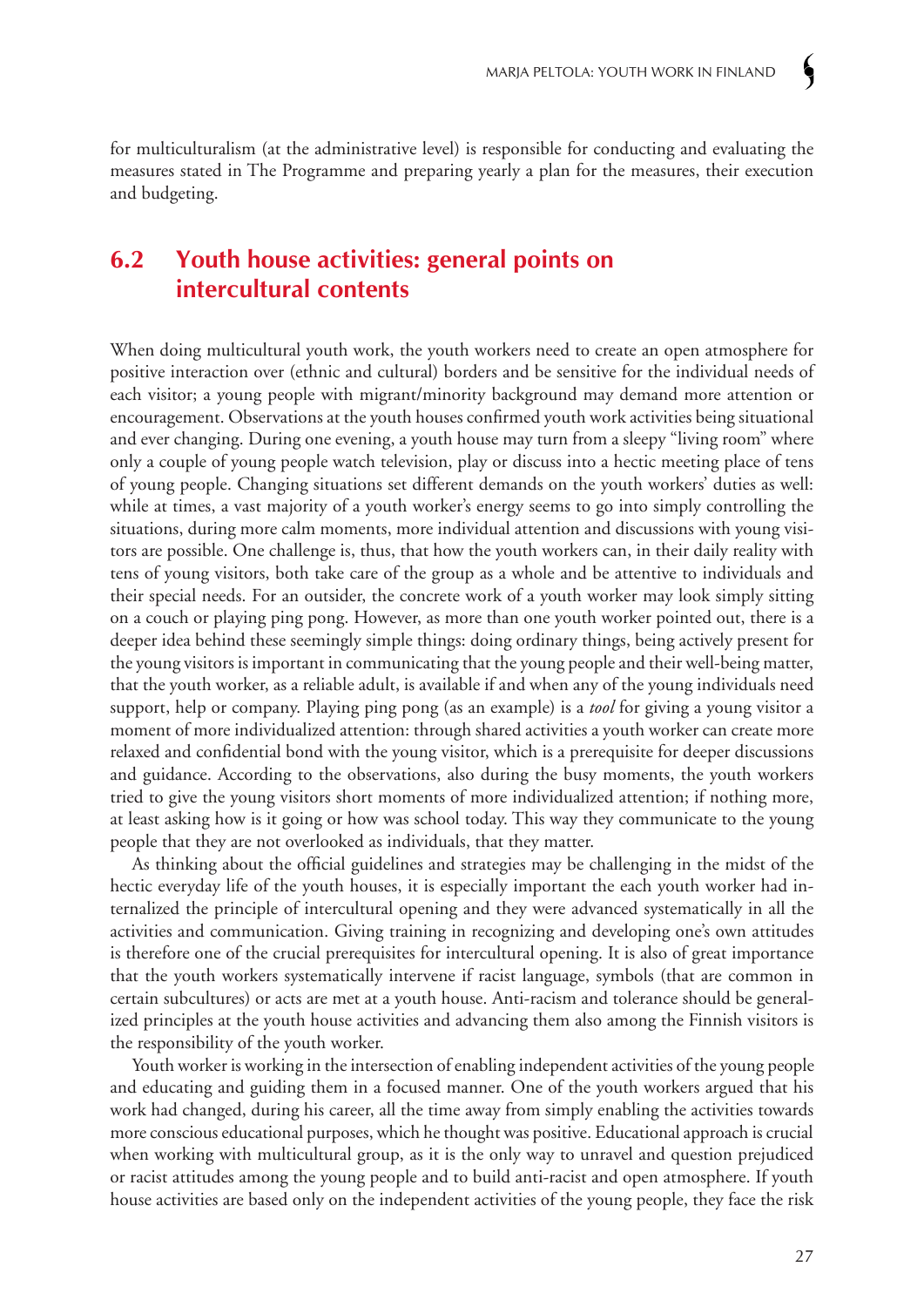of the visitors forming exclusive in-side groups (according to ethnicity or some other difference). Organized activities aiming at the young people learning to communicate and cooperate with each other may be highly useful here. Encouraging positive solidarity and cooperation is especially important in the autumns, when the group of visitors at the youth houses is taking its shape (as the visitors in general remain a somewhat stable group throughout the year). One example of promoting cooperative attitudes even before the young people entered the youth house was youth workers visiting at the nearby schools in the autumns, leading practices on cooperating and group work, spreading information on youth house activities and inviting new people to join.

# **6.3 Targeted activities: promoting equality**

Adopting culturally sensitive attitude that respects other ways of doing and thinking about youth work is one of the central challenges and prerequisites for developing the youth house activities to be more open interculturally. A youth worker, when discussing about headscarves of the young girls, pointed out that to think it was the task of youth work activities to "liberate" the girls from such "oppressive" cultural practices was totally wrong: youth work cannot be about imposing the "right" cultural ideas but respecting difference. Respecting difference means also respecting that the young people have different needs and interests. While for some, open youth house activities are all they want, others may need activities in a smaller group or some form of special attention. The need and purpose of targeted activities are currently much discussed in the field of youth work and this was also the theme in the national meeting for professionals of multicultural youth work in autumn 2009.

Cultural sensitivity goes hand in hand with gender sensitivity. Many issues of intercultural opening and multiculturalism also touch upon gender issues, since cultural and religious views on appropriate ways to spend leisure time vary. A youth worker put the interconnectedness of cultural and gender sensitivity as "*they are the two sides of the same thing*". Gender sensitivity is about acknowledging and respecting difference and different needs and interests of girls and boys and responding to them. Most of the gender sensitive work has this far been targeted to girls, which is partly because of the traditional, supposed gender neutrality of the youth houses has resulted in the youth houses being more open to the boys and responding better to the needs of boys. In the context of intercultural opening, the special position and possibilities for participation of girls with migrant background (especially Muslim) have been brought up as a central issue.

Gender sensitivity may mean acknowledging different needs of girls and boys in the open activities; it may also mean organizing groups or activities targeted only to girls and boys, according to the needs and wishes of the young visitors. At one youth house, a youth worker with Somali origin organized a club for girls with Somali origin. The club met once a week and its activities varied from handicrafts and baking to indoor climbing and excursions to the movies and bowling. The activities were planned by the girls and organized by the youth worker. What was crucial in this case was the cooperation with the girls' parents. The youth worker reported she had worked hard in order to give correct information on youth house activities to the parents and to gain their trust. The trust relationship was the prerequisite for the girls to participate, as the parents needed to be sure the girls were "in good hands" and were not, for example, socializing with boys. At another youth house, a group for boys (with both migrant and Finnish backgrounds) was meeting regularly. The underlying idea of the group was that through shared activities, the (male) workers group gained the boys' trust and this way the possibility to guide and support them. One of the youth houses in Helsinki is also a 'Girls' House' (Tyttöjen talo), meaning it is for girls only. It is a youth house working as cooperation of The Youth Department and two NGOs and it is based on the idea of offering girls and young women a safe place that is easy to access to spend time and get support. Multiculturalism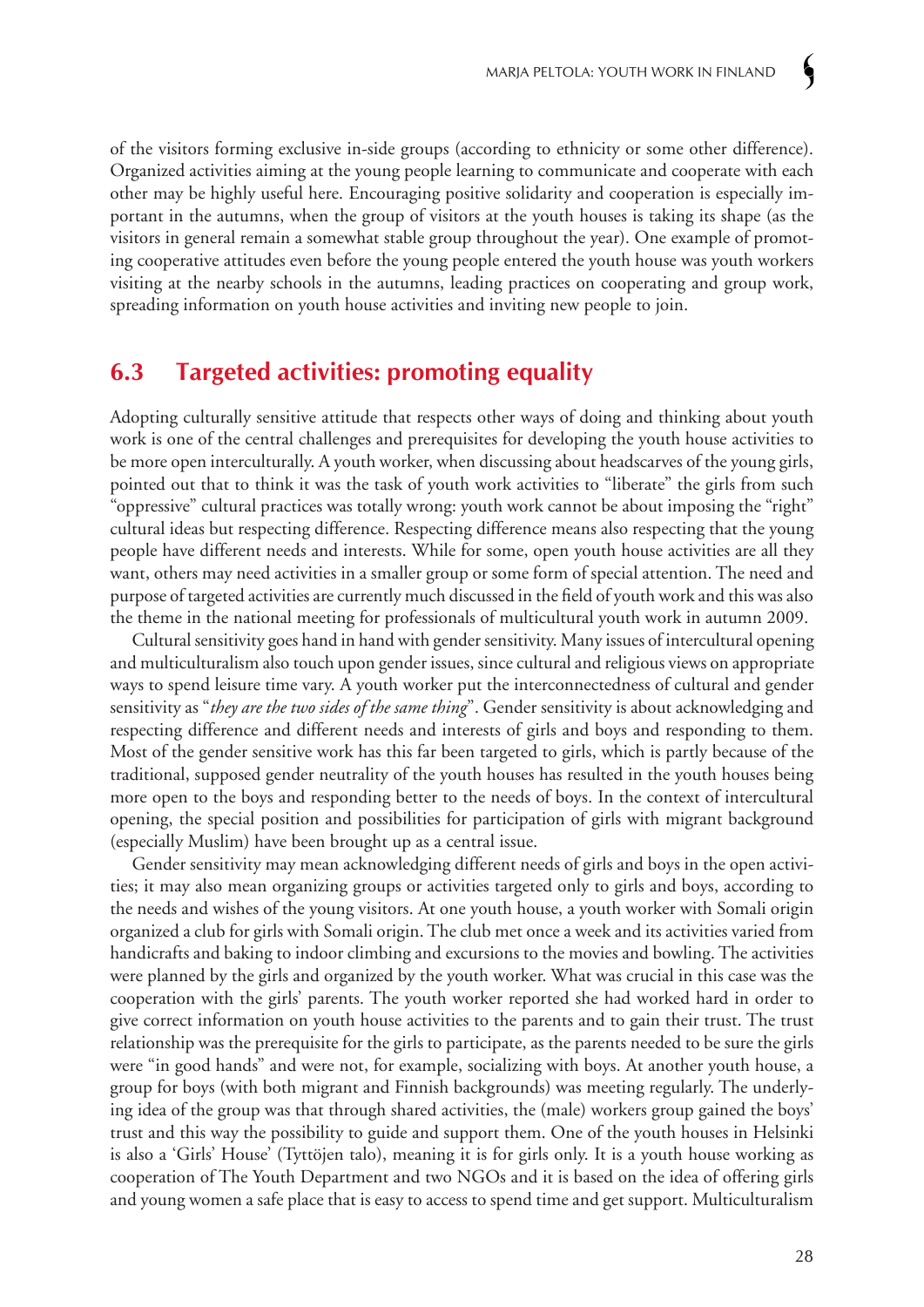has been one of the central values of the Girls' House from the very beginning and at the moment, a notable share of its visitors are girls with migrant background.

Targeted activities are one answer to the different needs of different young people. Organizing such activities does not undermine the importance of open activities targeted to all young people, as they are bring together the different young people. Open and targeted activities should not be considered competing but complementing each other.

### **6.4 Cooperation**

Youth work activities cannot be thought of as an isolated area. Although an independent administrative branch, youth work has close connections with schools and social work, as well as many non-governmental organizations, as they aim at contributing to comprehensive well-being of young people. The importance of cross-professional cooperation has grown during recent years; it is especially important when working with young people who are considered vulnerable. Special needs of individuals are better acknowledged when professionals have information on possible challenges on other areas of a young individual's life. When considering intercultural opening in youth work activities, comprehensive understanding of young visitors' situations is beneficial both when supporting young people with migrant/minority background and encouraging anti-racism among all young visitors. An example of supportive measures carried out in close cooperation with both social work, school personnel and young people's families was a special group for boys of both Finnish and migrant origin, who were considered being in a way or another 'at risk' (due to problems in school or at home). The group was aimed at supporting their constructive ways to spend leisure time and mastery of their own lives. Extensive cooperation is often done in the sphere of targeted activities; it would be beneficial to adopt these practices more in open activities as well.

When considering enhancing the possibilities of young people with migrant background to participate in the youth activities, the cooperation with the families was brought up as an issue of primary importance. Youth house activities are not necessarily familiar to the parents with migrant background, which may result in them not encouraging their children to join the activities. To guarantee the equal possibilities to participation, creating trust relationship with the families is needed. At its best, youth work activities work alongside with the education given by the parents and their task is not to challenge the (cultural, religious etc.) values of young people's homes. Cooperation with migrant organizations would also help creating contacts with the migrant population, enhance young migrants' equal possibilities to participate in youth activities and enrich the activities themselves.

Youth work services are highly dispersed as the services are tried to keep close to the customers at the local level. Intercultural opening as the organization's learning process would benefit greatly if channels for communication between different units doing youth work are secured. This way good practices can be more effectively advanced. An example of national level cooperation and developing intercultural opening of youth work are the biannual meetings for professionals doing multicultural youth work. The meetings gather together a wide range of people working with young people and interested in multiculturalism; it is open for municipal youth workers and organizations. Under a certain theme (f ex targeted vs open activities; mainstreaming), the participants listen to presentations, discuss and do brainstorming in groups. The meeting serves multiple ends: it is a place to share good and bad experiences, compare the development in different parts of Finland and search for and possibly agree on the preferred guidelines for advancing multiculturalism in youth work.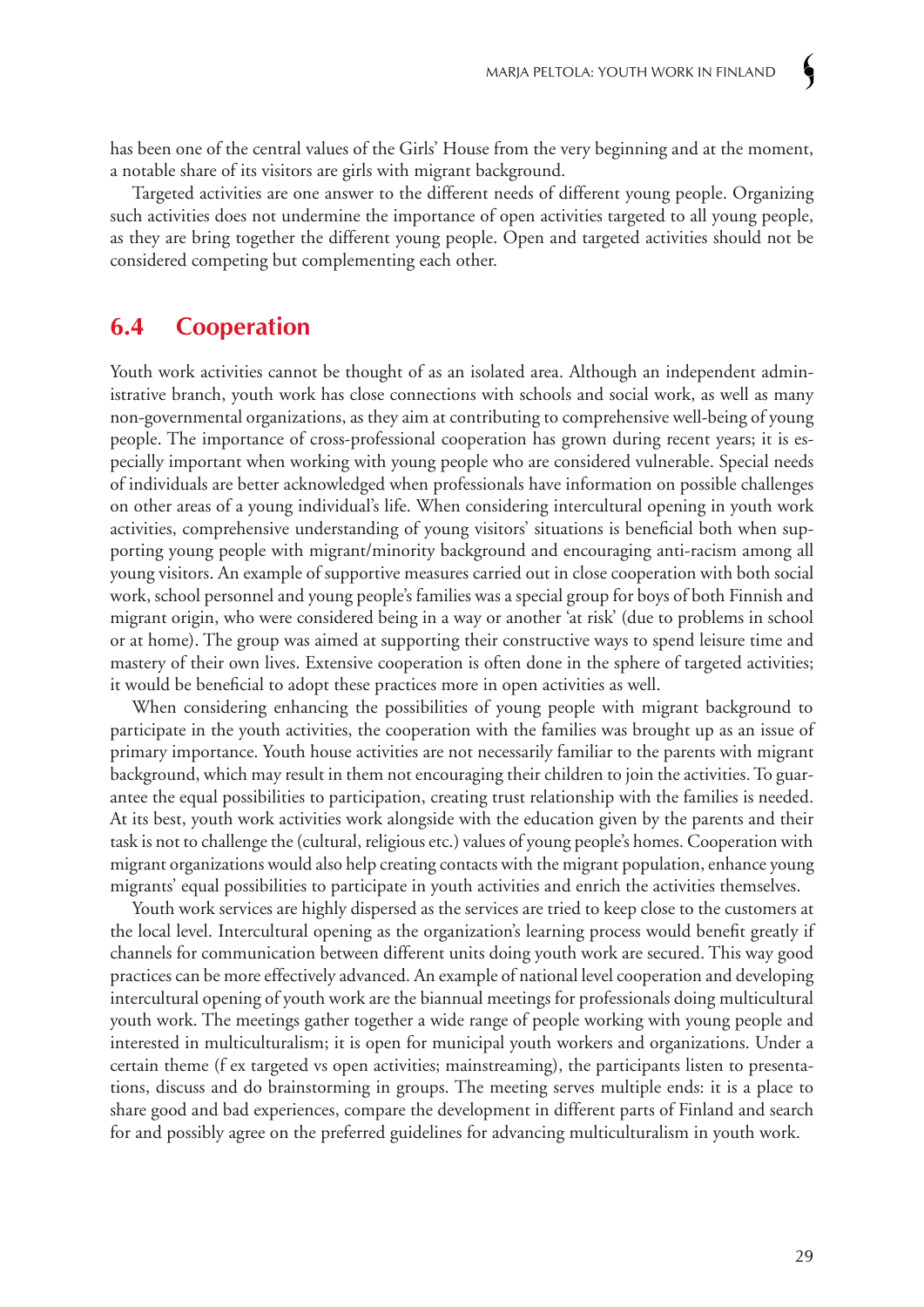### **6.5 Workforce**

In compliance with the strategic guidelines for recruitment and human resources policies for the City of Helsinki, The Youth Department is committed to advancing the diversity of their workforce and its intercultural competence. The Youth Department aims at increasing the number of employees with migrant/minority background to be equivalent to their share in the population. A means for recruiting and training employees with migrant/minority background are apprenticeships, which have annual quota for applicants with migrant/minority background. Their possibilities to participate in language training are guaranteed as a part of normal, work-related and paid training. In all but one youth house observed, there were employees with migrant background among the staff (although sometimes with temporary contracts). When sharing an equal position among staff, they bring invaluable know-how at the working community, and may facilitate creating trust relationships with visitors with migrant background and migrant parents living on the area. However, multicultural work or working with visitors with minority/migrant background should never be thought as the special task of the employee with migrant background but as a normal part of every employee's work.

The Youth Department organizes training in intercultural issues for the workforce: these have addressed the questions of attitudes, multiculturalism in the work community and racism, among others. "Learning by doing" is emphasized in the training of the workforce. Job shadowing started as a pilot in 2008 and was expanded in 2009. Its aim is to provide youth workers with opportunities for assessing critically one's own work and getting new ideas for developing multicultural youth work in own work community by enabling them to see other environments and work methods. The feedback from the pilot suggests that job shadowing may be an effective method for activating workers to contemplate multiculturalism and possibility of different work methods, if instructed properly.

System of intercultural mediators is another example worth mentioning. An intercultural mediator is an employee of The Youth Department, who has migrant or Roma background and who acts as a key person concerning his/her cultural background(s) and mediates between representatives of Finnish culture and representatives of his/her culture. Intercultural mediators are utilized in situations that require cultural sensitivity and information on different cultures and backgrounds. Intercultural mediating can be consultative or conflict-solving. Situations of intercultural mediating may include f ex parents' meetings, planning/starting girl or boy work; (intercultural) conflict situations at youth houses, training work communities. During the observations, positive feedback on intercultural mediators was got from both Finnish youth workers who had utilized their expertise and two mediators themselves.

Developing the system of intercultural mediators was from the start done on the initiative of and in cooperation with employees with migrant/minority background. The system aims at spreading the expertise of the employees with minority background to broader scope, giving them an opportunity to develop themselves as employees and giving them recognition as significant experts of their work communities and the Youth Department. It also seeks to develop the Youth Department into a flexible and multicultural organisation. At the moment there are ten employees working as intercultural mediators in the Youth Department of City of Helsinki, and two more are in training. The system of intercultural mediators was included in Strategy and Action Plan for Multicultural Work 2005–2007. During these years the intercultural mediators were trained and the system got started. In 2007 the system was developed further, and it has been followed up and updated. The system of intercultural mediators and developing it further are included in the new Programme for Multiculturalism (2009–2012).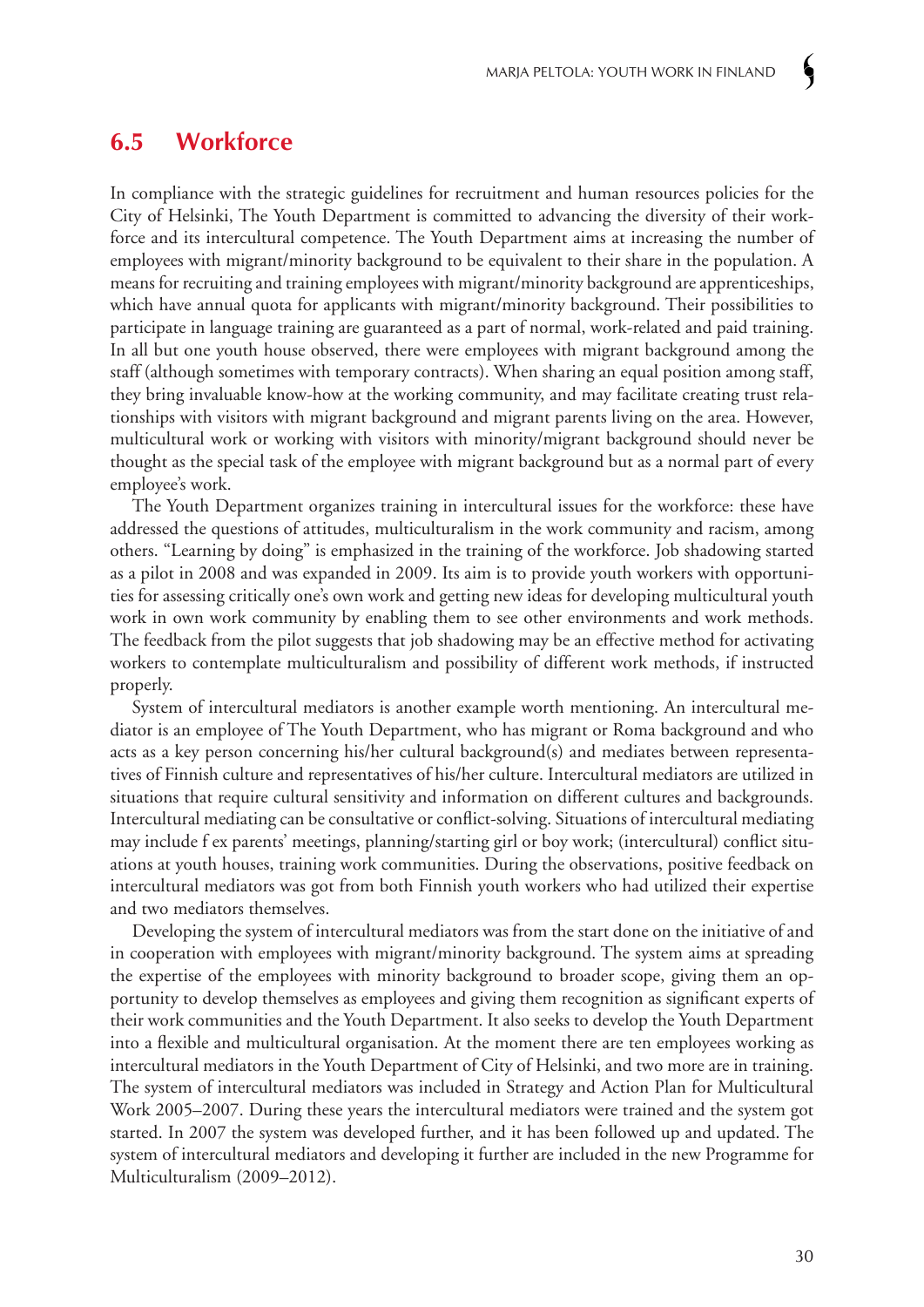# **6.7 Conclusions**

Although many challenges remain, especially in regard to mainstreaming the ideas, The Youth Department of City of Helsinki is, in the Finnish context, advancing intercultural opening in a rather conscious and extensive manner. Criteria for good practices in advancing intercultural opening in the youth house activities include at least the following:

- Developing intercultural know-how of the workforce: recruiting employees with migrant/minority background and strengthening their position in the working community; continuous training in self-evaluating, cultural sensitivity, gender sensitivity, recognizing and intervening racism.
	- Examples of measures concretely addressing the intercultural opening of workforce: recruiting through apprenticeships, system of intercultural mediators, job shadowing
- Cooperation and communication at multiple levels (horizontal and vertical/cross-professional/ with communities, families and NGOs) in order to secure the flow of information inside the organization, to exchange of experiences with different units and professionals working with young people and to involve communities, migrant organizations and families in discussions on youth work.
- Maintaining and developing practices and structures that encourage young people to participate in planning and decision-making of youth work activities. Creating an anti-racist and open atmosphere in order to enable open discussions about cultures, differences, prejudices and racism. Encouraging communication and friendships across (ethnic) borders. Acknowledging and respecting difference among young people (and adults as well) and responding to different needs by organizing targeted activities according to the needs/interests (f ex for girls and boys).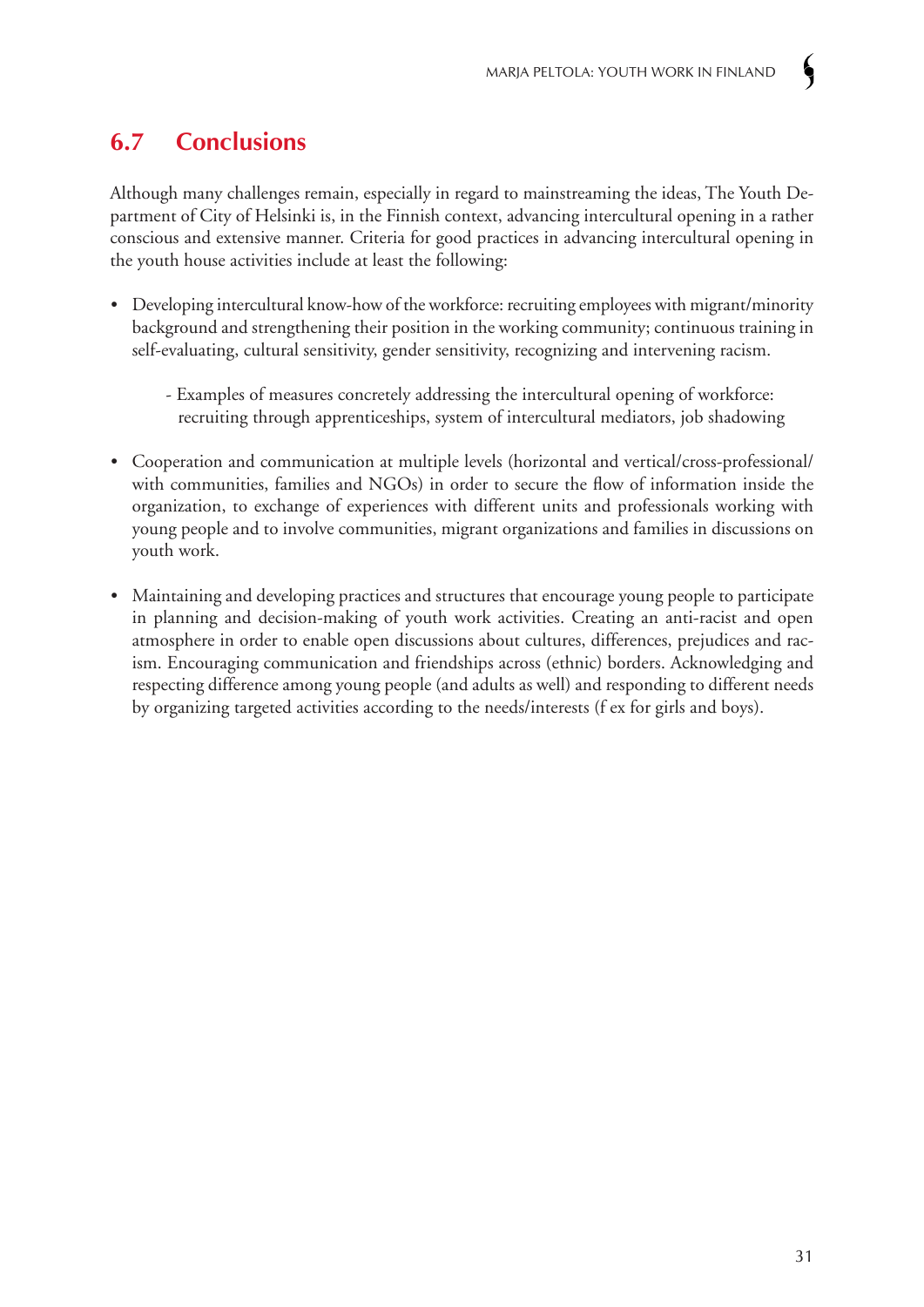# **7 Final interview round**

April – May 2010

In the last phase of the project, different politicians, policy-makers, migrant representatives and experts were interviewed in order to check the relevance of the previous study results and to assess the criteria of intercultural opening developed by the project Moving Societies. The developed criteria were introduced<sup>7</sup> to the interviewees and discussed with them. The aim of the last interview round was to get feedback on the earlier work and find possible gaps in the criteria.

In Finland, the five interviewees on the final round were (local) politicians, experts on youth activities (outside The Youth Department) and migrant representatives. Most of them had a sort of double role regarding these categories, as they were, for example, both figures representing migrant population in Finland and local politicians or employees of some administrative body (see the list of interviewees in the end). Three of the interviewees were with migrant background themselves, two were with Finnish origin. Only one of the interviewees was male, while four of them were female. The level of the discussions varied from interview to another, as some of the interviewees were more familiar with youth work services, others spoke about services for young people in general and others were more attached to certain more concrete forms of services (f ex leisure sports activities).

### **7.1 Developing intercultural opening in youth activities**

It was brought up by several interviewees that in Finland, the level of intercultural opening in different organizations in general has developed a lot for example within a time period of ten years. Differences in language skills and ethnic backgrounds are better acknowledged and different mechanisms that aim at improving migrants' status in the Finnish society have been developed.

Political actors are responsible for securing the financial means needed for guaranteeing equal access to services for all. An important part of realizing the equality is to invest in intercultural opening of the services. Yet, financial resources are only one prerequisite for this development, as the commitment of the administration and field workers is required as well. Municipalities were also considered carrying a lot of responsibility for guaranteeing that public services (such as youth work) really are equally available for everybody living in the area. They have the possibility to set a good example and also encourage and demand organizations working in the municipality to develop their activities.

In the field of youth work, the challenges of multiculturalism have been acknowledged, they are taken seriously and invested in, also at the level of budgeting, as was brought up by one of the interviewed local politicians. Multiculturalism has been one of the central focuses, especially through resourcing the activities and projects initiated by the young people themselves. The new multicultural programme for the Youth Department grasps many of the criteria gathered by Moving Societies -project, f ex those related to work force, trainings, strategies, intercultural contents and mediation. Involving young clients to participate in planning and decision-making has traditionally been among central themes of youth work. However, much remains to be done, as both attitudes,

<sup>7</sup> The criteria were sent to the interviewees approximately a week before the interviews. However, not all interviewees had the time or possibility to look through the criteria in advance.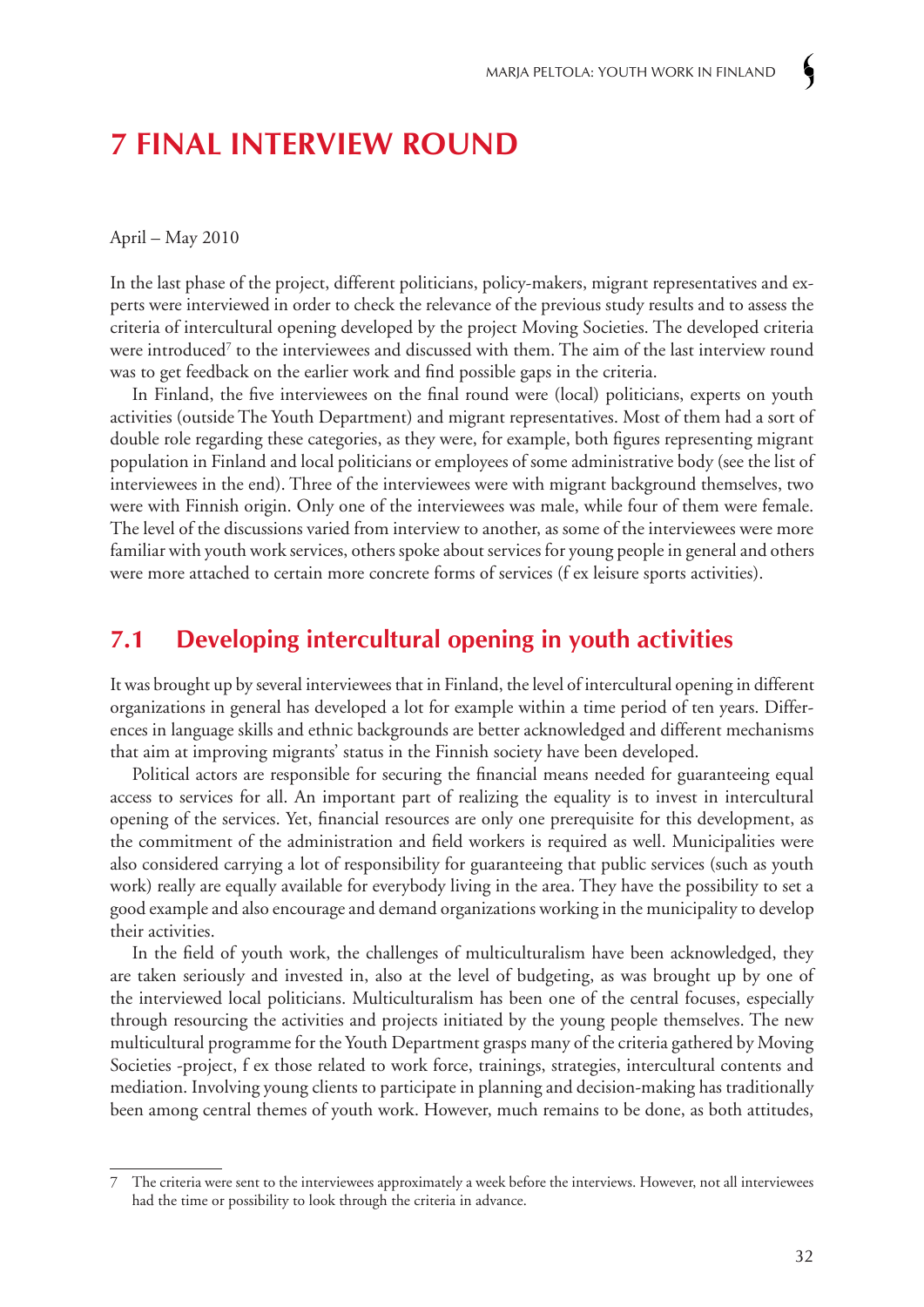lack of information and basic obstacles, such as language questions, remain to affect negatively the degree of openness of youth activities for young people with migrant backgrounds.

### **7.2 Views on criteria of intercultural opening**

All in all, the last interviewees considered the criteria developed by the project as relevant and important. The starting point of the project and the criteria was considered important and the ideas brought up among the criteria were considered positive. Basically all interviewees agreed with the criteria and there were no sector that would have been considered redundant to think about when advancing intercultural opening.

In general, the criteria related to personnel and trainings were considered being among the most relevant by almost all the interviewees. Among the individual criteria, those encouraging the recruitment of employees with migrant or minority background and getting them in diverse positions at all the levels of the organization were emphasized by three of the interviewees, who considered the visibility of employees with migrant/minority background crucial in creating that sent the message of openness and respecting diversity. This visibility also served bringing multiculturalism as a normal part of everyday life of the young people. Training the workforce to be culturally sensitive was considered important by all the interviewees. Especially the continuity in the process of training was emphasized by some. One of the interviewees also brought up that involving young people in the planning and decision-making was often ignored or forgot; he considered especially positive that this had been included in the criteria as well.

The interviewees were the most critical or skeptical towards criteria related to strategic planning and measuring the impact of trainings or other actions. Although no one of the interviewees considered strategies harmful or needless as such, they were too often considered being an end in themselves and having too little impact in the concrete work.

Besides very obvious measurements, such as the number of employees having training, the number of employees with migrant/minority background or the number of visitors with migrant/minority background at youth houses, the interviewees did not have new ideas for measuring intercultural opening. The Youth Department has already set an official goal to increase the number of employees with migrant/minority background at the level that corresponds their share in the population.

Regarding measuring the impact of actions, it was brought up that it might be hard or even impossible to measure the impacts (at least financially) and that demanding such might lead to discouraging certain good activities if they cannot be labeled with a price. Especially phenomenon such as intercultural opening is extremely hard to measure and evaluate, as its impacts may be seen only much later or they cannot be compared to a fictitious situation where certain actions would not have been carried out. Therefore, more important than measuring impacts of trainings or other actions is the processual, continuous and systematic nature of such actions and considering them valuable as such. This was considered an important means to advance mainstreaming of the ideas of intercultural opening.

## **7.3 Hindrances in developing intercultural opening**

Two of the interviewees considered the level of attitudes in Finland in general, i.e. the lack of will to develop the intercultural opening, the greatest hindrance for positive development. As one of them put it: "*Are Finnish people emotionally even ready for having an open conversation on these topics? I really do not know.*" Multiculturalism or co-existence of different cultural backgrounds is thus not yet a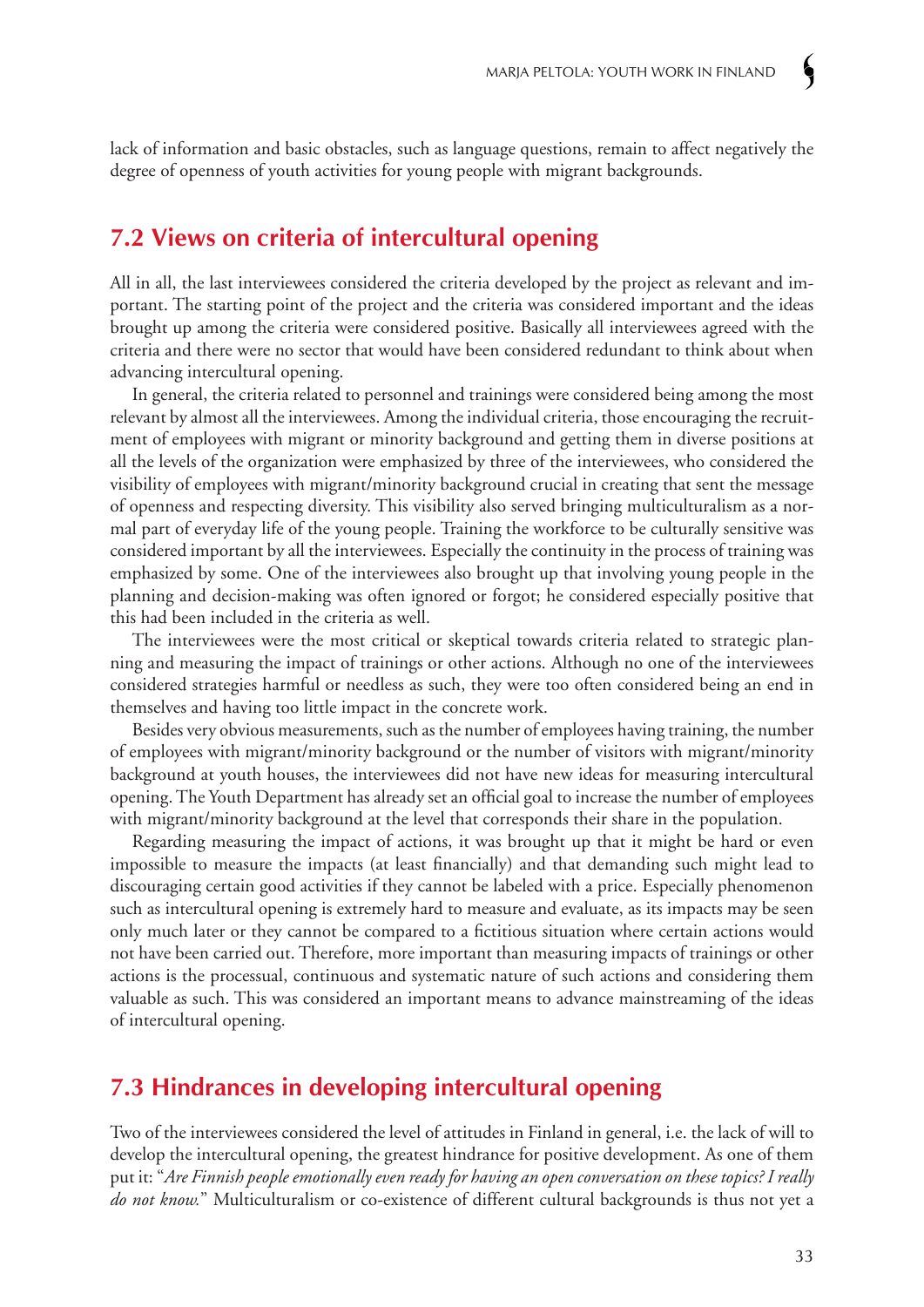natural part of the Finnish society and accordingly, it is possible to bring out rather backward ideas even at relatively high political levels<sup>8</sup>. Lack of information on services remains a central hindrance for integration, especially when young migrants and their parents lack sufficient Finnish skills. Another big hindrance is the lack of knowledge among the Finnish people, all of whom are not aware of different cultures, religions, reasons for immigration and so on.

It was also brought up that advancing intercultural opening demanded economic resources, and although intercultural opening had been an important focus area in resourcing youth work, finding resources for new forms of activities was very hard considering the current economic situation in general.

Additional issue affecting the manner how intercultural opening is advanced, or is it advanced at all, are the competences of the personnel. The interviewees brought up that when doing the same work year after year, the employees easily get routinized and no longer reflect the motives or goals behind their actions. Taking the young clients as individuals and giving them the time and attention they need may also become risked. Training may help against routinization like this; however, it may be challenging to convince the well-experienced employees on their need of training and to influence their work methods and ways of thinking by the means of training.

### **7.4 Other notions and comments**

One of the interviewees brought up that the trend of project-based working models with young people, having gained popularity due to the structures of budgeting, is not necessarily positive. Although projects mean well and often do valuable work, they are insufficient in providing comprehensive services for young people because, especially if working with vulnerable groups of young people, it is important to guarantee the continuity of the services. Young people's services should therefore be developed as wholes. Individual attention, enough time and low threshold of access are needed. It is only positive to give space and time for 'stupidities', too: youth is the time for experiments and this should be allowed (in sensible degrees).

It was also brought up that offering training in Finnish language for those employees with migrant background who are not fluent in it would be important way to enhance their position, expertise and professional skills. This would improve also their possibilities to ascend the organizational ladder. Language training should ideally be part of the normal trainings done within the working hours, not an extra work load. So, instead of demanding perfect knowledge in Finnish language, employers could invest in providing language training by themselves.

One of the interviewees brought up that by and large, the needs and vulnerabilities of young people with migrant background were the same as those of Finnish young people. According to her, it would be important to acknowledge, respect and support the heterogeneity and difference among young people in general, not only regarding some aspects. Differences in ethnic background are not the only thing making somebody 'different', but sexual orientation, handicaps etc. are also to be acknowledged.

<sup>8</sup> In Finland, a strengthened trend of hard-edged nationalist discourse, critical towards multiculturalism and immigration (sometimes plainly xenophobic and racist), can be distinguished both in the media and in politics. This discourse was referred to by most of the interviewees. This trend was explained by the tightened economic situation, among other things and was expected to remain temporary.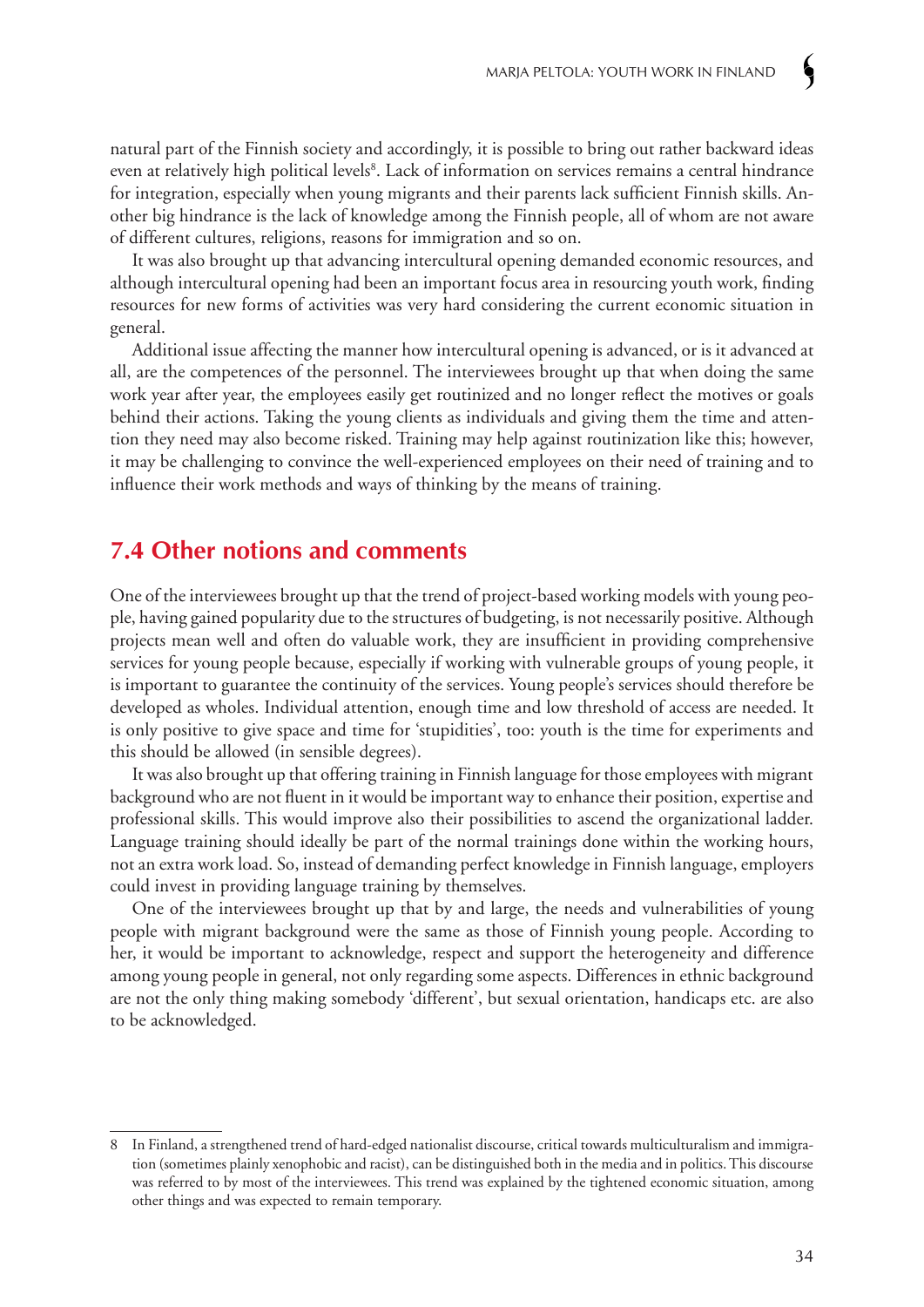### **References**

Aaltonen, Kimmo (2009) *Nuorisolakiopas.* Helsinki: Tietosanoma.

- Cederlöf, Petri (2007) *Nuorisotoimet rakennemuutoksen kynnyksellä. Selvitys kunnallisen nuorisotyön asemasta ja haasteista kunta- ja palvelurakenteen uudistuksessa, sekä Humanistisen ammattikorkeakoulun tutkimus- ja kehitystyöstä,* Helsinki: Humanistinen ammattikorkeakoulu.
- Cortés Téllez, Mikko (2009) "Monikulttuurisuus kunnan nuorisotyössä ja -politiikassa" in Aaltonen, Kimmo (ed.): *Nuorisolakiopas.* Helsinki: Tietosanoma, pp. 118–123.
- Coussée, Filip (2008) *A Century of Youth Work Policy.* Academia Press. Available: http://www.youth-partnership.net/ export/sites/default/youth-partnership/documents/EKCYP/Youth\_Policy/docs/youthwork\_proef.pdf
- Gretschel, Anu (2007) "Nuorisotalo mahdollistavana lähiyhteisönä." in Gretschel, Anu & Kiilakoski, Tomi (eds.) *Lasten ja nuorten kunta.* Helsinki: Nuorisootutkimusverkosto/Nuorisotutkimusseura, pp. 193–208.
- Herranen, Jatta & Kivijärvi Antti (2009) Monikulttuurinen yhteisöllisyys. Yhteyden ehdot ja tilat. In Filander, Karin & Vanhalakka-Ruoho, Marjatta (eds.) *Yhteisöllisyys liikkeessä.* Helsinki: Kansanvalistusseura, 159–187.
- Honkasalo, Veronika & Souto, Anne-Mari (2007) "Monikulttuurinen nuorisotyö." in Hoikkala, Tommi & Sell, Anna (eds.) *Nuorisotyötä on tehtävä. Menetelmien perustat, rajat ja mahdollisuudet.* Helsinki: Nuorisotutkimusverkosto/ Nuorisotutkimusseura, pp. 115–138.
- Honkasalo, Veronika, Souto, Anne-Mari & Suurpää, Leena (2007) *Mikä tekee nuorisotyöstä monikulttuurisen? Kokemuksia, käytäntöjä ja haasteita 10 suurimmassa kunnassa.* Nuorisotutkimusverkosto/Nuorisotutkimusseura, verkkojulkaisuja 16. Available: http://www.nuorisotutkimusseura.fi/julkaisuja/kymppikerho.pdf.
- Horelli, Liisa; Haikkola, Lotta & Sotkasiira, Tiina (2007) "Osallistuminen nuorisotyön lähestymistapana" in Hoikkala, Tommi & Sell, Anna (eds.) *Nuorisotyötä on tehtävä. Menetelmien perustat, rajat ja mahdollisuudet.* Helsinki: Nuorisotutkimusverkosto/Nuorisotutkimusseura, pp. 217–242.
- Huhtajärvi, Piia (2007) "Ammatillinen etsivä työ" in Hoikkala, Tommi & Sell, Anna (eds.) *Nuorisotyötä on tehtävä. Menetelmien perustat, mahdollisuudet ja rajat.* Helsinki: Nuorisotutkimusverkosto/Nuorisotutkimusseura, pp. 446–457.
- Keskisalo, Anne-Mari & Perho, Sini (2001) "Taistelua tilasta Joensuussa. Rasismi paikallisten nuorten neuvotteluvälineenä." in Suutari, Minna (ed.) *Vallattomat marginaalit. Yhteisöllisyyksiä nuoruudessa ja yhteiskunnan reunoilla.* Helsinki: Nuorisotutkimusverkosto/Nuorisotutkimusseura, pp. 77–102.
- Kivijärvi, Antti & Harinen, Päivi (2008) *"Tärkeäähän se olisi, mutta..." Nuorisotoimen johdon näkemyksiä monikulttuurisesta nuorisotyöstä.* Nuorisotutkimusverkosto/Nuorisotutkimusseura, verkkojulkaisuja 21. Available: http://www. nuorisotutkimusseura.fi/julkaisuja/monikulttuurinennuorisotoimi.pdf
- Kylmäkoski, Merja (2007) "Eteinen, vessa, keittokomero ja huone niistä on nuorisotila tehty" in Hoikkala, Tommi & Sell, Anna (eds.) *Nuorisotyötä on tehtävä. Menetelmien perustat, rajat ja mahdollisuudet.* Helsinki: Nuorisotutkimusverkosto/Nuorisotutkimusseura, pp. 393–409.
- Martikainen, Tuomas; Sintonen, Teppo & Pitkänen, Pirkko (2006) "Ylirajainen liikkuvuus ja etniset vähemmistöt" in Martikainen, Tuomas (ed.) *Ylirajainen kulttuuri. Etnisyys Suomessa 2000-luvulla.* Helsinki: Suomalaisen Kirjallisuuden Seura, pp. 9–41.
- Merkikivi, Jani (2008) *Netari.fi nuorisotyön arvo.* Nuorisotutkimusseuran verkkojulkaisuja 14. Available: http://www. nuorisotutkimusseura.fi/julkaisuja/netari.pdf
- Nieminen, Juha (2007) "Vastavoiman hahmo nuorisotyön yleiset tehtävät, oppimisympäristöt ja eetos." in Hoikkala, Tommi & Sell, Anna (eds.) *Nuorisotyötä on tehtävä. Menetelmien perustat, rajat ja mahdollisuudet.* Helsinki: Nuorisotutkimusverkosto/Nuorisotutkimusseura, pp. 21–43.
- Nieminen, Juha (1998) "Citizenship and youth: changes in Finnish youth work after the Second World War."*Young,*  vol. 6, no. 1, pp. 19–33.
- Rastas, Anna (2007) *Rasismi lasten ja nuorten arjessa. Transnationaalit juuret ja monikulttuuristuva Suomi.* Tampere: Tampere University Press & Nuorisotutkimusseura.
- Silvennoinen, Heikki & Nieminen, Juha (2002) "Nuotiopiiristä peruspalveluksi. Kunnallinen nuorisotyö Suomessa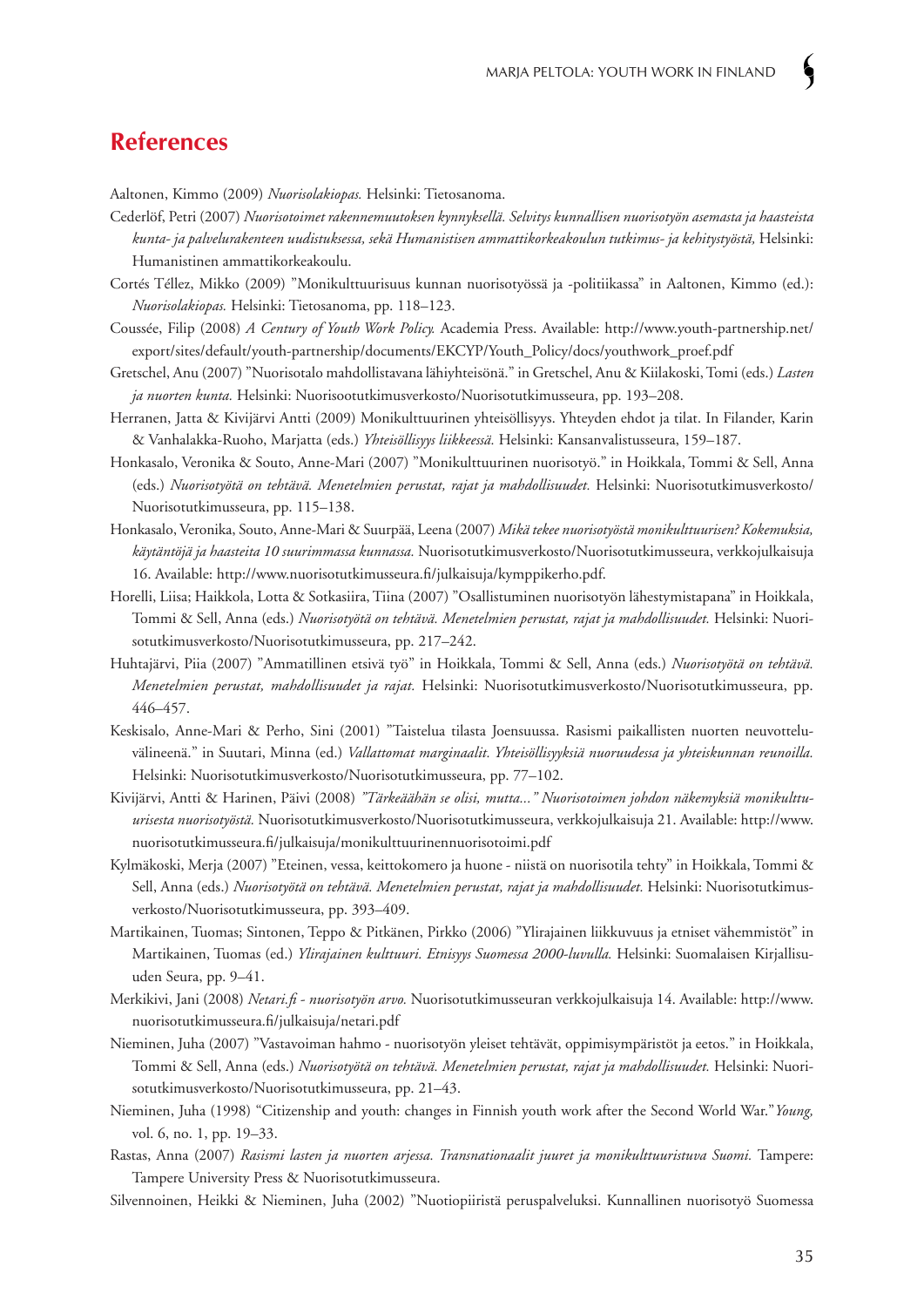1960-luvulta 2000-luvulle." in Silvennoinen, Heikki (ed.) *Nuorisopolitiikka Suomessa 1960-luvulta 2000-luvulle.* Helsinki: Nuorisotutkimusverkosto, Nuorisoasiain neuvottelukunta, Opetusministeriö, pp. 32–60.

- The Youth Department of City of Helsinki (2009) *Helsingin nuorisoasiainkeskuksen monikulttuurisuusohjelma 2009 2012* (The Programme for Multiculturalism in The Youth Department of City of Helsinki 2009–2012).
- Törrönen, Maritta & Vauhkonen, Teemu (2007) Venäläistaustaisten lapsiperheiden arjen hyvinvointi ja elämäntyytyväisyys Suomessa. In Jäppinen, M.; Hurtig, J. & Törrönen, M. (eds.) *Arjenpolkuja ja kohtaamisia. Venäläistaustaiset maahanmuuttajat ja palvelujärjestelmä Kaakkois-Suomessa*. Kotka: Empathos-hanke, EAKR-projekti, Helsingin yliopisto, Koulutus- ja kehittämiskeskus Palmenia.

Youth Act 27.1.2006/72.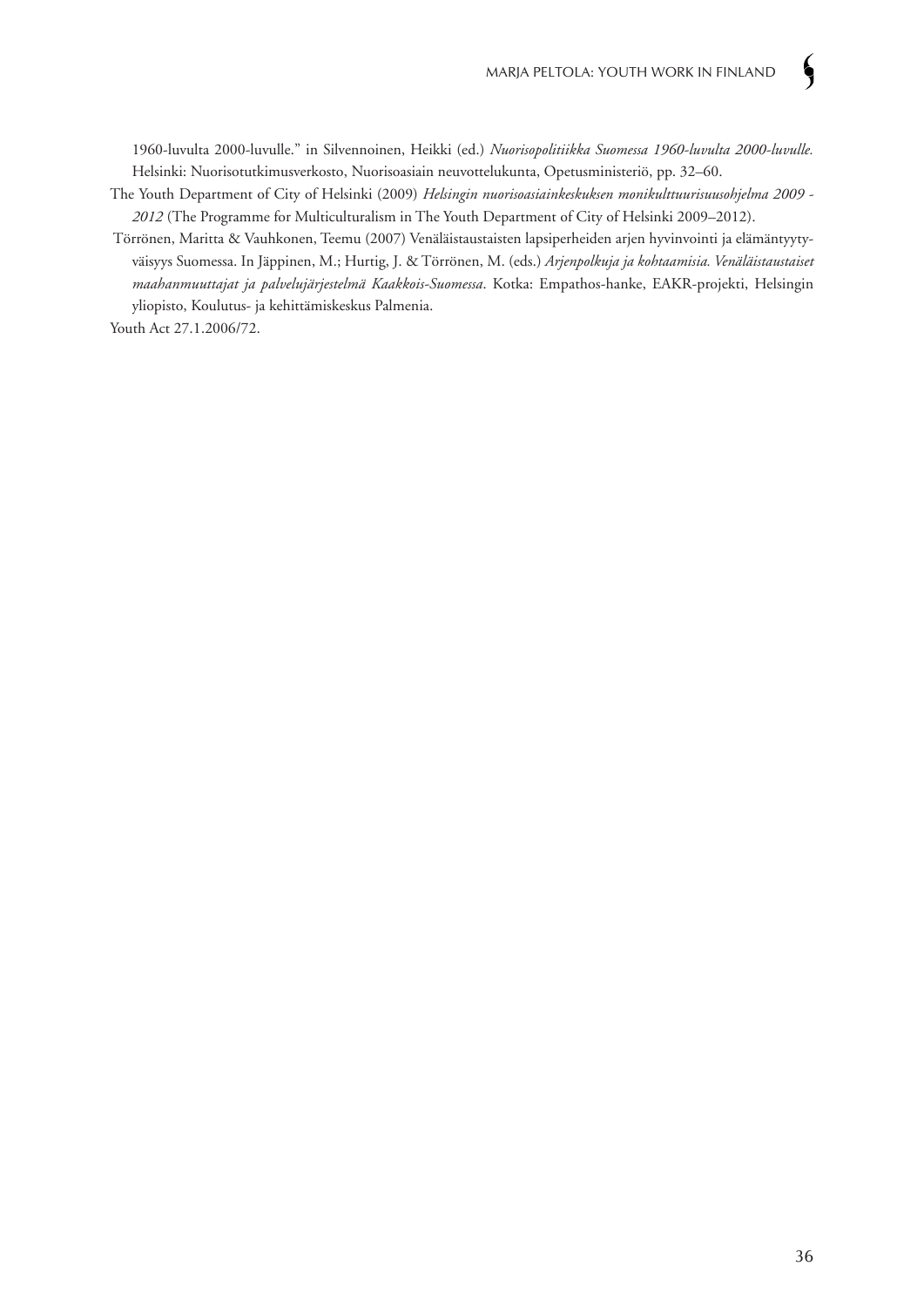### **Appendix**

#### *Observation & interview sites in October–November 2009 (case study)*

- National network meeting for professionals doing multicultural youth work, Vaasa 29.–30.10.2009
- Youth house activities: a club for girls of Somali origin, 9.11.2009
- A launching of a study on gender sensitive youth work, at a gender sensitive Girls' House, 17.11.2009

Youth house activities: open activities at a youth house, 23.11.2009

Youth house activities: open activities at a youth house, 26.11.2009

Girls' House (interview of a executive director and a youth worker responsible of multicultural work), 10.12.2009

#### *Documents & written material (case study)*

The website of The Youth Department of City of Helsinki, *www.nuoriso.hel.fi*.

- The Multicultural Programme for the Youth Department of City of Helsinki (2009)
- Outputs of the group work sessions in the national network meeting (30.10.2009)
- "A pronouncement" based on the discussions and group work in the national network meeting (30.10.2009)
- Summary on job shadowing pilot at the Youth Department (unpublished [2008], for the use of the Department)
- Instructions for job shadowing at the Youth Department (unpublished [2008], for the use of the Department)
- Summary on principles and experiences of system of "intercultural mediators" at the Youth Department (unpublished [2008], for the use of the Department)
- Eisher, H. & Tuppurainen, J. (2009): Tyttöjen Talo on kuin avoin koti. (Girls' House Is Like a Open Home). A study on gender sensitive youth work at Girls' Houses. Helsinki: Setlementtinuorten liitto ry.
- Uutta kohti. Pääkaupunkiseudun kaupunkien henkilöstöstrategiahanke 2004–2009. Loppuraportti. (The final report of the project for human resources strategy for cities of metropolitan area 2004–2009.)
- Rasismin ja etnisen syrjinnän ehkäiseminen Helsingin kaupungin toiminnassa (2004). Helsinki: Helsingin kaupunki. (Preventing Racism and Ethnic Discrimination in the Activities of The City of Helsinki.)

#### *Interviewees, April 2010 (the final interview round)*

Zahra Abdulla: politician/migrant representative, female, with Somali background - Helsinki City Council

- Mukhtar Abib: administrator/migrant representative, male, with Somali background
- Social Services Department
- Emma Kari: politician, female, Finnish
- Helsinki City Council, the chair of The Youth Board
- Päivi Korkea-aho: expert, female, Finnish
- representative of two organizations working with young migrants

Zarmina Razai: migrant representative/politician, female, with Afghan background

- chair of Advisory Board on migration and integration